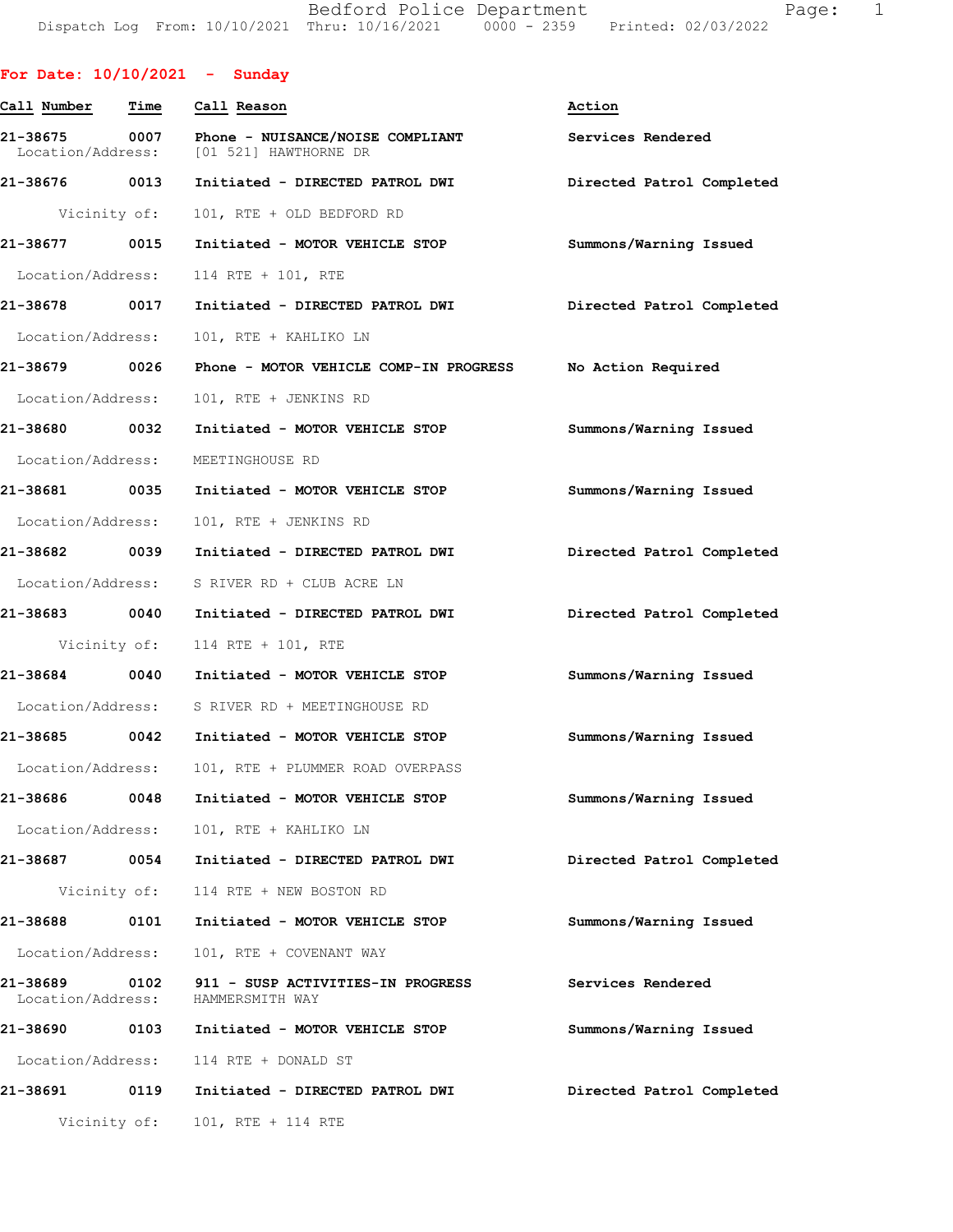|                              |      | Bedford Police Department<br>Dispatch Log From: 10/10/2021 Thru: 10/16/2021 0000 - 2359 Printed: 02/03/2022 | $\overline{\phantom{0}}^2$<br>Page: |
|------------------------------|------|-------------------------------------------------------------------------------------------------------------|-------------------------------------|
| 21-38692 0133                |      | Initiated - SUSP ACTIVITIES<br>Location/Address: S RIVER RD + CLUB ACRE LN                                  | Services Rendered                   |
|                              |      | 21-38693 0134 Initiated - DIRECTED PATROL DWI                                                               | Directed Patrol Completed           |
| Location/Address:            |      | 101, RTE + MEETINGHOUSE RD                                                                                  |                                     |
|                              |      | 21-38694 0139 Initiated - DIRECTED PATROL DWI                                                               | Directed Patrol Completed           |
|                              |      | Vicinity of: WALLACE RD + NEW BOSTON RD                                                                     |                                     |
| 21-38695                     | 0152 | Initiated - DIRECTED PATROL BURGLARY                                                                        | Directed Patrol Completed           |
|                              |      | Location/Address: [01 1235] S RIVER RD                                                                      |                                     |
| 21-38696 0154                |      | Initiated - DIRECTED PATROL-CAR BREAK-INS Directed Patrol Completed                                         |                                     |
| Location/Address:            |      | [01 L1804] S RIVER RD                                                                                       |                                     |
|                              |      |                                                                                                             | Directed Patrol Completed           |
| Location/Address:            |      | 101, RTE + WALLACE RD                                                                                       |                                     |
|                              |      | 21-38698 0204 Initiated - MOTOR VEHICLE STOP                                                                | Summons/Warning Issued              |
| Location/Address:            |      | 101, RTE + KAHLIKO LN                                                                                       |                                     |
|                              |      | 21-38699 0211 Phone - S-FIRE ALARM<br>Location/Address: [01 2334] CORPORATE DR                              | Services Rendered                   |
|                              |      | 21-38700 0237 Initiated - MOTOR VEHICLE STOP                                                                | Summons/Warning Issued              |
| Location/Address:            |      | 101, RTE + HITCHING POST LN                                                                                 |                                     |
| Location/Address: MARSTON DR |      | 21-38701 0239 911 - SUSP ACTIVITIES                                                                         | Services Rendered                   |
|                              |      | 21-38702 0249 Initiated - MOTOR VEHICLE STOP                                                                | Summons/Warning Issued              |
|                              |      | Location/Address: 101, RTE + KAHLIKO LN<br>Refer To Incident: 21-966-OF                                     |                                     |
| 21-38703                     | 0250 | Initiated - MOTOR VEHICLE STOP                                                                              | Summons/Warning Issued              |
| Location/Address:            |      | [01 L1562] KILTON RD                                                                                        |                                     |
| 21-38704 0324                |      | Initiated - DIRECTED PATROL-CAR BREAK-INS                                                                   | Directed Patrol Completed           |
| Location/Address:            |      | [01 L819] 101, RTE                                                                                          |                                     |
| 21-38705                     | 0324 | Initiated - DIRECTED PATROL-CAR BREAK-INS                                                                   | Directed Patrol Completed           |
| Vicinity of:                 |      | MARSTON DR + DOROTHY'S WAY                                                                                  |                                     |
| 21-38706                     | 0325 | Initiated - DIRECTED PATROL-CAR BREAK-INS                                                                   | Directed Patrol Completed           |
| Location/Address:            |      | S RIVER RD + BACK RIVER RD                                                                                  |                                     |
| 21-38707                     | 0341 | Initiated - DIRECTED PATROL-CAR BREAK-INS                                                                   | Directed Patrol Completed           |
| Location/Address:            |      | MEETINGHOUSE RD + OAK DR                                                                                    |                                     |
| 21-38708                     | 0342 | Initiated - BUILDING CHECK                                                                                  | Building Checked/Secured            |
| Location/Address:            |      | [01 192] NEW BOSTON RD                                                                                      |                                     |
| 21-38709                     | 0350 | Initiated - DIRECTED PATROL BURGLARY                                                                        | Directed Patrol Completed           |
| Vicinity of:                 |      | WALLACE RD + MINISTERIAL RD                                                                                 |                                     |
| 21-38710                     | 0426 | Initiated - BUILDING CHECK                                                                                  | Directed Patrol Completed           |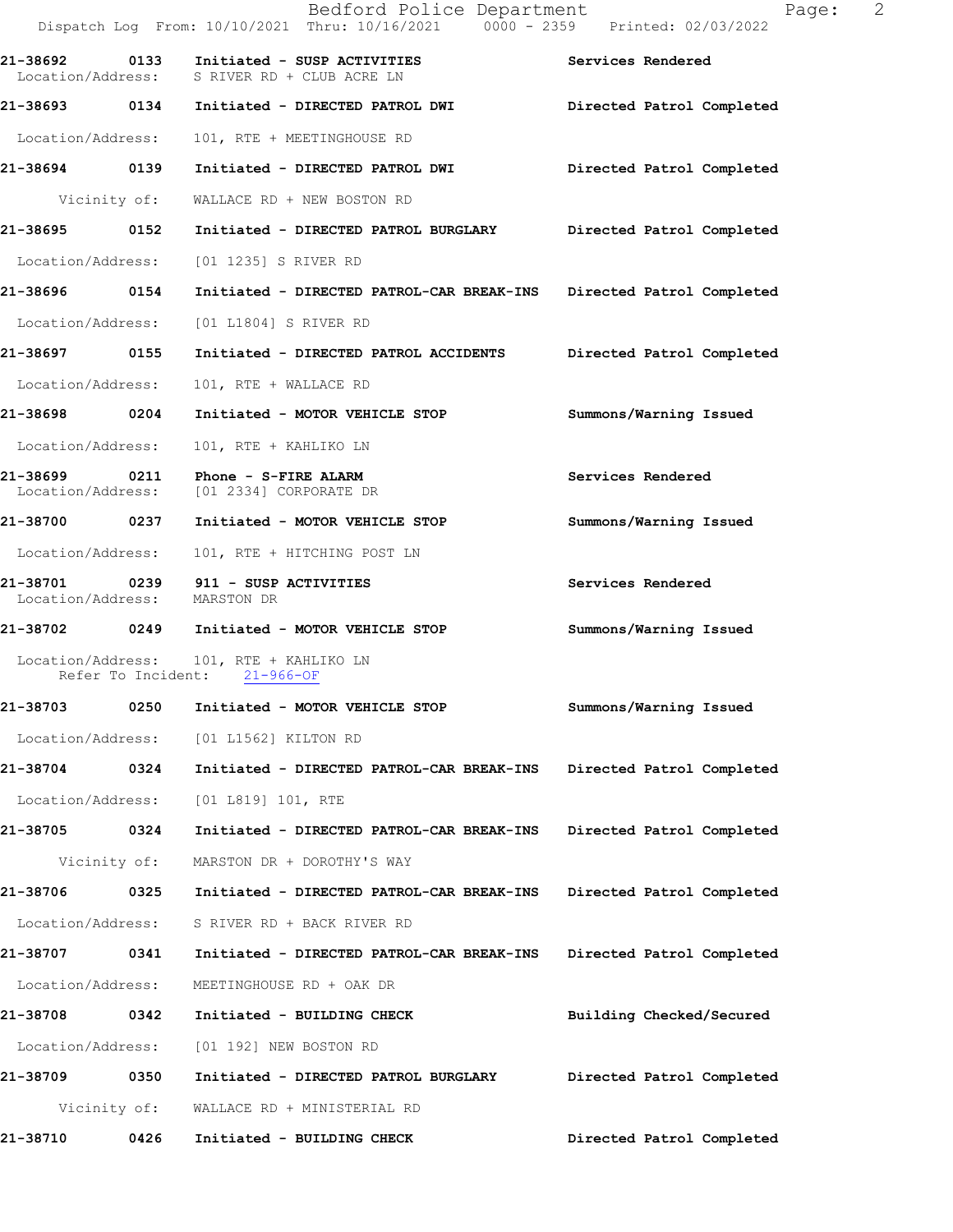Bedford Police Department Fage: 3 Dispatch Log From: 10/10/2021 Thru: 10/16/2021 0000 - 2359 Printed: 02/03/2022

| Location/Address: [01 L863] 101, RTE  |                                                                              |                           |
|---------------------------------------|------------------------------------------------------------------------------|---------------------------|
| 21-38711 0453                         | Initiated - BUILDING CHECK                                                   | Building Checked/Secured  |
| Location/Address:                     | [01 463] NASHUA RD                                                           |                           |
| 21-38712 0520                         | Initiated - DIRECTED PATROL TRAFFIC ENF                                      | Directed Patrol Completed |
| Vicinity of:                          | NEW BOSTON RD + MCALLISTER RD                                                |                           |
| 21-38713 0556                         | Initiated - DIRECTED PATROL TRAFFIC ENF                                      | Directed Patrol Completed |
| Location/Address:                     | 101, RTE + MEETINGHOUSE RD                                                   |                           |
| 21-38714<br>0842<br>Location/Address: | Phone - Parking Complaint<br>CAMP RD                                         | Services Rendered         |
| 21-38715 0855                         | Initiated - COMMUNITY POLICING                                               | Summons/Warning Issued    |
| Location/Address:                     | [01 L653] OLD BEDFORD RD                                                     |                           |
| 21-38716 0903                         | Initiated - MOTOR VEHICLE STOP                                               | Summons/Warning Issued    |
| Location/Address:                     | [01 1660] S RIVER RD                                                         |                           |
| 21-38717 0928                         | Initiated - DIRECTED PATROL TRAFFIC ENF                                      | Directed Patrol Completed |
| Location/Address:                     | 101, RTE + COVENANT WAY                                                      |                           |
| 21-38718 0941                         | Initiated - DIRECTED PATROL TRAFFIC ENF                                      | Directed Patrol Completed |
| Location/Address:                     | S RIVER RD + HULL RD                                                         |                           |
| 21-38719 0941                         | Initiated - MOTOR VEHICLE STOP                                               | Summons/Warning Issued    |
| Location/Address:                     | 101, RTE + HARDY RD                                                          |                           |
| 21-38720 0941                         | Initiated - DIRECTED PATROL-CAR BREAK-INS                                    | Directed Patrol Completed |
| Location/Address:                     | [01 L1804] S RIVER RD                                                        |                           |
| 21-38721<br>1005                      | Initiated - DIRECTED PATROL TRAFFIC ENF                                      | Directed Patrol Completed |
| Location/Address:                     | 101, RTE + PINECREST DR                                                      |                           |
| 21-38722<br>1008                      | Initiated - DIRECTED PATROL TRAFFIC ENF                                      | Directed Patrol Completed |
|                                       | Location/Address: S RIVER RD + AUTUMN LN                                     |                           |
| 21-38723 1020                         | Initiated - DIRECTED PATROL TRAFFIC ENF                                      | Directed Patrol Completed |
| Vicinity of:                          | S RIVER RD + PALOMINO LN                                                     |                           |
| 21-38724 1021                         | Initiated - COMMUNITY POLICING<br>Location/Address: [01 L653] OLD BEDFORD RD | Services Rendered         |
| 21-38725 1028                         | Initiated - DIRECTED PATROL TRAFFIC ENF                                      | Directed Patrol Completed |
| Location/Address:                     | S RIVER RD + MEETINGHOUSE RD                                                 |                           |
| 21-38726 1032                         | Initiated - SUSP ACTIVITIES<br>Location/Address: [01 L0000738] COLBY CT      | Services Rendered         |
| 21-38727<br>1039<br>Location:         | Initiated - COMMUNITY POLICING<br>WOODS BEHIND WALMART                       | Services Rendered         |
| 21-38728                              | 1040 Initiated - COMMUNITY POLICING                                          | Directed Patrol Completed |
| Location:                             | WOODS BEHIND WALMART                                                         |                           |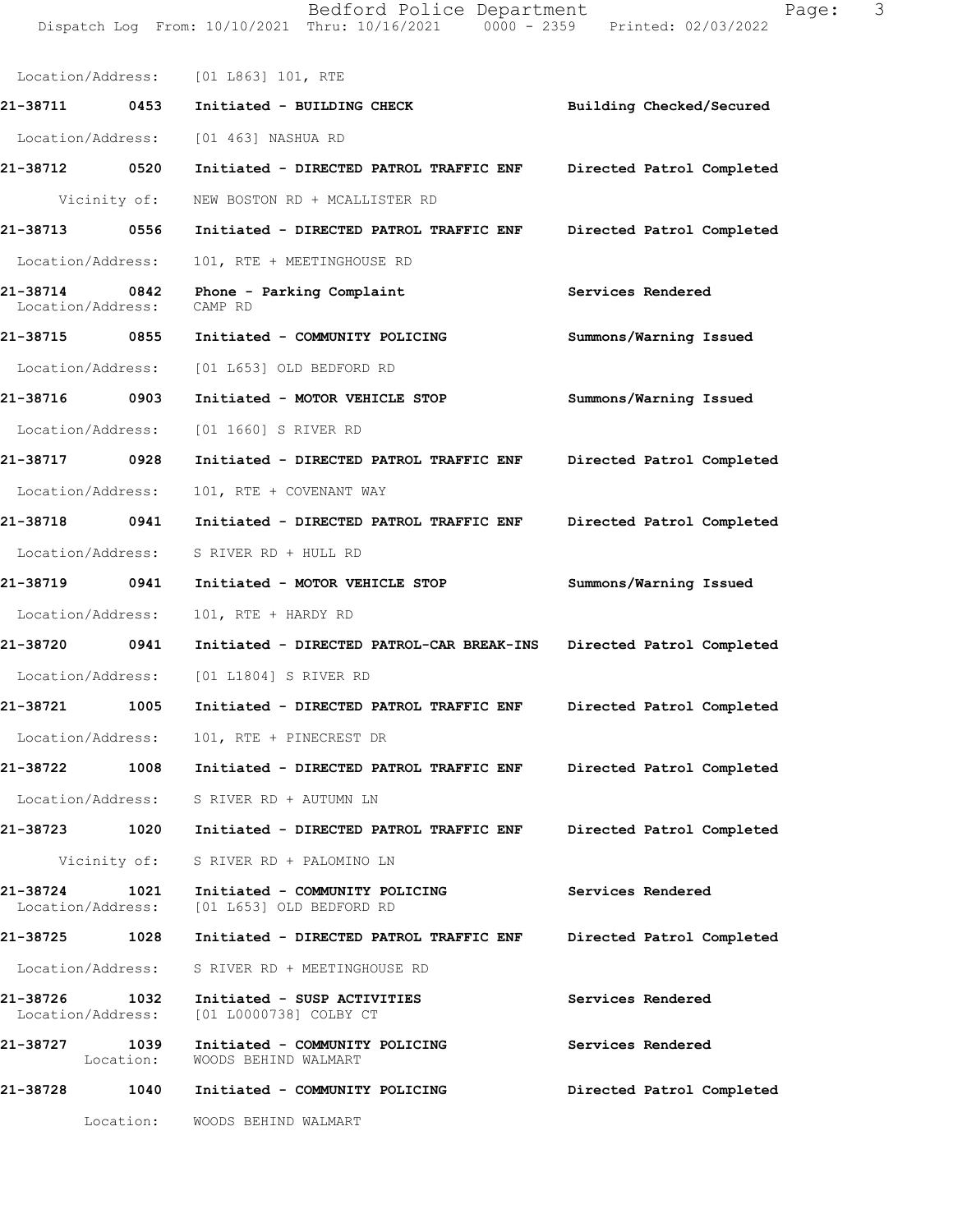Bedford Police Department Fage: 4 Dispatch Log From: 10/10/2021 Thru: 10/16/2021 0000 - 2359 Printed: 02/03/2022 **21-38729 1057 911 - HIGHWAY CONDITIONS Services Rendered**  Location/Address: TUMBLE RD **21-38730 1108 911 - CIVIL Services Rendered**  Location/Address: ROCKINGHAM CT **21-38731 1121 911 - S-EMERGENCY MEDICAL CALL-ALPHA TRANSPORTED TO CMC HOSPITAL**  Location/Address: [01 335] COLBY CT **21-38732 1142 Initiated - DIRECTED PATROL TRAFFIC ENF Directed Patrol Completed**  Location/Address: 101, RTE + KAHLIKO LN **21-38733 1148 911 - S-EMERGENCY MEDICAL CALL-CHARL Transported to Elliot Hospital** Location/Address: [01 335] COLBY CT **21-38734 1204 Initiated - DISABLED MOTOR VEHICLE Services Rendered**  Location/Address: S RIVER RD + MEETINGHOUSE RD **21-38735 1235 Initiated - DIRECTED PATROL BURGLARY Directed Patrol Completed**  Location/Address: BRICK MILL RD + ARBOR LN **21-38736 1245 Initiated - INVESTIGATION-FOLLOW UP Services Rendered**  [01 474] CONSTITUTION DR Refer To Incident: 21-958-OF **21-38737 1255 Phone - MOTOR VEHICLE COMPLAINT Services Rendered**  Location/Address: S RIVER RD **21-38738 1300 911 - S-EMERGENCY MEDICAL CALL-BRAVO NO TRANSPORT**  Location/Address: [01 L1804] S RIVER RD **21-38739 1313 911 - MOTOR VEHICLE ACCIDENT Investigated**  Location/Address: [01 L1823] BOYNTON ST **21-38740 1328 Initiated - DIRECTED PATROL TRAFFIC ENF Building Checked/Secured**  Location/Address: 101, RTE + JENKINS RD **21-38741 1341 Initiated - MOTOR VEHICLE STOP Summons/Warning Issued**  Location/Address: S RIVER RD + KILTON RD **21-38742 1342 Initiated - MOTOR VEHICLE STOP Summons/Warning Issued**  Location/Address: 101, RTE + COVENANT WAY **21-38743 1405 Initiated - DIRECTED PATROL TRAFFIC ENF Directed Patrol Completed**  Location/Address: S RIVER RD + MEETINGHOUSE RD **21-38744 1440 Phone - Parking Complaint No Action Required**  Location/Address: CAMP RD **21-38745 1447 Phone - S-MUTUAL AID-MEDICAL Transported to Elliot Hospital** Location/Address: [07] CHESTNUT ST **21-38746 1514 Initiated - MOTOR VEHICLE STOP Summons/Warning Issued**  Location/Address: S RIVER RD + HAWTHORNE DR **21-38747 1609 Initiated - DIRECTED PATROL ACCIDENTS Directed Patrol Completed**  Location/Address: PALOMINO LN + S RIVER RD **21-38748 1609 Initiated - DIRECTED PATROL TRAFFIC ENF Directed Patrol Completed**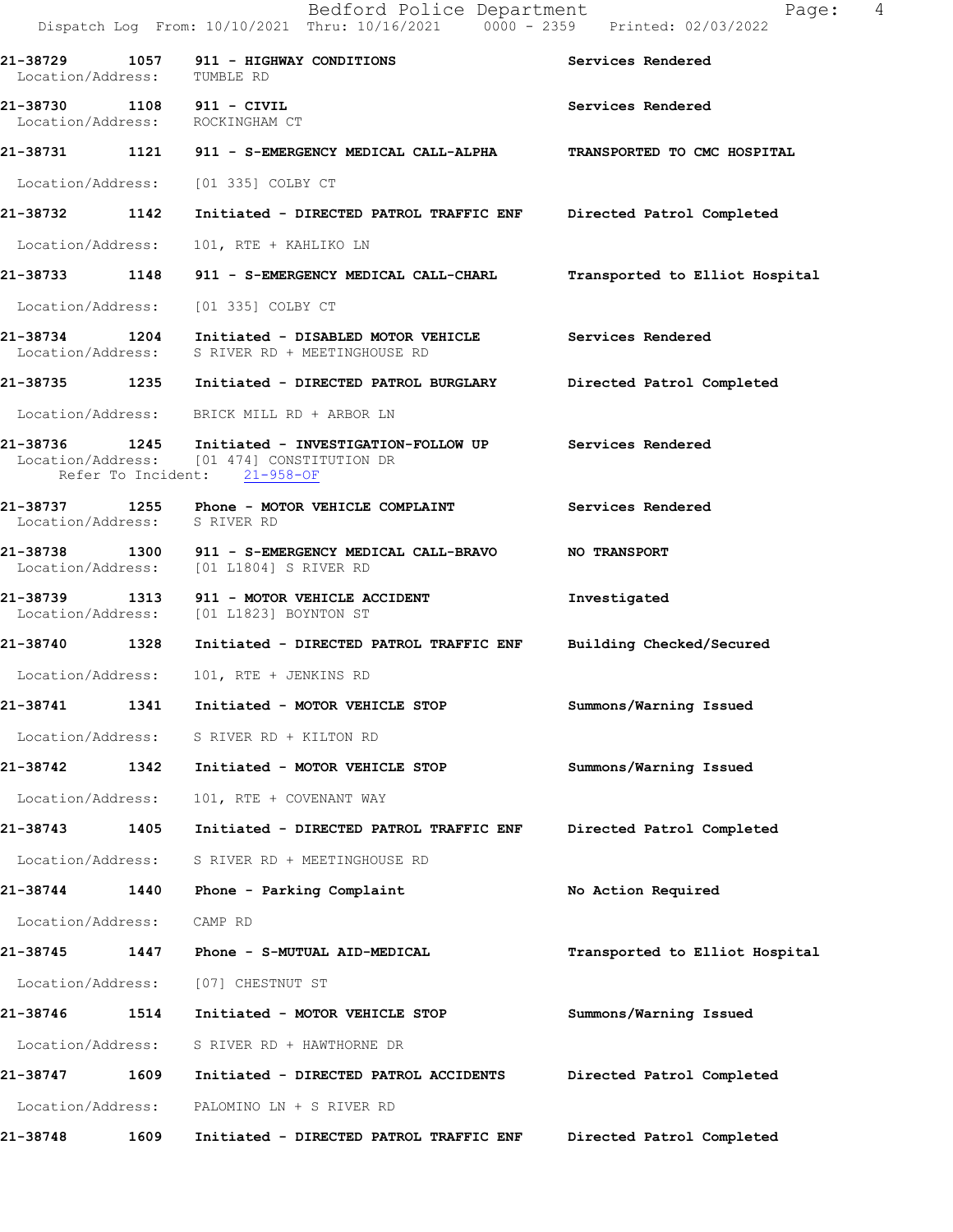|                                                                                       | Dispatch Log From: 10/10/2021 Thru: 10/16/2021 0000 - 2359 Printed: 02/03/2022                                        |                           |
|---------------------------------------------------------------------------------------|-----------------------------------------------------------------------------------------------------------------------|---------------------------|
|                                                                                       | Location/Address: NEW BOSTON RD + WALLACE RD                                                                          |                           |
| 21-38749 1610                                                                         | Initiated - DIRECTED PATROL TRAFFIC ENF Directed Patrol Completed                                                     |                           |
| Location/Address:                                                                     | 101, RTE + WALLACE RD                                                                                                 |                           |
| 21-38750 1613                                                                         | Initiated - DIRECTED PATROL TRAFFIC ENF Directed Patrol Completed                                                     |                           |
| Location/Address:                                                                     | 101, RTE + WALLACE RD                                                                                                 |                           |
| 21-38751 1614                                                                         | Initiated - MOTOR VEHICLE STOP                                                                                        | Summons/Warning Issued    |
|                                                                                       | Location/Address: [01 1312] S RIVER RD                                                                                |                           |
| 21-38752 1616                                                                         | Initiated - MOTOR VEHICLE STOP                                                                                        | Summons/Warning Issued    |
| Location/Address:                                                                     | NEW BOSTON RD                                                                                                         |                           |
| 21-38753 1620                                                                         | Initiated - DIRECTED PATROL TRAFFIC ENF                                                                               | Directed Patrol Completed |
|                                                                                       | Location/Address: KILTON RD + S RIVER RD                                                                              |                           |
| 21-38754 1621                                                                         | Initiated - MOTOR VEHICLE STOP                                                                                        | Summons/Warning Issued    |
| Location/Address:                                                                     | 101, RTE + KAHLIKO LN                                                                                                 |                           |
| 21-38755 1626<br>Location/Address:                                                    | Phone - SUSP ACTIVITIES-IN PROGRESS<br>101, RTE                                                                       | Could Not Locate          |
|                                                                                       | 21-38756 1634 Initiated - MOTOR VEHICLE STOP                                                                          | Summons/Warning Issued    |
|                                                                                       | Location/Address: S RIVER RD + MAIN ST                                                                                |                           |
|                                                                                       | 21-38757 1643 Phone - MOTOR VEHICLE ACCIDENT<br>Location/Address: [01 694] S RIVER RD<br>Refer To Incident: 21-967-OF | Investigated              |
|                                                                                       | 21-38758 1648 Initiated - MOTOR VEHICLE STOP                                                                          | Summons/Warning Issued    |
|                                                                                       | Location/Address: NEW BOSTON RD + HOLBROOK RD                                                                         |                           |
| 1657<br>21-38759                                                                      | Initiated - MOTOR VEHICLE STOP                                                                                        | Summons/Warning Issued    |
|                                                                                       | Location/Address: 101, RTE + HARDY RD                                                                                 |                           |
| 21-38760                                                                              | 1715 Initiated - DIRECTED PATROL TRAFFIC ENF                                                                          | Directed Patrol Completed |
| Location/Address:                                                                     | 101, RTE + 114 RTE                                                                                                    |                           |
| 21-38761<br>1727                                                                      | Initiated - MOTOR VEHICLE STOP                                                                                        | Summons/Warning Issued    |
| Location/Address: S RIVER RD                                                          |                                                                                                                       |                           |
| 21-38762                                                                              | 1728 Initiated - DIRECTED PATROL TRAFFIC ENF                                                                          | Directed Patrol Completed |
| Location/Address:                                                                     | 101, RTE + PINECREST DR                                                                                               |                           |
| 21-38763 1730 Phone - GUNSHOT<br>Location/Address: HAWTHORNE DR<br>Refer To Incident: | $21 - 968 - OF$                                                                                                       | Investigated              |
| 21-38764                                                                              | 1805 Initiated - INVESTIGATION-FOLLOW UP<br>Location/Address: [01 L2122] S RIVER RD<br>Refer To Incident: 21-967-OF   | Investigated              |
| 21-38765<br>1811                                                                      | Initiated - DIRECTED PATROL TRAFFIC ENF                                                                               | Directed Patrol Completed |

Location/Address: N AMHERST RD + WALLACE RD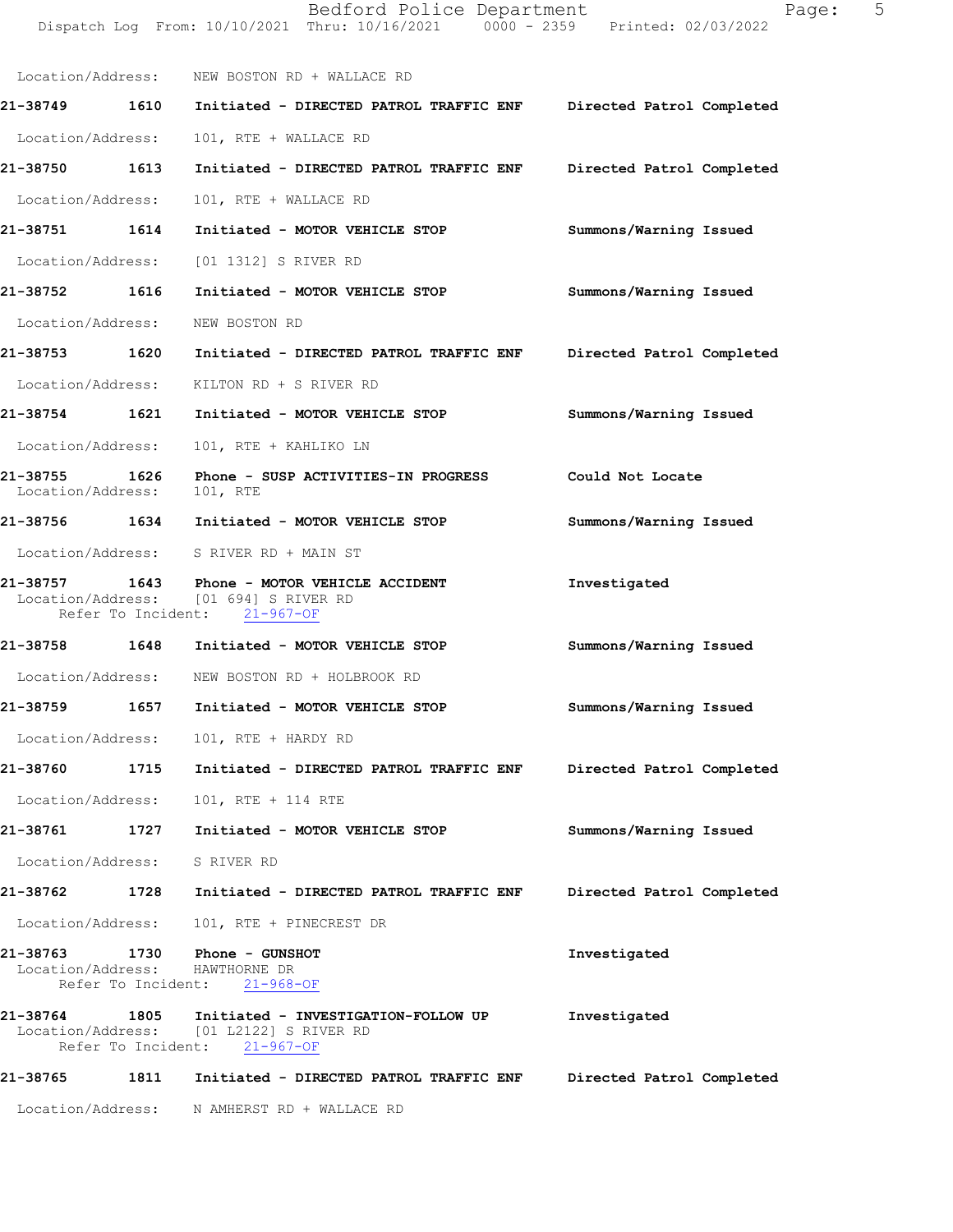|                               |      | Bedford Police Department<br>Dispatch Log From: 10/10/2021 Thru: 10/16/2021 0000 - 2359 Printed: 02/03/2022 | 6<br>Page:                     |  |
|-------------------------------|------|-------------------------------------------------------------------------------------------------------------|--------------------------------|--|
| 21-38766                      | 1811 | Initiated - DIRECTED PATROL ACCIDENTS                                                                       | Directed Patrol Completed      |  |
| Location/Address:             |      | 101, RTE                                                                                                    |                                |  |
|                               |      | 21-38767 1830 Phone - LOST PROPERTY                                                                         | No Action Required             |  |
|                               |      | Location/Address: [01 694] S RIVER RD                                                                       |                                |  |
| 21-38768<br>Location/Address: | 1835 | Phone - MOTOR VEHICLE ACCIDENT<br>WALLACE RD                                                                | Services Rendered              |  |
|                               |      | 21-38769 1901 911 - S-EMERGENCY MEDICAL CALL-ALPHA                                                          | Transported to Elliot Hospital |  |
|                               |      | Location/Address: [01 334] 101, RTE                                                                         |                                |  |
| 21-38770 1943                 |      | 911 - S-EMERGENCY MEDICAL CALL-ALPHA                                                                        | Transported to Elliot Hospital |  |
| Location/Address:             |      | OLD BEDFORD RD                                                                                              |                                |  |
| 21-38771 1951                 |      | <b>Phone - FIREWORKS</b>                                                                                    | Directed Patrol Completed      |  |
| Location/Address:             |      | N AMHERST RD                                                                                                |                                |  |
| 21-38772 2029                 |      | Initiated - DIRECTED PATROL DWI                                                                             | Directed Patrol Completed      |  |
| Location/Address:             |      | 101, RTE + KILTON ROAD RAMP                                                                                 |                                |  |
| 21-38773 2029                 |      | Initiated - DIRECTED PATROL DWI                                                                             | Directed Patrol Completed      |  |
| Location/Address:             |      | [01 L241] 101, RTE                                                                                          |                                |  |
| 21-38774 2120                 |      | Initiated - DIRECTED PATROL DWI                                                                             | Directed Patrol Completed      |  |
| Location/Address:             |      | KILTON RD + S RIVER RD                                                                                      |                                |  |
| 21-38775                      | 2125 | Initiated - MOTOR VEHICLE STOP                                                                              | Summons/Warning Issued         |  |
| Location/Address:             |      | S RIVER RD + RIDGEWOOD RD                                                                                   |                                |  |
|                               |      | 21-38776 2129 Initiated - DIRECTED PATROL DWI                                                               | Directed Patrol Completed      |  |
| Location/Address:             |      | 101, RTE + OLD BEDFORD RD                                                                                   |                                |  |
| 21-38777                      | 2130 | Initiated - DIRECTED PATROL DWI                                                                             | Directed Patrol Completed      |  |
| Location/Address:             |      | 101, RTE + COVENANT WAY                                                                                     |                                |  |
| 21-38778                      | 2130 | Initiated - MOTOR VEHICLE STOP                                                                              | Summons/Warning Issued         |  |
| Location/Address:             |      | PALOMINO LN + ATWOOD LN                                                                                     |                                |  |
| 21-38779                      | 2133 | Initiated - MOTOR VEHICLE STOP                                                                              | Summons/Warning Issued         |  |
| Location/Address:             |      | S RIVER RD + CLUB ACRE LN                                                                                   |                                |  |
| 21-38780                      | 2137 | Phone - S-EMERGENCY MEDICAL CALL-BRAVO                                                                      | TRANSPORTED TO CMC HOSPITAL    |  |
| Location/Address:             |      | [01 335] COLBY CT                                                                                           |                                |  |
| 21-38781 2142                 |      | Initiated - MOTOR VEHICLE STOP                                                                              | Summons/Warning Issued         |  |
| Location/Address:             |      | [01 L110] S RIVER RD                                                                                        |                                |  |
| 21-38782<br>Location/Address: | 2150 | Initiated - MOTOR VEHICLE STOP<br>S RIVER RD + KILTON RD                                                    | NO PAPERWORK                   |  |
| 21-38783                      | 2202 | Initiated - MOTOR VEHICLE STOP                                                                              | Summons/Warning Issued         |  |
| Location/Address:             |      | S RIVER RD + MEETINGHOUSE RD                                                                                |                                |  |
| 21-38784                      | 2210 | Initiated - MOTOR VEHICLE STOP                                                                              | Summons/Warning Issued         |  |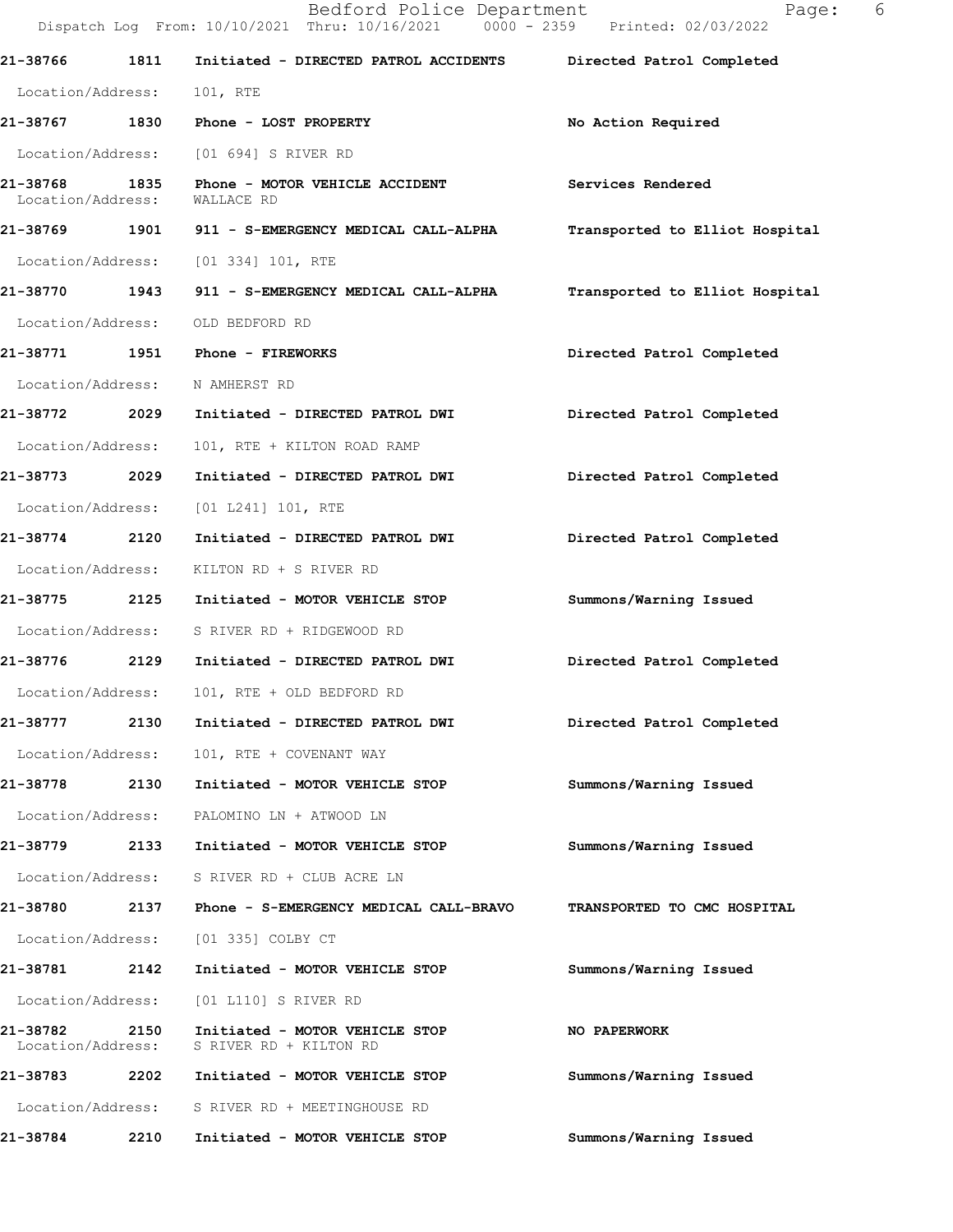| Location/Address: | S RIVER RD + PALOMINO LN                           |                                |
|-------------------|----------------------------------------------------|--------------------------------|
| 2231<br>21-38785  | 911 - S-EMERGENCY MEDICAL CALL-DELTA               | TRANSPORTED TO CMC HOSPITAL    |
| Location/Address: | MATTHEW PATTEN DR                                  |                                |
| 21-38786<br>2241  | Initiated - MOTOR VEHICLE STOP                     | Summons/Warning Issued         |
|                   | Location/Address: 114 RTE + 101, RTE               |                                |
|                   | 21-38787 2338 911 - S-EMERGENCY MEDICAL CALL-CHARL | Transported to Elliot Hospital |
| Location/Address: | [01 248] RIDGEWOOD RD                              |                                |
| 21-38788<br>2345  | Initiated - DIRECTED PATROL DWI                    | Directed Patrol Completed      |
|                   | Location/Address: S RIVER RD + UPJOHN ST           |                                |
| 21-38789<br>2346  | Initiated - DIRECTED PATROL DWI                    | Directed Patrol Completed      |
|                   | Vicinity of: 101, RTE + NASHUA RD                  |                                |
| 21-38790<br>2349  | Initiated - DIRECTED PATROL DWI                    | Directed Patrol Completed      |
| Location/Address: | S RIVER RD + SOMERVILLE DR                         |                                |
| 21-38791<br>2349  | Initiated - DIRECTED PATROL DWI                    | Directed Patrol Completed      |
|                   | Vicinity of: 114 RTE + DONALD ST                   |                                |

| For Date: 10/11/2021 |  |  |  |  | Monday |
|----------------------|--|--|--|--|--------|
|----------------------|--|--|--|--|--------|

| 21-38792          | 0000         | Initiated - SUSP ACTIVITIES            | No Action Required        |
|-------------------|--------------|----------------------------------------|---------------------------|
|                   |              | Location/Address: [01 1235] S RIVER RD |                           |
| 21-38793 0007     |              | Initiated - MOTOR VEHICLE STOP         | Summons/Warning Issued    |
| Location/Address: |              | 101, RTE + CONSTITUTION DR             |                           |
| 21-38794 0010     |              | Initiated - MOTOR VEHICLE STOP         | Summons/Warning Issued    |
| Location/Address: |              | 114 RTE + WHITE AVE                    |                           |
| 21-38795 0013     |              | Initiated - DIRECTED PATROL DWI        | Directed Patrol Completed |
|                   | Vicinity of: | 101, RTE + WALLACE RD                  |                           |
| 21-38796 0016     |              | Initiated - MOTOR VEHICLE STOP         | Summons/Warning Issued    |
| Location/Address: |              | S RIVER RD + EASTMAN AVE               |                           |
| 21-38797 0019     |              | Initiated - DIRECTED PATROL DWI        | Directed Patrol Completed |
| Location/Address: |              | S RIVER RD + HAWTHORNE DR              |                           |
| 21-38798          | 0031         | Initiated - DIRECTED PATROL DWI        | Directed Patrol Completed |
| Location/Address: |              | S RIVER RD + EASTMAN AVE               |                           |
| 21-38799 0033     |              | Initiated - DIRECTED PATROL DWI        | Directed Patrol Completed |
|                   | Vicinity of: | 101, RTE + JOPPA HILL RD               |                           |
| 21-38800 0041     |              | Initiated - DIRECTED PATROL DWI        | Directed Patrol Completed |
|                   |              | Vicinity of: 101, RTE + 114 RTE        |                           |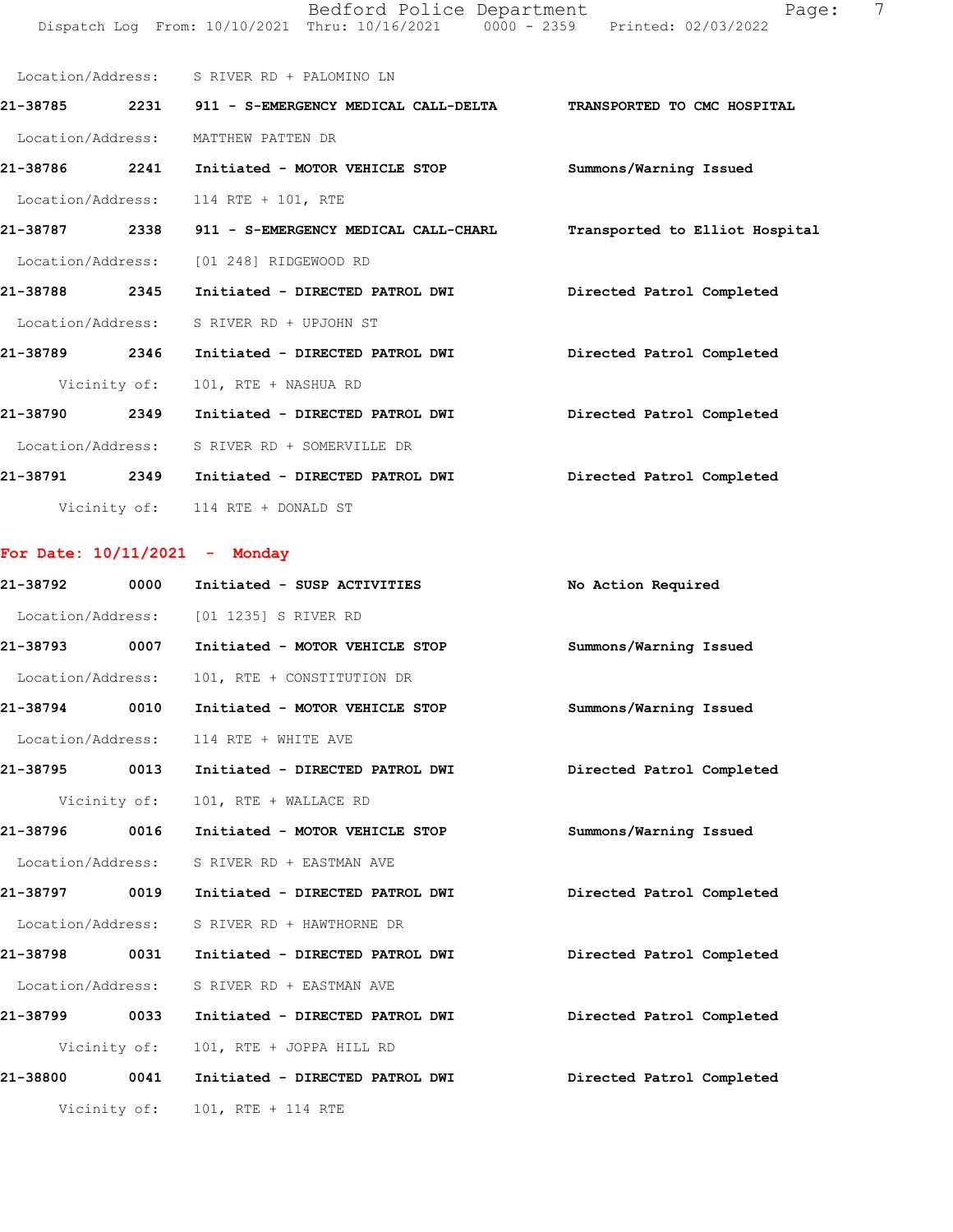Location/Address: S RIVER RD + BACK RIVER RD **21-38802 0047 Initiated - MOTOR VEHICLE STOP Summons/Warning Issued**  Location/Address: 101, RTE + JENKINS RD **21-38803 0053 Initiated - MOTOR VEHICLE STOP Summons/Warning Issued**  Location/Address: BACK RIVER RD + COUNTY RD **21-38804 0053 Initiated - MOTOR VEHICLE STOP Summons/Warning Issued**  Location/Address: [01 L241] 101, RTE **21-38805 0055 Initiated - MOTOR VEHICLE STOP Summons/Warning Issued**  Location/Address: 114 RTE + DONALD ST **21-38806 0105 Initiated - DIRECTED PATROL DWI Directed Patrol Completed**  Location/Address: S RIVER RD + HULL RD **21-38807 0113 Initiated - DIRECTED PATROL DWI Directed Patrol Completed**  Vicinity of: WALLACE RD + NEW BOSTON RD **21-38808 0118 Initiated - DIRECTED PATROL DWI Directed Patrol Completed**  Vicinity of: 101, RTE + CHESTNUT DR **21-38809 0136 Initiated - DIRECTED PATROL DWI Directed Patrol Completed**  Location/Address: S RIVER RD + MEETINGHOUSE RD **21-38810 0137 Initiated - DIRECTED PATROL DWI Directed Patrol Completed**  Vicinity of: 101, RTE + PINECREST DR **21-38811 0150 Initiated - MOTOR VEHICLE STOP Summons/Warning Issued**  Location/Address: S RIVER RD + EASTMAN AVE **21-38812 0154 Initiated - DIRECTED PATROL DWI Directed Patrol Completed**  Vicinity of: N AMHERST RD + WALLACE RD **21-38813 0218 Initiated - DIRECTED PATROL BURGLARY Directed Patrol Completed**  Vicinity of: COUNTY RD + NASHUA RD **21-38814 0224 Initiated - DIRECTED PATROL-CAR BREAK-INS Directed Patrol Completed**  Location/Address: [01 1235] S RIVER RD + MAIN ST **21-38815 0227 Initiated - DIRECTED PATROL-CAR BREAK-INS Directed Patrol Completed**  Vicinity of: POWDER HILL RD + CHESHAM LN **21-38816 0252 Initiated - DIRECTED PATROL-CAR BREAK-INS Directed Patrol Completed**  Location/Address: [01 L1804] S RIVER RD **21-38817 0253 Initiated - BUILDING CHECK Building Checked/Secured**  Location/Address: [01 284] N AMHERST RD **21-38818 0255 Initiated - SUSP ACTIVITIES Services Rendered**  Location/Address: [01 L1803] S RIVER RD **21-38819 0300 Initiated - MOTOR VEHICLE STOP Summons/Warning Issued** 

Dispatch Log From: 10/10/2021 Thru: 10/16/2021 0000 - 2359 Printed: 02/03/2022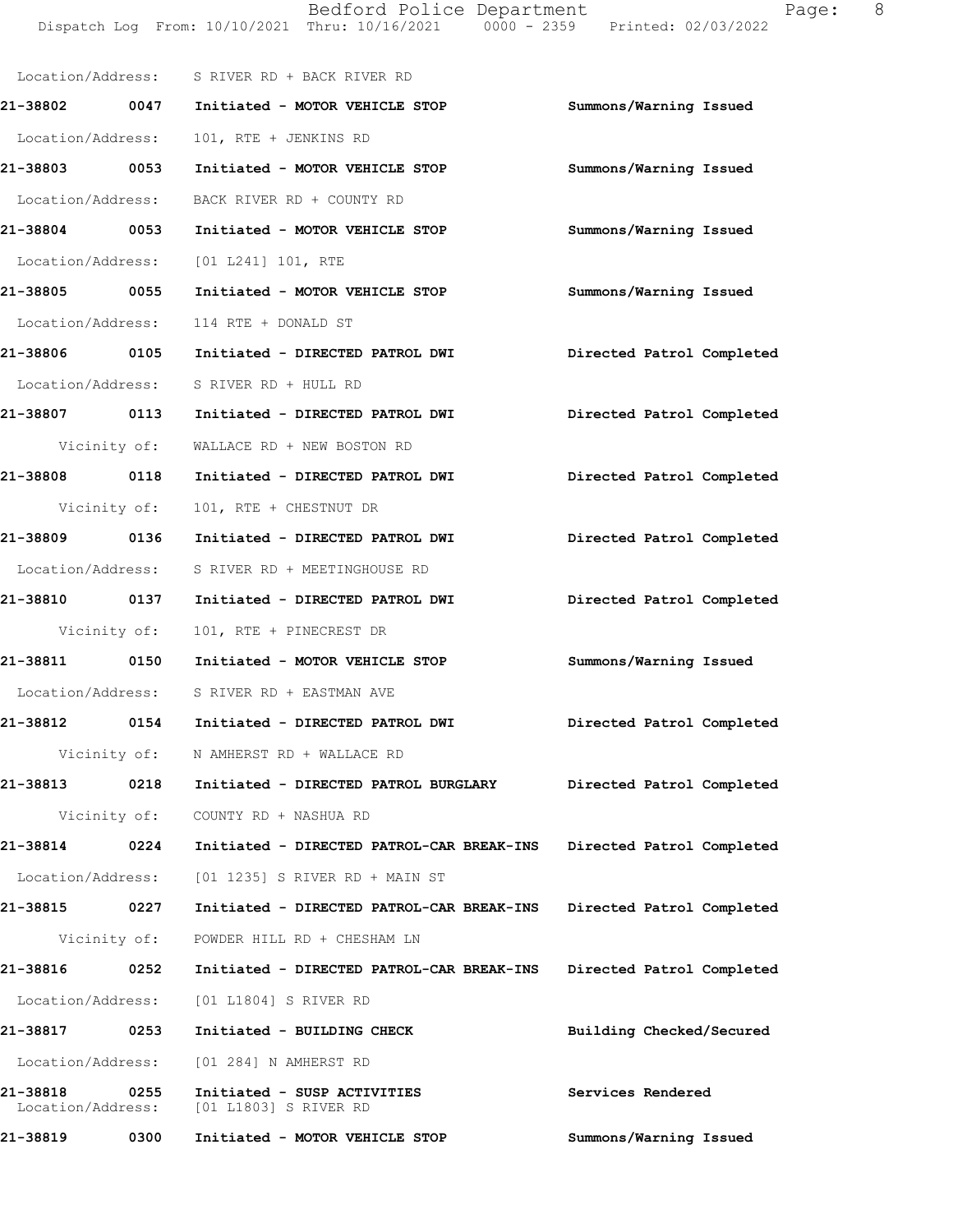Dispatch Log From: 10/10/2021 Thru: 10/16/2021 0000 - 2359 Printed: 02/03/2022 Location/Address: 101, RTE + HARDY RD **21-38820 0309 Initiated - BUILDING CHECK Building Checked/Secured** Location/Address: [01 463] NASHUA RD **21-38821 0331 Initiated - DIRECTED PATROL-CAR BREAK-INS Directed Patrol Completed** Location/Address: [01 324] HAWTHORNE DR **21-38822 0349 Initiated - BUILDING CHECK Building Checked/Secured** Location/Address: [01 L0000792] S RIVER RD **21-38823 0350 Initiated - DIRECTED PATROL BURGLARY Directed Patrol Completed** Vicinity of: NASHUA RD + WALLACE RD **21-38824 0403 Arrest(s) Made Phone - SUSP ACTIVITIES** Location/Address: DONALD ST<br>Refer To Arrest: 21-572-AR Refer To Arrest: **Building Checked/Secured Transported to Elliot Hospital No Action Required Directed Patrol Completed Directed Patrol Completed Alarm- correct code/reset Summons/Warning Issued Directed Patrol Completed Directed Patrol Completed TRANSPORTED TO CMC HOSPITAL Transported to Elliot Hospital** Arrest: FLOYD, JESSE L JR Address: MANCHESTER, NH Age: 29 Charges: Loitering or Prowling Arrest on Warrant **21-38825 0426 Initiated - BUILDING CHECK** Location/Address: [01 L2447] 101, RTE **21-38826 0446 911 - S-EMERGENCY MEDICAL CALL-CHARL** Location/Address: [01 17] DONALD ST **21-38827 0516 Initiated - SUSP ACTIVITIES** Location/Address: [01 L1823] BOYNTON ST **21-38828 0524 Initiated - DIRECTED PATROL TRAFFIC ENF** Location/Address: S RIVER RD + COLBY CT **21-38829 0525 Initiated - DIRECTED PATROL TRAFFIC ENF** Location/Address: S RIVER RD + MEETINGHOUSE RD **21-38830 0535 Phone - ALARM,BURGLAR** Location/Address: [01 L1423] COL DANIELS DR **21-38831 0546 Initiated - MOTOR VEHICLE STOP** Location/Address: MARKET ST + MAIN ST **21-38832 0551 Initiated - DIRECTED PATROL TRAFFIC ENF** Vicinity of: 101, RTE + WALLACE RD **21-38833 0620 Initiated - DIRECTED PATROL TRAFFIC ENF** Location/Address: S RIVER RD + AUTUMN LN **21-38834 0638 911 - S-EMERGENCY MEDICAL CALL-DELTA** Location/Address: [01 335] COLBY CT **21-38835 0727 911 - S-EMERGENCY MEDICAL CALL-CHARL** Location/Address: [01 2198] OLD BEDFORD RD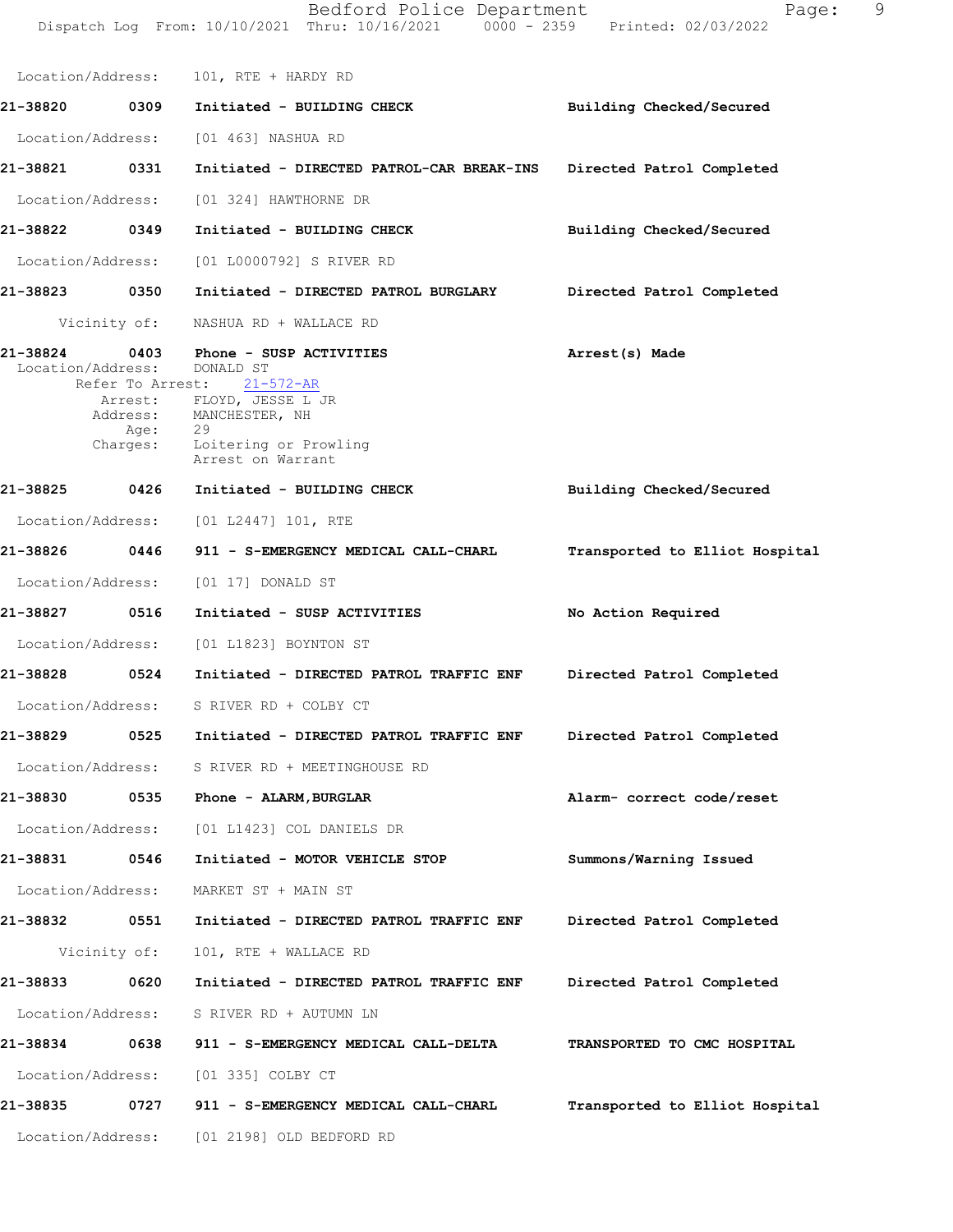Dispatch Log From: 10/10/2021 Thru: 10/16/2021 0000 - 2359 Printed: 02/03/2022 **21-38836 0740 Initiated - DIRECTED PATROL TRAFFIC ENF Directed Patrol Completed**  Location/Address: 101, RTE + 114 RTE **21-38837 0753 Initiated - DIRECTED PATROL TRAFFIC ENF Directed Patrol Completed**  Location/Address: S RIVER RD + MEETINGHOUSE RD **21-38838 0755 Initiated - DIRECTED PATROL TRAFFIC ENF Directed Patrol Completed**  Location/Address: S RIVER RD + UPJOHN ST **21-38839 0755 Initiated - MOTOR VEHICLE STOP Summons/Warning Issued**  Location/Address: 101, RTE + I-293 NORTH **21-38840 0803 Initiated - DIRECTED PATROL TRAFFIC ENF Directed Patrol Completed**  Vicinity of: 101, RTE + KAHLIKO LN **21-38841 0804 Initiated - DIRECTED PATROL TRAFFIC ENF Directed Patrol Completed**  Location/Address: 114 RTE + DONALD STREET EXT **21-38842 0810 Initiated - MOTOR VEHICLE STOP Summons/Warning Issued**  Location/Address: [01 1312] S RIVER RD **21-38843 0830 Initiated - MOTOR VEHICLE STOP Summons/Warning Issued**  Location/Address: 101, RTE + WALLACE RD **21-38844 0837 Initiated - DIRECTED PATROL TRAFFIC ENF Directed Patrol Completed**  Location/Address: S RIVER RD + MEETINGHOUSE RD **21-38845 0908 Initiated - MOTOR VEHICLE STOP Summons/Warning Issued**  Location/Address: S RIVER RD **21-38846 0909 Initiated - DIRECTED PATROL TRAFFIC ENF Directed Patrol Completed**  Vicinity of: 101, RTE + PINECREST DR **21-38847 0917 Initiated - DIRECTED PATROL TRAFFIC ENF Directed Patrol Completed**  Location/Address: 101, RTE + CONSTITUTION DR **21-38848 0917 Initiated - MOTOR VEHICLE STOP Summons/Warning Issued**  Location/Address: 101, RTE + WALLACE RD **21-38849 0928 Initiated - SERVE PAPERWORK Services Rendered**  Location/Address: **21-38850 0938 Initiated - SERVE PAPERWORK Summons/Warning Issued**  Location/Address: DARLING ST **21-38851 0938 Phone - FOUND PROPERTY No Action Required**  Location/Address: PIMLICO CT **21-38852 0944 Initiated - SERVE PAPERWORK Summons/Warning Issued**  Location/Address: SANDSTONE DR **21-38853 0949 Initiated - SERVE PAPERWORK Summons/Warning Issued**  Location/Address: CONSTANCE ST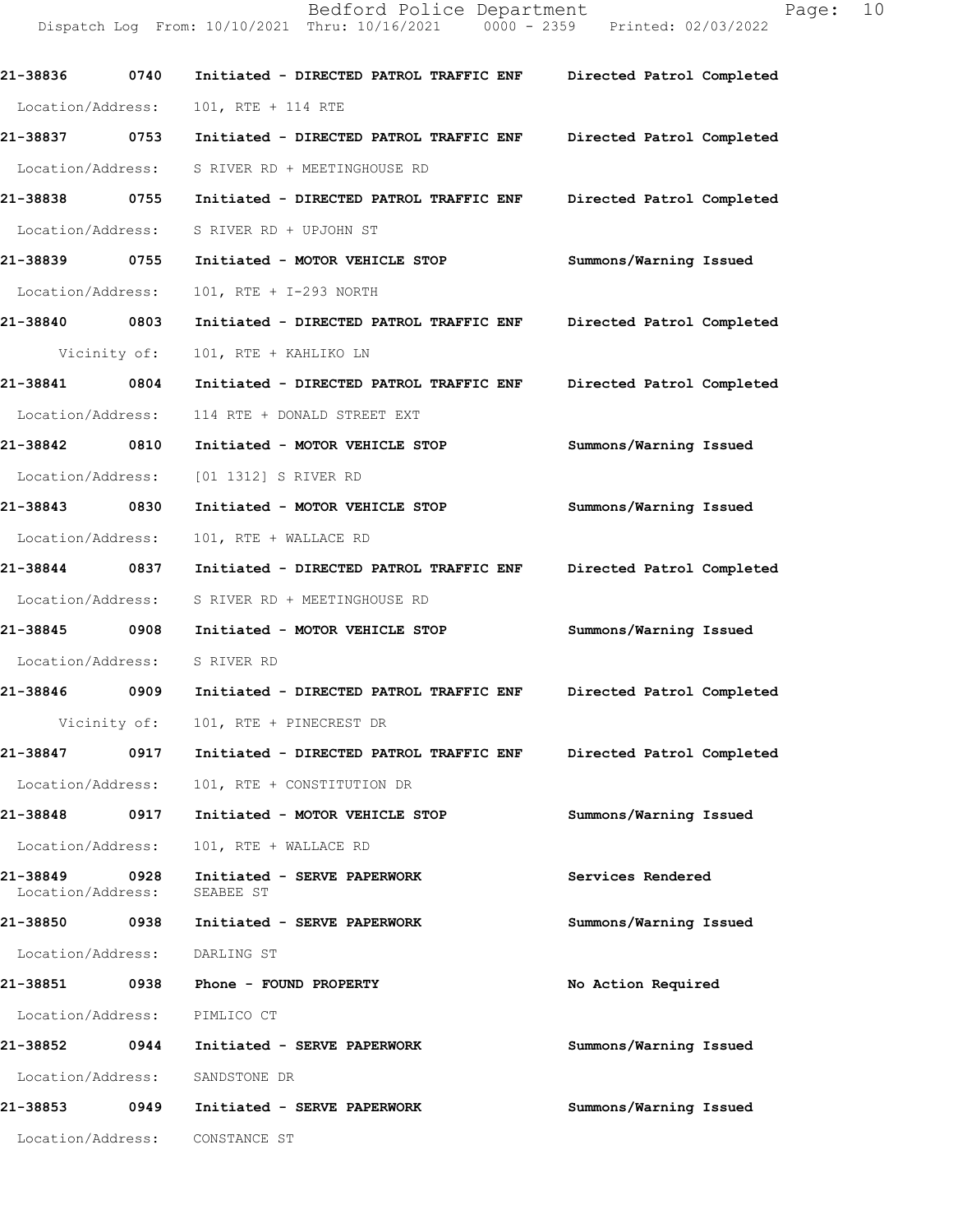|                                    | 21-38854 1004 Phone - S-FIRE ALARM<br>Location/Address: [01 1252] COOPER LN                                                              | Services Rendered         |
|------------------------------------|------------------------------------------------------------------------------------------------------------------------------------------|---------------------------|
| 21-38855 1014                      | Phone - S-FIRE ALARM<br>Location/Address: [01 2312] S RIVER RD                                                                           | Services Rendered         |
| 21-38856 1018                      | Initiated - DIRECTED PATROL-CAR BREAK-INS Directed Patrol Completed                                                                      |                           |
|                                    | Location/Address: [01 L2252] JENKINS RD                                                                                                  |                           |
| 21-38857 1026                      | Phone - CHECK THE WELFARE<br>Location/Address: [01 1961] BACK RIVER RD                                                                   | Services Rendered         |
| 21-38858 1030                      | Initiated - MOTOR VEHICLE STOP                                                                                                           | Summons/Warning Issued    |
|                                    | Location/Address: OLD BEDFORD RD + CORPORATE DR                                                                                          |                           |
| 21-38859 1047                      | Initiated - DIRECTED PATROL-CAR BREAK-INS Directed Patrol Completed                                                                      |                           |
| Location/Address:                  | [01 L1804] S RIVER RD                                                                                                                    |                           |
| Location/Address: ESSEX RD         | 21-38860 1055 Phone - CIVIL                                                                                                              | Could Not Locate          |
|                                    | 21-38861 1129 Radio - INVESTIGATION-FOLLOW UP<br>Location/Address: [09] CHERRY ST<br>Refer To Incident: 21-920-OF                        | Investigated              |
| 21-38862 1132                      | Initiated - DIRECTED PATROL-CAR BREAK-INS Directed Patrol Completed                                                                      |                           |
|                                    | Location/Address: [01 L1803] S RIVER RD                                                                                                  |                           |
|                                    | 21-38863 1203 911 - S-EMERGENCY MEDICAL CALL-ALPHA Transported to Hospital-Other                                                         |                           |
|                                    | Location/Address: [01 1870] S RIVER RD                                                                                                   |                           |
|                                    | 21-38864 1211 911 - DOMESTIC DISTURB.-IN PROGRESS<br>Location/Address: [01 1252] COOPER LN<br>Refer To Incident: 21-970-OF               | Investigated              |
|                                    | 21-38865 1220 Initiated - DIRECTED PATROL-CAR BREAK-INS Directed Patrol Completed                                                        |                           |
|                                    | Location/Address: [01 L1804] S RIVER RD                                                                                                  |                           |
|                                    | 21-38866 1231 Initiated - DIRECTED PATROL-CAR BREAK-INS Directed Patrol Completed                                                        |                           |
|                                    | Location/Address: PLUMMER RD + PALOMINO LN                                                                                               |                           |
|                                    | 21-38867 1246 Initiated - INVESTIGAT<br>Location/Address: [01 L0000738] COLBY CT<br>Initiated - INVESTIGATION-FOLLOW UP Could Not Locate |                           |
| 21-38868 1246<br>Location/Address: | Initiated - INVESTIGATION-FOLLOW UP<br>COLBY CT                                                                                          | Investigated              |
|                                    | 21-38869 1254 Initiated - DIRECTED PATROL TRAFFIC ENF                                                                                    | Directed Patrol Completed |
|                                    | Vicinity of: 101, RTE + PINECREST DR                                                                                                     |                           |
| Location/Address: OLD FARM RD      | 21-38870 1304 Phone - ASSIST OTHER AGENCY                                                                                                | Services Rendered         |
|                                    | 21-38871 1333 Phone - S-MOTOR VEHICLE ACCIDENT INJ Services Rendered<br>Location/Address: F.E. EVERETT SOUTH TPKE                        |                           |
|                                    |                                                                                                                                          | Directed Patrol Completed |
|                                    | Location/Address: NEW BOSTON RD + WALLACE RD                                                                                             |                           |
| 21-38873 1344                      | Initiated - MOTOR VEHICLE STOP                                                                                                           | Summons/Warning Issued    |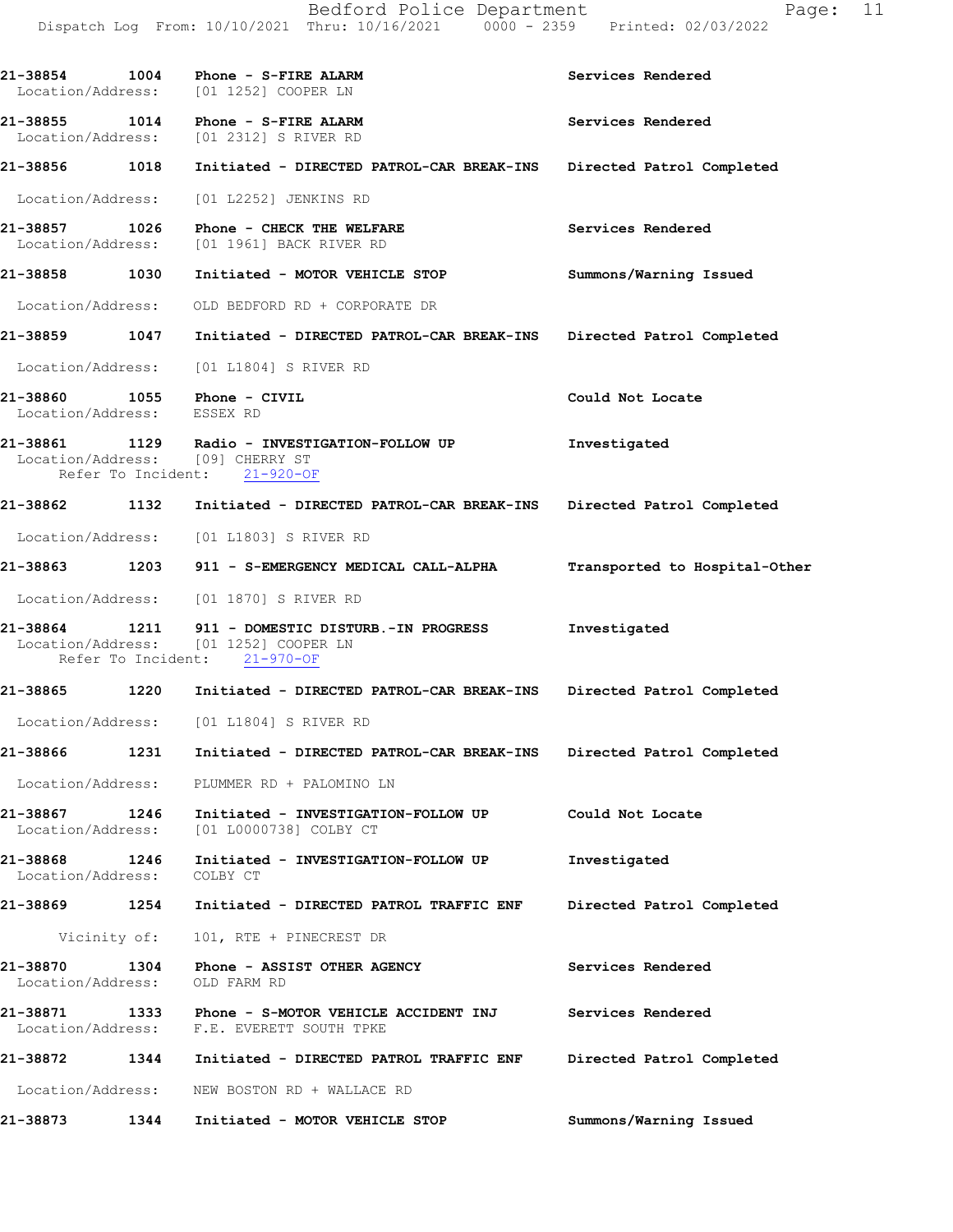|                                 |      | Bedford Police Department<br>Dispatch Log From: 10/10/2021 Thru: 10/16/2021 0000 - 2359 Printed: 02/03/2022       | 12<br>Page:               |
|---------------------------------|------|-------------------------------------------------------------------------------------------------------------------|---------------------------|
|                                 |      | Location/Address: 101, RTE + GREY ROCK RD                                                                         |                           |
|                                 |      | 21-38874 1345 Initiated - DIRECTED PATROL TRAFFIC ENF Directed Patrol Completed                                   |                           |
|                                 |      | Location/Address: S RIVER RD + COLBY CT                                                                           |                           |
|                                 |      | 21-38875 1430 Phone - ASSIST CITIZEN<br>Location/Address: [01 L0000792] S RIVER RD                                | Services Rendered         |
| 21-38876 1431                   |      | <b>Phone - ENDANGERMENT</b><br>Location/Address: COUNTY RD + JOHN GOFFE DR                                        | Investigated              |
|                                 |      | 21-38877 1507 911 - S-FIRE, AUTO<br>Location/Address: KILTON RD + S RIVER RD                                      | Services Rendered         |
| Location/Address:               |      | 21-38878 1514 Phone - MOTOR VEHICLE COMPLAINT<br>101, RTE + CONSTITUTION DR                                       | Could Not Locate          |
| 21-38879 1521                   |      | Initiated - DIRECTED PATROL TRAFFIC ENF                                                                           | Directed Patrol Completed |
| Location/Address:               |      | STOWELL RD + 101, RTE                                                                                             |                           |
| Location/Address:               |      | 21-38880 1535 Phone - CHECK THE WELFARE<br>NEW BOSTON RD + HOLBROOK RD                                            | Investigated              |
| Location/Address: WHITTEMORE ST |      | 21-38881 1536 Phone - DOG COMPLAINT                                                                               | Services Rendered         |
|                                 |      | 21-38882 1547 Initiated - MOTOR VEHICLE STOP                                                                      | Summons/Warning Issued    |
|                                 |      | Location/Address: 101, RTE + CHESTNUT DR                                                                          |                           |
|                                 |      |                                                                                                                   | No Action Required        |
| Location/Address: COLBY CT      |      |                                                                                                                   |                           |
|                                 |      | 21-38884 1557 Initiated - MOTOR VEHICLE STOP                                                                      | Summons/Warning Issued    |
|                                 |      | Location/Address: [01 1312] S RIVER RD                                                                            |                           |
| 21-38885 1602                   |      | Initiated - MOTOR VEHICLE STOP                                                                                    | Summons/Warning Issued    |
| Location/Address:               |      | 101, RTE + CONSTITUTION DR                                                                                        |                           |
| 21-38886                        | 1602 | Initiated - DIRECTED PATROL TRAFFIC ENF                                                                           | Directed Patrol Completed |
| Location/Address:               |      | S RIVER RD + CLUB ACRE LN                                                                                         |                           |
| 21-38887                        | 1605 | Phone - ASSIST OTHER AGENCY                                                                                       | No Action Required        |
| Location/Address:               |      | [03] ST.ANSELM DR                                                                                                 |                           |
| 21-38888 1610                   |      | Initiated - MOTOR VEHICLE STOP                                                                                    | Summons/Warning Issued    |
| Location/Address:               |      | S RIVER RD                                                                                                        |                           |
| 21-38889                        | 1613 | Initiated - DIRECTED PATROL ACCIDENTS                                                                             | Directed Patrol Completed |
| Location/Address:               |      | WALLACE RD + $101$ , RTE                                                                                          |                           |
| 21-38890                        | 1618 | Initiated - INVESTIGATION-FOLLOW UP<br>Location/Address: [01 474] CONSTITUTION DR<br>Refer To Incident: 21-967-OF | Investigated              |
| 21-38891 1618                   |      | Initiated - MOTOR VEHICLE STOP                                                                                    | Summons/Warning Issued    |
| Location/Address:               |      | S RIVER RD + MEETINGHOUSE RD                                                                                      |                           |
| 21-38892                        | 1622 | Initiated - MOTOR VEHICLE STOP                                                                                    | Summons/Warning Issued    |
|                                 |      | Location/Address: 101, RTE + WALLACE RD                                                                           |                           |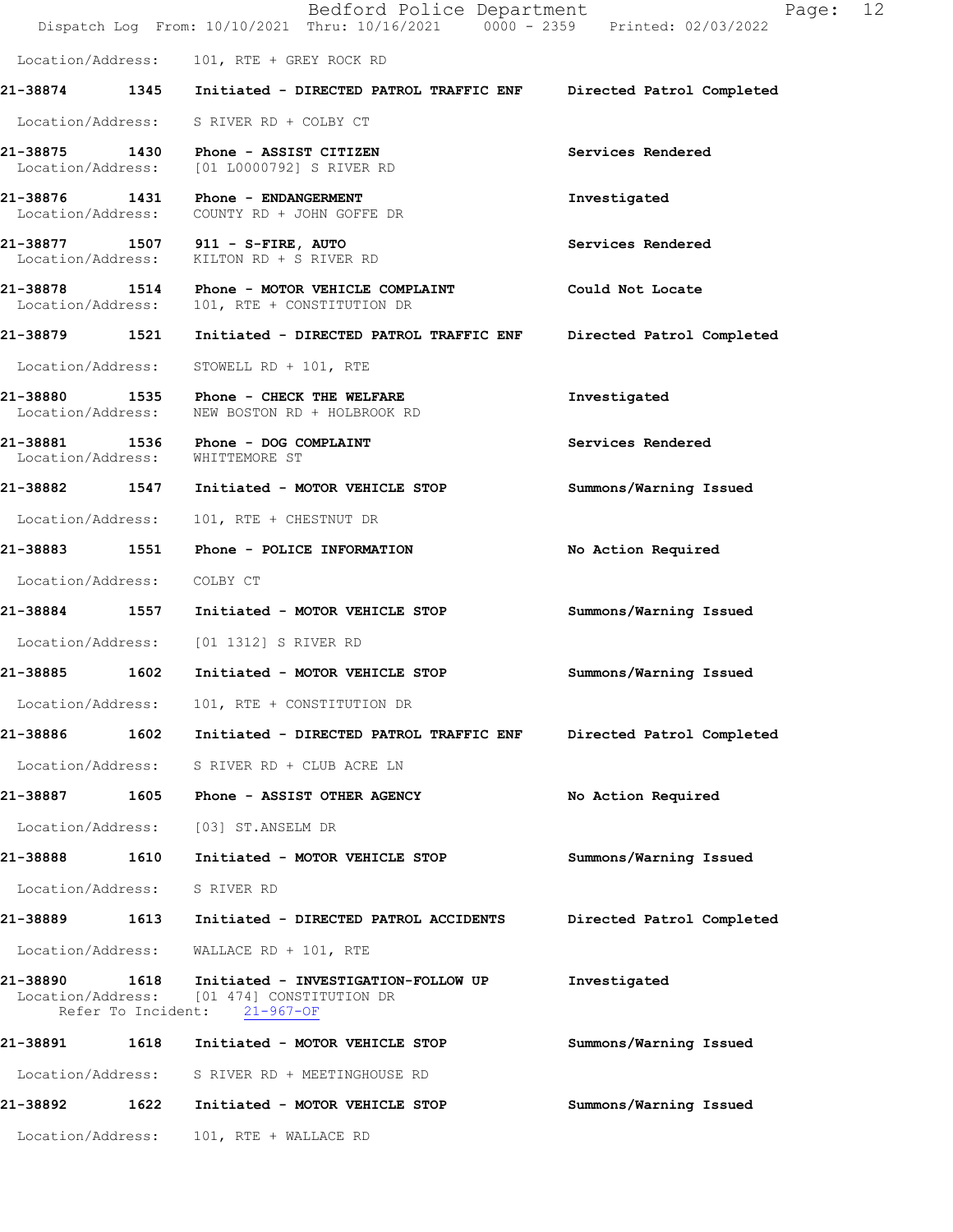|                                    |      | Bedford Police Department<br>Dispatch Log From: 10/10/2021 Thru: 10/16/2021 0000 - 2359 Printed: 02/03/2022 | 13<br>Page:                    |
|------------------------------------|------|-------------------------------------------------------------------------------------------------------------|--------------------------------|
|                                    |      |                                                                                                             | Summons/Warning Issued         |
|                                    |      | Location/Address: S RIVER RD + KILTON RD                                                                    |                                |
|                                    |      | 21-38894 1638 Initiated - MOTOR VEHICLE STOP                                                                | Summons/Warning Issued         |
| Location/Address:                  |      | 101, RTE + FREEDOM WAY                                                                                      |                                |
| 21-38895 1640<br>Location/Address: |      | Phone - S-MUTUAL AID-MEDICAL<br>[07] S WILLOW ST                                                            | <b>NO TRANSPORT</b>            |
| 21-38896 1647                      |      | Initiated - MOTOR VEHICLE STOP                                                                              | Summons/Warning Issued         |
| Location/Address:                  |      | S RIVER RD + TECHNOLOGY DR                                                                                  |                                |
| 21-38897 1649<br>Location/Address: |      | Initiated - RADAR TRAILER<br>CAMPBELL RD + ROLLING WOODS DR                                                 | Services Rendered              |
|                                    |      | 21-38898 1652 Phone - S-MUTUAL AID-MEDICAL                                                                  | Transported to Elliot Hospital |
|                                    |      | Location/Address: [07] BISMARK ST                                                                           |                                |
| 21-38899 1700                      |      | Initiated - DIRECTED PATROL TRAFFIC ENF                                                                     | Directed Patrol Completed      |
| Location/Address:                  |      | S RIVER RD + MOORES CROSSING RD                                                                             |                                |
| Location/Address:                  |      | 21-38900 1705 Initiated - MOTOR VEHICLE STOP<br>S RIVER RD + MEETINGHOUSE RD                                | NO PAPERWORK                   |
| 21-38901                           |      | 1711 Initiated - RADAR TRAILER<br>Location/Address: PALOMINO LN                                             | Services Rendered              |
|                                    |      | 21-38902 1714 Initiated - DIRECTED PATROL MOUNTAIN BIKE                                                     | Directed Patrol Completed      |
| Location/Address:                  |      | UPJOHN ST + S RIVER RD                                                                                      |                                |
| 21-38903 1715                      |      | Initiated - DIRECTED PATROL TRAFFIC ENF Directed Patrol Completed                                           |                                |
| Location/Address:                  |      | NASHUA RD + 101, RTE                                                                                        |                                |
| 21-38904                           | 1726 | Initiated - MOTOR VEHICLE STOP                                                                              | Summons/Warning Issued         |
| Location/Address:                  |      | 101, RTE + HARDY RD                                                                                         |                                |
| 21-38905<br>Location/Address:      | 1729 | Initiated - ALARM, BURGLAR<br>[01 1689] S RIVER RD                                                          | Alarm - False                  |
| 21-38906                           | 1730 | Initiated - DIRECTED PATROL TRAFFIC ENF                                                                     | Directed Patrol Completed      |
| Location/Address:                  |      | S RIVER RD + SOMERVILLE DR                                                                                  |                                |
| 21-38907                           | 1733 | Initiated - MOTOR VEHICLE STOP                                                                              | Summons/Warning Issued         |
| Location/Address:                  |      | [01 1312] S RIVER RD                                                                                        |                                |
| 21-38908                           | 1745 | 911 - MOTOR VEHICLE COMP-IN PROGRESS                                                                        | Taken/Refered to Other Agency  |
| Location/Address:                  |      | 101, RTE + JOPPA HILL RD                                                                                    |                                |
| 21-38909                           | 1746 | Initiated - MOTOR VEHICLE STOP                                                                              | Summons/Warning Issued         |
| Location/Address:                  |      | S RIVER RD                                                                                                  |                                |
| 21-38910                           | 1753 | Initiated - MOTOR VEHICLE STOP                                                                              | Summons/Warning Issued         |
| Location/Address:                  |      | S RIVER RD + MOORES CROSSING RD                                                                             |                                |
| 21-38911                           | 1804 | Initiated - DIRECTED PATROL-CAR BREAK-INS                                                                   | Directed Patrol Completed      |

Location/Address: [01 L1804] S RIVER RD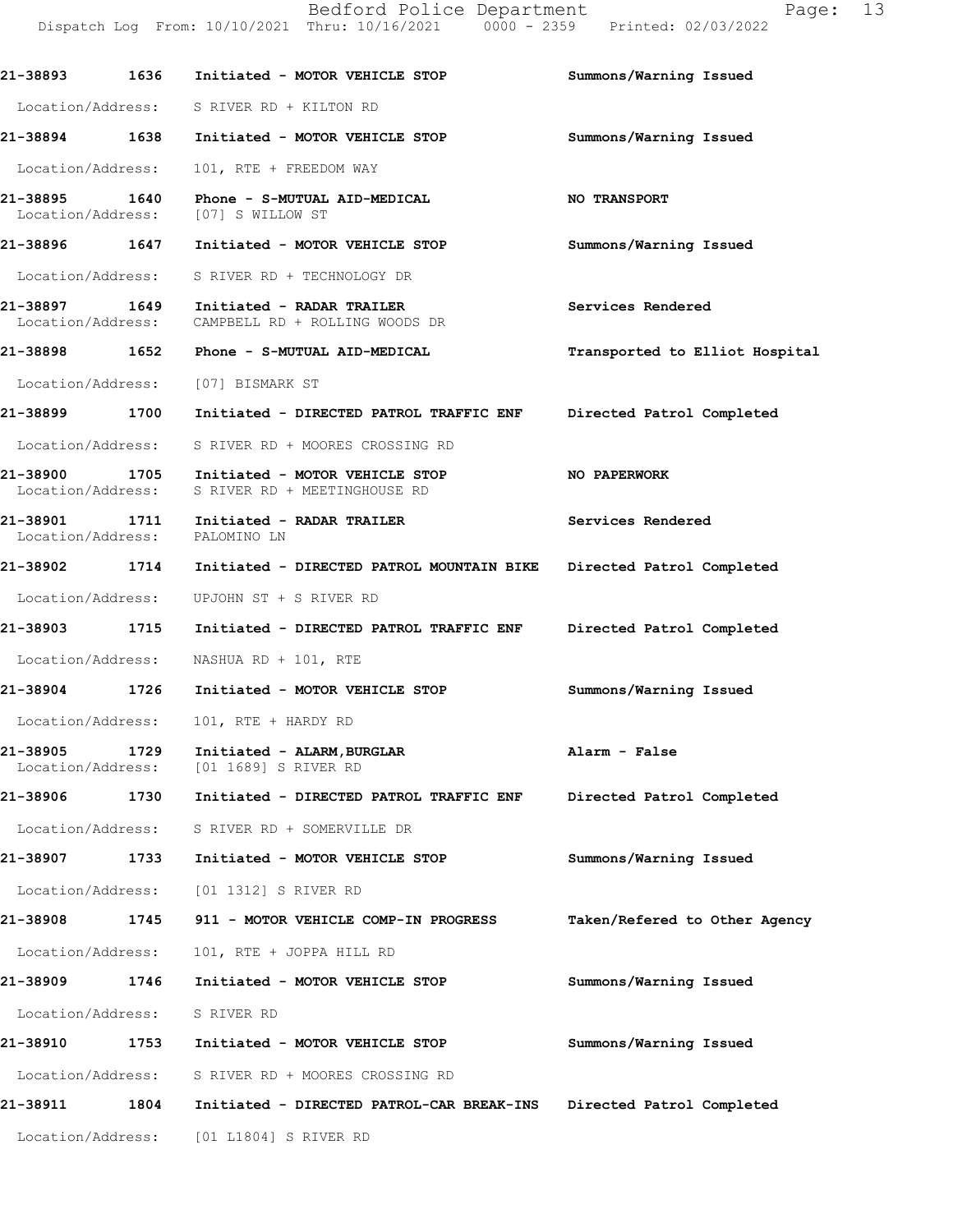**21-38912 1822 Initiated - DIRECTED PATROL-CAR BREAK-INS Directed Patrol Completed**  Location/Address: NEW BOSTON RD + 114 RTE **21-38913 1824 Initiated - DIRECTED PATROL ACCIDENTS Directed Patrol Completed**  Location/Address: JENKINS RD + 101, RTE **21-38914 1835 Initiated - MOTOR VEHICLE STOP Summons/Warning Issued**  Location/Address: COLBY CT **21-38915 1851 Initiated - DIRECTED PATROL ACCIDENTS Directed Patrol Completed**  Location/Address: 114 RTE + DONALD ST **21-38916 1853 Initiated - MOTOR VEHICLE STOP Summons/Warning Issued**  Location/Address: 114 RTE + WHITE AVE **21-38917 1855 Initiated - MOTOR VEHICLE STOP Summons/Warning Issued**  Location/Address: S RIVER RD + CLUB ACRE LN **21-38918 1912 Initiated - DIRECTED PATROL ACCIDENTS Directed Patrol Completed**  Location/Address: OLD BEDFORD RD + 101, RTE **21-38919 1912 Initiated - DIRECTED PATROL TRAFFIC ENF Directed Patrol Completed**  Location/Address: WALLACE RD + 101, RTE **21-38920 1919 Initiated - MOTOR VEHICLE STOP Summons/Warning Issued**  Location/Address: 101, RTE + MEETINGHOUSE RD **21-38921 1947 911 - S-MOTOR VEHICLE ACCIDENT INJ Transported to Elliot Hospital** Location/Address: F.E. EVERETT NORTH TPKE **21-38922 1949 Initiated - MOTOR VEHICLE STOP Summons/Warning Issued**  Location/Address: S RIVER RD + WATHEN RD **21-38923 1950 Initiated - MOTOR VEHICLE STOP Summons/Warning Issued**  Location/Address: S RIVER RD + COMMERCE DR **21-38924 1955 Initiated - MOTOR VEHICLE STOP Summons/Warning Issued**  Location/Address: 101, RTE + NASHUA RD **21-38925 1957 Initiated - MOTOR VEHICLE STOP Summons/Warning Issued**  Location/Address: S RIVER RD + MEETINGHOUSE RD **21-38926 2010 Phone - ASSIST OTHER AGENCY Investigated**  Location/Address: [01 L0000792] S RIVER RD Refer To Incident: 21-972-OF **21-38927 2131 Initiated - MOTOR VEHICLE STOP Summons/Warning Issued**  Location/Address: 101, RTE + TWIN BROOK LN **21-38928 2143 Initiated - DIRECTED PATROL-CAR BREAK-INS Directed Patrol Completed**  Location/Address: [01 324] HAWTHORNE DR

Dispatch Log From: 10/10/2021 Thru: 10/16/2021 0000 - 2359 Printed: 02/03/2022

**21-38929 2148 Phone - MOTOR VEHICLE COMPLAINT Could Not Locate**  Location/Address: 101, RTE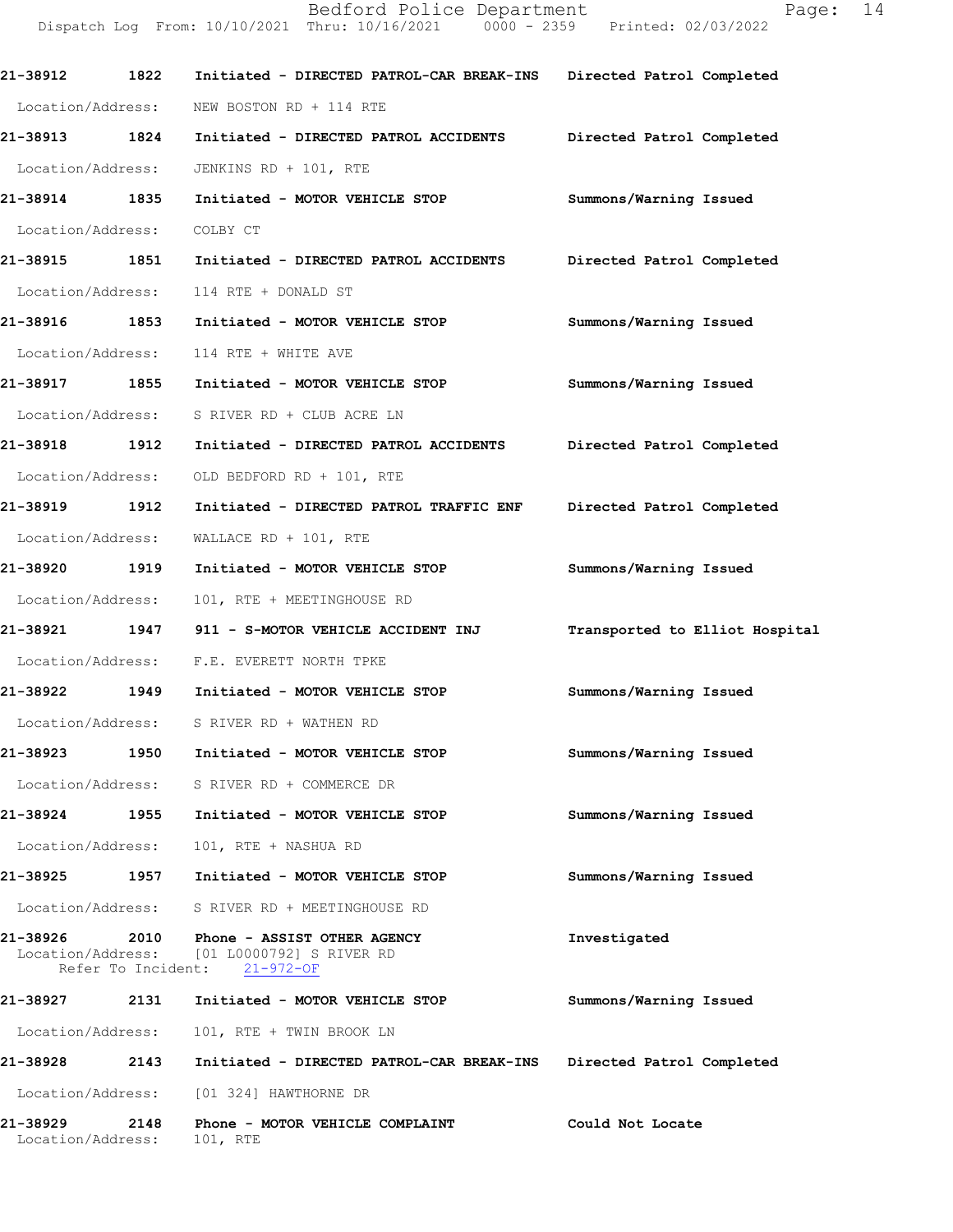| 21-38930 2152     |              | Initiated - MOTOR VEHICLE STOP                                                      | Summons/Warning Issued    |
|-------------------|--------------|-------------------------------------------------------------------------------------|---------------------------|
|                   |              | Location/Address: 101, RTE + 114 RTE                                                |                           |
|                   |              | 21-38931 2155 Initiated - MOTOR VEHICLE STOP                                        | Summons/Warning Issued    |
| Location/Address: |              | 101, RTE + NASHUA RD                                                                |                           |
| 21-38932 2156     |              | Initiated - SUSP ACTIVITIES<br>Location/Address: [01 L1804] S RIVER RD              | Services Rendered         |
|                   |              | 21-38933 2202 Initiated - MOTOR VEHICLE STOP                                        | Summons/Warning Issued    |
|                   |              | Location/Address: [01 L212] S RIVER RD                                              |                           |
| 21-38934 2203     |              | Initiated - DIRECTED PATROL DWI                                                     | Directed Patrol Completed |
| Location/Address: |              | 101, RTE + BEDFORD CENTER RD                                                        |                           |
|                   |              | 21-38935  2209 Initiated - MOTOR VEHICLE STOP                                       | Summons/Warning Issued    |
|                   |              | Location/Address: S RIVER RD + RIDGEWOOD RD                                         |                           |
|                   |              | 21-38936 2210 Initiated - MOTOR VEHICLE STOP                                        | Summons/Warning Issued    |
| Location/Address: |              | 101, RTE + 114 RTE                                                                  |                           |
| Location/Address: |              | 21-38937 2227 Phone - DISABLED MOTOR VEHICLE<br>NEW BOSTON RD                       | Services Rendered         |
|                   |              | 21-38938 2238 Initiated - SUSP ACTIVITIES<br>Location/Address: [01 L562] WALLACE RD | Services Rendered         |
|                   |              | 21-38939 2303 911 - FIREWORKS<br>Location/Address: [01 L1206] COL DANIELS DR        | Could Not Locate          |
| 21-38940 2321     |              | Initiated - DIRECTED PATROL DWI                                                     | Directed Patrol Completed |
|                   |              | Location/Address: S RIVER RD + COLBY CT                                             |                           |
| 21-38941 2326     |              | Initiated - DIRECTED PATROL DWI                                                     | Directed Patrol Completed |
| Location/Address: |              | 101, RTE + 114 RTE                                                                  |                           |
|                   |              | 21-38942 2332 Initiated - DIRECTED PATROL DWI                                       | Directed Patrol Completed |
|                   |              | Vicinity of: 101, RTE + GAGE GIRLS RD                                               |                           |
|                   |              | 21-38943 2340 Initiated - DIRECTED PATROL DWI                                       | Directed Patrol Completed |
|                   |              | Vicinity of: S RIVER RD + MEETINGHOUSE RD                                           |                           |
|                   |              | 21-38944 2345 Initiated - DIRECTED PATROL DWI                                       | Directed Patrol Completed |
| Location/Address: |              | NEW BOSTON RD + WALLACE RD                                                          |                           |
| 21-38945 2346     |              | Initiated - MOTOR VEHICLE STOP                                                      | Summons/Warning Issued    |
| Location/Address: |              | S RIVER RD + RAY WIEZOREK WEST DR                                                   |                           |
| 21-38946 2350     |              | Initiated - DIRECTED PATROL DWI                                                     | Directed Patrol Completed |
|                   |              | Vicinity of: S RIVER RD + EXECUTIVE PARK DR                                         |                           |
| 21-38947 2350     |              | Initiated - DIRECTED PATROL DWI                                                     | Directed Patrol Completed |
|                   | Vicinity of: | 101, RTE + NASHUA RD                                                                |                           |
| 21-38948          | 2352         | Initiated - DIRECTED PATROL DWI                                                     | Directed Patrol Completed |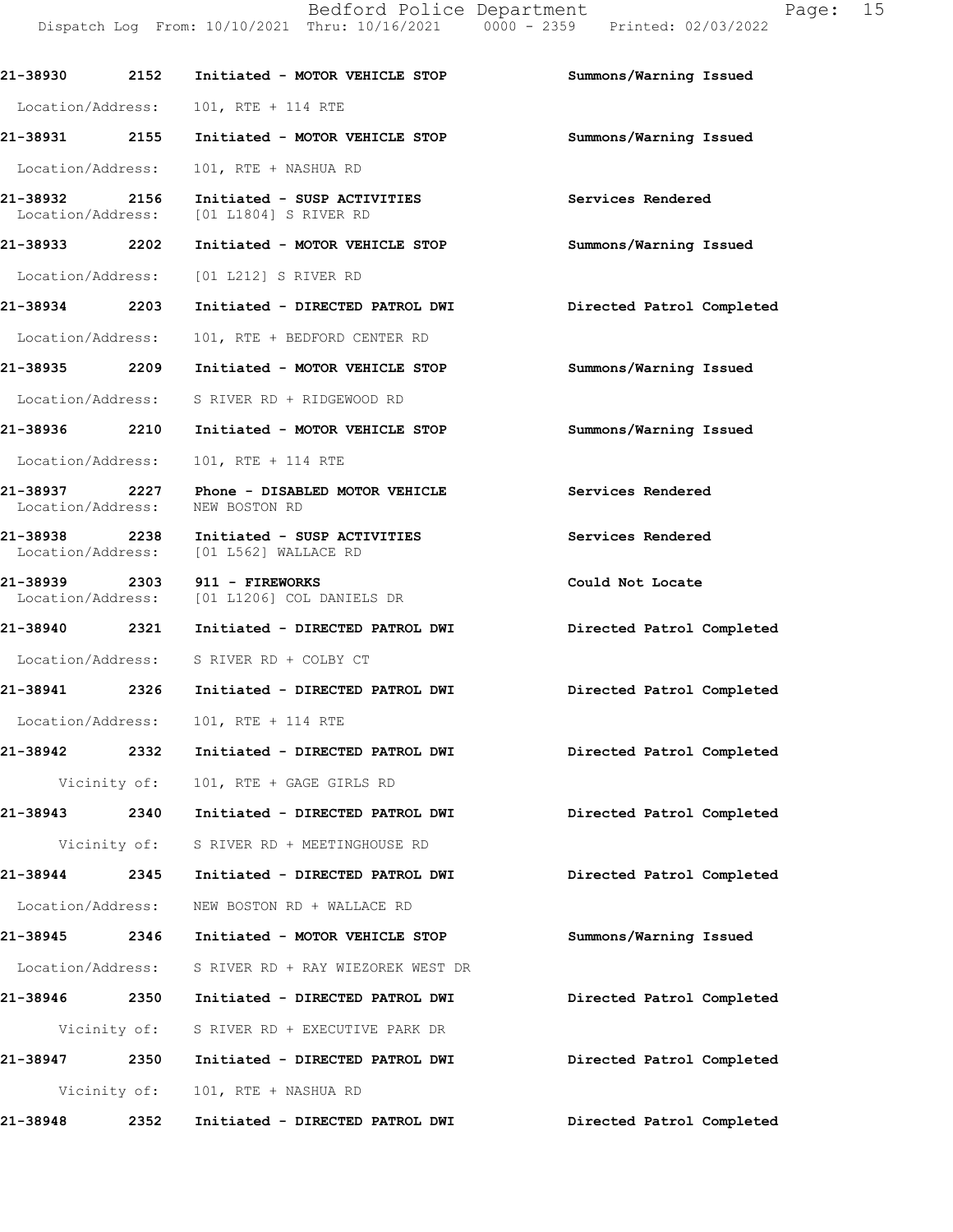| Bedford Police Department                                                      | Page: 16 |
|--------------------------------------------------------------------------------|----------|
| Dispatch Log From: 10/10/2021 Thru: 10/16/2021 0000 - 2359 Printed: 02/03/2022 |          |

Location/Address: 114 RTE + PLUMMER HILL RD

## **For Date: 10/12/2021 - Tuesday**

| 21-38949                  | 0001         | Initiated - DIRECTED PATROL DWI                                                       | Directed Patrol Completed |
|---------------------------|--------------|---------------------------------------------------------------------------------------|---------------------------|
|                           |              | Location/Address: S RIVER RD + KILTON RD                                              |                           |
|                           |              | 21-38950 0003 Initiated - MOTOR VEHICLE STOP Summons/Warning Issued                   |                           |
| Location/Address:         |              | 101, RTE + KAHLIKO LN                                                                 |                           |
| 21-38951 0003             |              | Initiated - MOTOR VEHICLE STOP                                                        | Summons/Warning Issued    |
|                           |              | Location/Address: 114 RTE + WHITE AVE                                                 |                           |
|                           |              | 21-38952 0007 Initiated - SUSP ACTIVITIES<br>Location/Address: S RIVER RD + KILTON RD | Services Rendered         |
|                           |              |                                                                                       | Summons/Warning Issued    |
| Location/Address: 114 RTE |              |                                                                                       |                           |
| 21-38954 0020             |              | Initiated - DIRECTED PATROL DWI                                                       | Directed Patrol Completed |
|                           |              | Vicinity of: S RIVER RD + CLUB ACRE LN                                                |                           |
| 21-38955 0022             |              | Initiated - DIRECTED PATROL DWI                                                       | Directed Patrol Completed |
|                           | Vicinity of: | 101, RTE + BEAVER LN                                                                  |                           |
| 21-38956 0030             |              | Initiated - MOTOR VEHICLE STOP                                                        | Summons/Warning Issued    |
|                           |              | Location/Address: S RIVER RD + MEETINGHOUSE RD                                        |                           |
|                           |              | 21-38957 0031 911 - S-EMERGENCY MEDICAL CALL-ALPHA TRANSPORTED TO CMC HOSPITAL        |                           |
|                           |              | Location/Address: [01 919] CORPORATE DR                                               |                           |
| 21-38958 0033             |              | Initiated - DIRECTED PATROL DWI                                                       | Directed Patrol Completed |
| Location/Address:         |              | 101, RTE + MEETINGHOUSE RD                                                            |                           |
| 21-38959 0056             |              | Initiated - MOTOR VEHICLE STOP                                                        | Summons/Warning Issued    |
| Location/Address:         |              | 101, RTE + HITCHING POST LN                                                           |                           |
| 21-38960 0058             |              | Initiated - DIRECTED PATROL DWI                                                       | Directed Patrol Completed |
|                           |              | Vicinity of: S RIVER RD + BACK RIVER RD                                               |                           |
| 21-38961 0058             |              | Initiated - DIRECTED PATROL DWI                                                       | Directed Patrol Completed |
| Location/Address:         |              | NEW BOSTON RD + BARR FARM RD                                                          |                           |
| 21-38962 0108             |              | Initiated - DIRECTED PATROL DWI                                                       | Directed Patrol Completed |
|                           |              | Vicinity of: WALLACE RD + NASHUA RD                                                   |                           |
| 21-38963 0109             |              | Initiated - DIRECTED PATROL DWI                                                       | Directed Patrol Completed |
| Location/Address:         |              | S RIVER RD + MEETINGHOUSE RD                                                          |                           |
| 21-38964 0115             |              | Initiated - DIRECTED PATROL DWI                                                       | Directed Patrol Completed |
|                           | Vicinity of: | S RIVER RD + HAWTHORNE DR                                                             |                           |
| 21-38965                  | 0135         | Initiated - DIRECTED PATROL BURGLARY                                                  | Directed Patrol Completed |
|                           |              | Vicinity of: S RIVER RD + MEETINGHOUSE RD                                             |                           |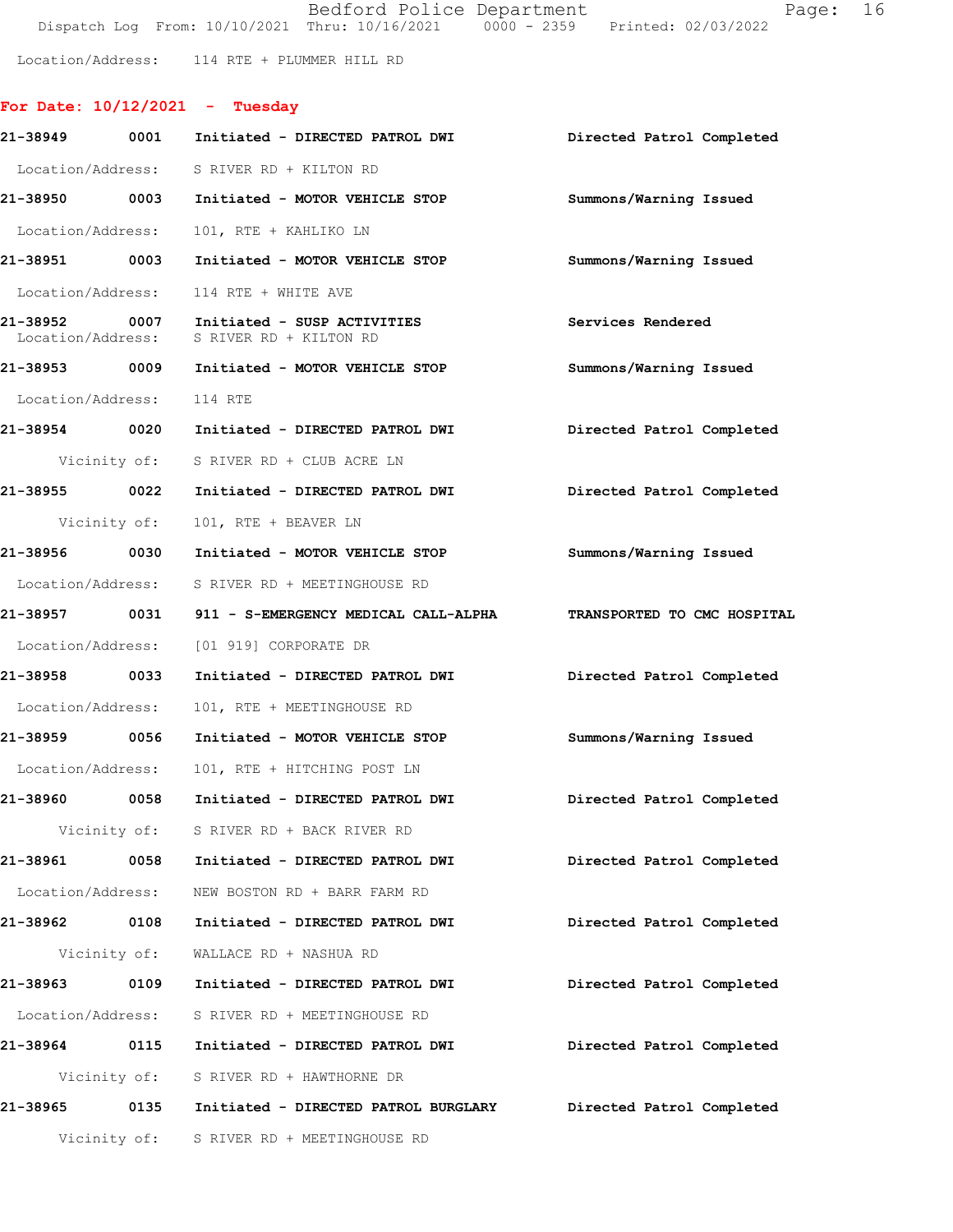Dispatch Log From: 10/10/2021 Thru: 10/16/2021 0000 - 2359 Printed: 02/03/2022 **21-38966 0146 Initiated - DIRECTED PATROL DWI Directed Patrol Completed**  Vicinity of: 101, RTE + WALLACE RD **21-38967 0148 Initiated - DIRECTED PATROL DWI Directed Patrol Completed**  Location/Address: WALLACE RD + N AMHERST RD **21-38968 0154 Initiated - BUILDING CHECK Building Checked/Secured**  Location/Address: [01 1557] S RIVER RD **21-38969 0157 Phone - ALARM,BURGLAR Alarm - False**  [01 1881] POWDER HILL RD **21-38970 0222 Initiated - BUILDING CHECK Building Checked/Secured**  Location/Address: [01 192] NEW BOSTON RD **21-38971 0225 Initiated - DIRECTED PATROL BURGLARY Directed Patrol Completed**  Vicinity of: NASHUA RD + COUNTY RD **21-38972 0239 Initiated - DIRECTED PATROL BURGLARY Directed Patrol Completed**  Location/Address: CONSTANCE ST **21-38973 0243 Initiated - DIRECTED PATROL BURGLARY Directed Patrol Completed**  Vicinity of: TECHNOLOGY DR + CHATHAM DR **21-38974 0245 Initiated - DIRECTED PATROL-CAR BREAK-INS Directed Patrol Completed**  Location/Address: [01 335] COLBY CT **21-38975 0248 Initiated - DIRECTED PATROL BURGLARY Directed Patrol Completed**  Location/Address: [01 308] COLBY CT **21-38976 0250 Initiated - SUSP ACTIVITIES Services Rendered**  Location/Address: **21-38977 0304 Phone - ALARM,BURGLAR Alarm - False**  Location/Address: [01 L0000792] S RIVER RD **21-38978 0316 Initiated - BUILDING CHECK Building Checked/Secured**  Location/Address: [01 L1094] S RIVER RD **21-38979 0318 Initiated - BUILDING CHECK Building Checked/Secured**  Location/Address: [01 L2447] 101, RTE **21-38980 0321 Initiated - DIRECTED PATROL BURGLARY Directed Patrol Completed**  Location/Address: COLBY CT **21-38981 0323 Initiated - DIRECTED PATROL-CAR BREAK-INS Directed Patrol Completed**  Location/Address: COOPER LN **21-38982 0330 Initiated - BUILDING CHECK Building Checked/Secured**  Location/Address: [01 1235] S RIVER RD **21-38983 0343 Initiated - DIRECTED PATROL BURGLARY Directed Patrol Completed**  Location/Address: N AMHERST RD **21-38984 0437 911 - S-EMERGENCY MEDICAL CALL-CHARL TRANSPORTED TO CMC HOSPITAL**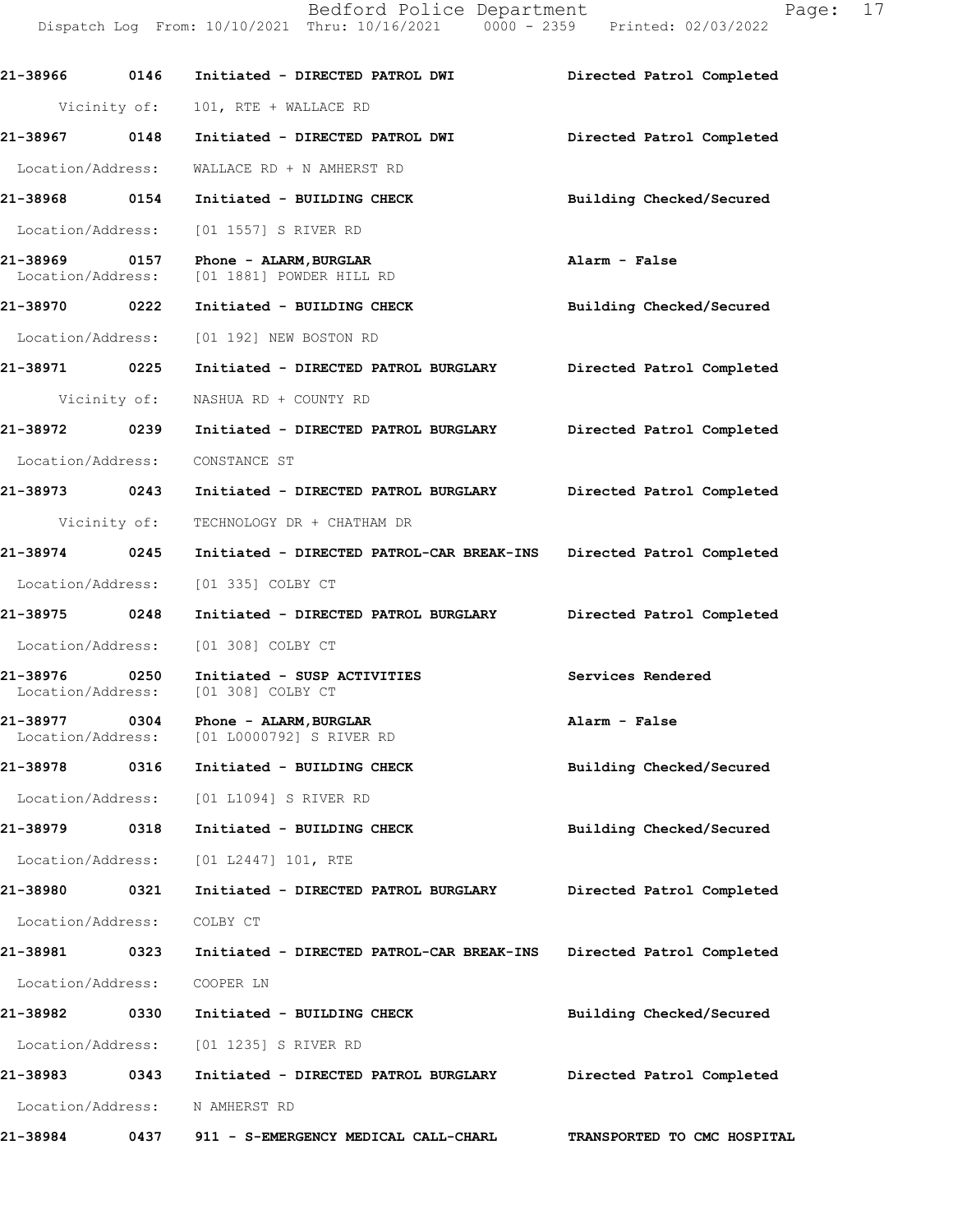Location/Address: CORTLAND DR **21-38985 0505 Initiated - DIRECTED PATROL-CAR BREAK-INS Directed Patrol Completed**  Location/Address: PLUMMER RD + PALOMINO LN **21-38986 0506 Initiated - DIRECTED PATROL BURGLARY Directed Patrol Completed**  Vicinity of: TECHNOLOGY DR + S RIVER RD **21-38987 0536 Initiated - DIRECTED PATROL TRAFFIC ENF Directed Patrol Completed**  Vicinity of: 101, RTE + CHESTNUT DR **21-38988 0542 Initiated - DIRECTED PATROL TRAFFIC ENF Directed Patrol Completed**  Location/Address: 101, RTE + 114 RTE **21-38989 0542 Initiated - DIRECTED PATROL TRAFFIC ENF Directed Patrol Completed**  Location/Address: S RIVER RD + PALOMINO LN **21-38990 0543 Initiated - DIRECTED PATROL TRAFFIC ENF Directed Patrol Completed**  Vicinity of: S RIVER RD + HAWTHORNE DR **21-38991 0602 911 - MOTOR VEHICLE ACCIDENT Services Rendered**  Location/Address: 101, RTE + OLD BEDFORD RD **21-38992 0604 Initiated - DIRECTED PATROL TRAFFIC ENF Directed Patrol Completed**  Location/Address: BOYNTON ST + DAVIES ST **21-38993 0609 Initiated - DIRECTED PATROL TRAFFIC ENF Directed Patrol Completed**  Vicinity of: 101, RTE + JENKINS RD **21-38994 0629 911 - S-EMERGENCY MEDICAL CALL-CHARL Transported to Elliot Hospital** Location/Address: [01 L1950] HAWTHORNE DR **21-38995 0724 911 - S-EMERGENCY MEDICAL CALL-DELTA Transported to Elliot Hospital** Location/Address: STEEPLE VIEW LN **21-38996 0727 Initiated - DIRECTED PATROL TRAFFIC ENF Directed Patrol Completed**  Vicinity of: S RIVER RD + COLBY CT **21-38997 0729 Initiated - DIRECTED PATROL TRAFFIC ENF Directed Patrol Completed**  Location/Address: 101, RTE + STOWELL RD **21-38998 0739 Initiated - MOTOR VEHICLE STOP Summons/Warning Issued**  Location/Address: S RIVER RD + WASHINGTON PL **21-39000 0757 Initiated - MOTOR VEHICLE STOP Summons/Warning Issued**  Location/Address: 101, RTE + MEETINGHOUSE RD **21-39001 0820 Initiated - DIRECTED PATROL TRAFFIC ENF Directed Patrol Completed** 

Dispatch Log From: 10/10/2021 Thru: 10/16/2021 0000 - 2359 Printed: 02/03/2022

Bedford Police Department Fage: 18

Location/Address: 101, RTE + WALLACE RD

**21-39003 0829 Phone - FOUND PROPERTY No Action Required**  Location/Address: [01 L2471] S RIVER RD **21-39002 0830 Initiated - MOTOR VEHICLE STOP Summons/Warning Issued**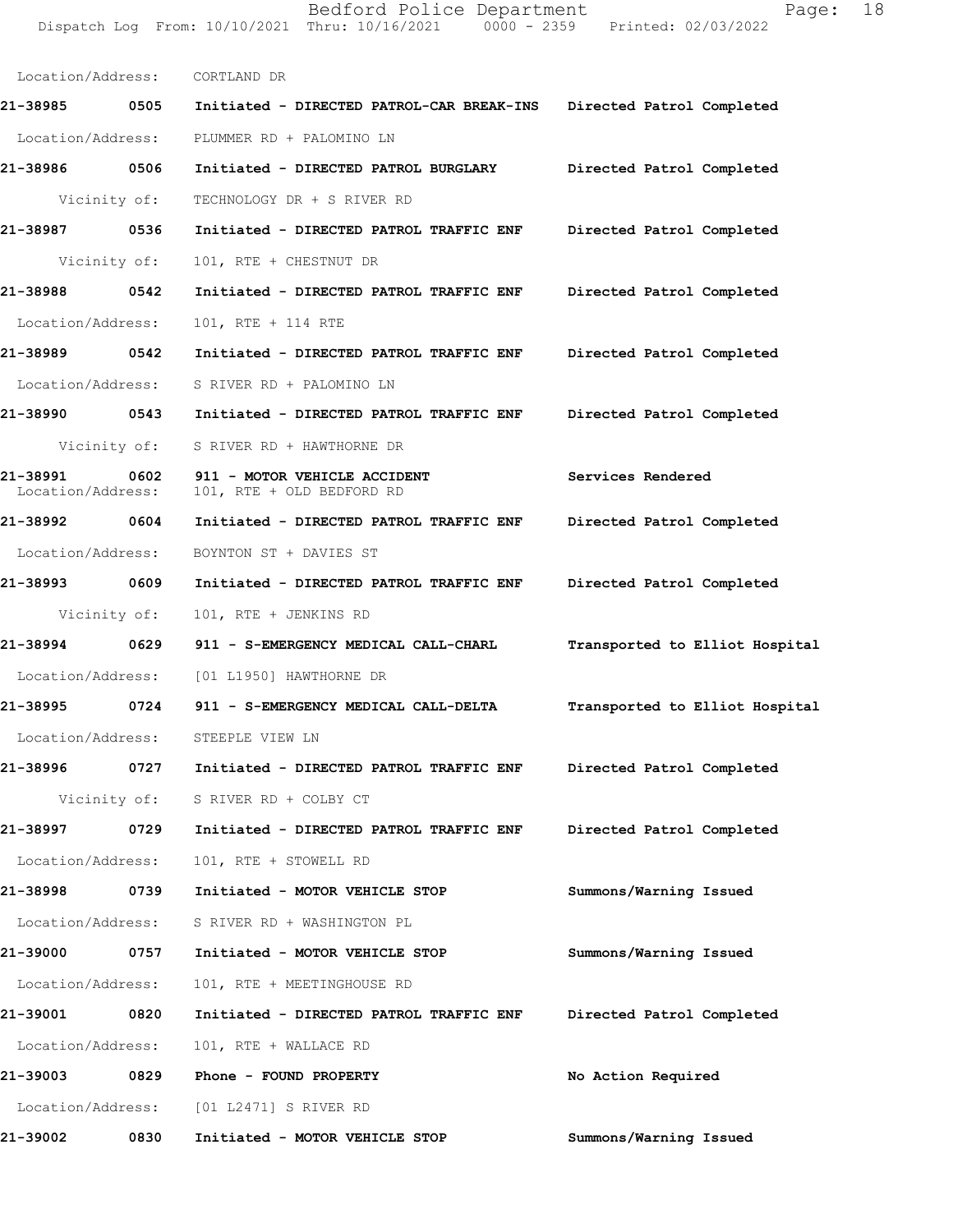|                                    |      | Bedford Police Department<br>Dispatch Log From: 10/10/2021 Thru: 10/16/2021 0000 - 2359 Printed: 02/03/2022 | 19<br>Page:                    |
|------------------------------------|------|-------------------------------------------------------------------------------------------------------------|--------------------------------|
| Location/Address:                  |      | 101, RTE + GAGE GIRLS RD                                                                                    |                                |
| 21-39004 0838<br>Location/Address: |      | Initiated - SUSP ACTIVITIES<br>S RIVER RD + MOORES CROSSING RD                                              | Services Rendered              |
| 21-39005 0844                      |      | Initiated - DIRECTED PATROL TRAFFIC ENF Directed Patrol Completed                                           |                                |
| Location/Address:                  |      | 101, RTE + 114 RTE                                                                                          |                                |
|                                    |      | 21-39006 0846 911 - S-EMERGENCY MEDICAL CALL-CHARL                                                          | Transported to Elliot Hospital |
| Location/Address:                  |      | [01 L2400] RIDGEWOOD RD                                                                                     |                                |
| 21-39007 0848                      |      | Initiated - MOTOR VEHICLE STOP                                                                              | Summons/Warning Issued         |
| Location/Address:                  |      | 101, RTE + 114 RTE                                                                                          |                                |
| 21-39008                           | 0850 | 911 - S-EMERGENCY MEDICAL CALL-CHARL                                                                        | Transported to Elliot Hospital |
| Location/Address:                  |      | [01 1489] LEAVY DR                                                                                          |                                |
| 21-39009 0852                      |      | Initiated - MOTOR VEHICLE STOP                                                                              | Summons/Warning Issued         |
| Location/Address:                  |      | BOYNTON ST + WAYSIDE DR                                                                                     |                                |
| 21-39010 0903                      |      | 911 - S-EMERGENCY MEDICAL CALL-CHARL                                                                        | Transported to Elliot Hospital |
| Location/Address:                  |      | [01 1489] LEAVY DR                                                                                          |                                |
| 21-39011 0907                      |      | Initiated - DIRECTED PATROL TRAFFIC ENF                                                                     | Directed Patrol Completed      |
| Location/Address:                  |      | 101, RTE + GAGE GIRLS RD                                                                                    |                                |
| 21-39012 0908<br>Location/Address: |      | Phone - SUSP ACTIVITIES<br>OLD BEDFORD RD + HOLBROOK RD                                                     | Could Not Locate               |
| 21-39013 0915                      |      | Initiated - DIRECTED PATROL-CAR BREAK-INS                                                                   | Directed Patrol Completed      |
| Location/Address:                  |      | [01 1235] S RIVER RD                                                                                        |                                |
| 21-39014<br>Location/Address:      | 0916 | Phone - ASSIST CITIZEN<br>MERRY ST                                                                          | Services Rendered              |
| 21-39015                           | 0920 | Initiated - MOTOR VEHICLE STOP                                                                              | Summons/Warning Issued         |
| Location/Address:                  |      | 101, RTE + WALLACE RD                                                                                       |                                |
| 21-39016                           | 0928 | Initiated - MOTOR VEHICLE STOP                                                                              | Summons/Warning Issued         |
| Location/Address:                  |      | S RIVER RD + MEETINGHOUSE RD                                                                                |                                |
| 21-39017                           | 1004 | Initiated - DIRECTED PATROL TRAFFIC ENF                                                                     | Directed Patrol Completed      |
| Location/Address:                  |      | POWDER HILL RD                                                                                              |                                |
| 21-39018                           | 1005 | Initiated - DIRECTED PATROL TRAFFIC ENF                                                                     | Directed Patrol Completed      |
| Location/Address:                  |      | 101, RTE + KAHLIKO LN                                                                                       |                                |
| 21-39019<br>Location/Address:      | 1019 | 911 - 911 Abandoned<br>[01 L24] S RIVER RD                                                                  | Unfounded                      |
| 21-39020                           | 1021 | 911 - S-EMERGENCY MEDICAL CALL-ALPHA                                                                        | Transported to Elliot Hospital |
| Location/Address:                  |      | [01 2198] OLD BEDFORD RD                                                                                    |                                |
| 21-39021<br>Location/Address:      | 1039 | Walk-In - ASSIST CITIZEN<br>[01 474] CONSTITUTION DR                                                        | Services Rendered              |
| 21-39022                           | 1041 | Initiated - DIRECTED PATROL TRAFFIC ENF                                                                     | Directed Patrol Completed      |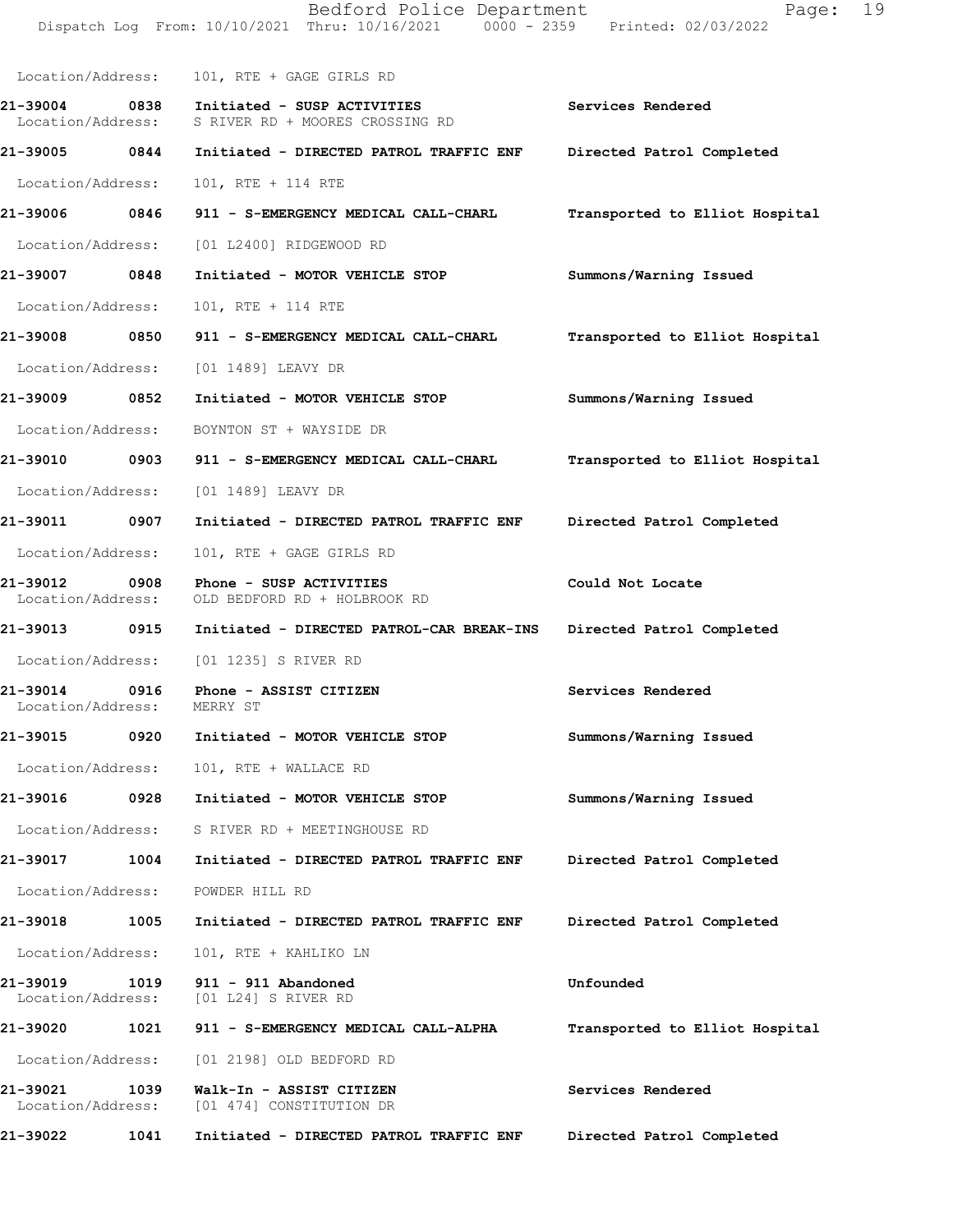|                                                        |      | Bedford Police Department<br>Dispatch Log From: 10/10/2021 Thru: 10/16/2021 0000 - 2359 Printed: 02/03/2022 | 20<br>Page:                    |
|--------------------------------------------------------|------|-------------------------------------------------------------------------------------------------------------|--------------------------------|
|                                                        |      | Location/Address: NASHUA RD + WALLACE RD                                                                    |                                |
|                                                        |      | 21-39023 1044 Phone - ASSIST OTHER AGENCY<br>Location/Address: [01 1361] 101, RTE                           | Services Rendered              |
| Location/Address:                                      |      | 21-39024 1058 Phone - MOTOR VEHICLE ACCIDENT<br>101, RTE + PLUMMER ROAD OVERPASS                            | Services Rendered              |
|                                                        |      | 21-39025 1125 Phone - SUSP ACTIVITIES<br>Location/Address: [01 1001] SCOTT RD                               | Could Not Locate               |
|                                                        |      | 21-39026 1136 Phone - S-EMERGENCY MEDICAL CALL<br>Location/Address: [01 L1562] KILTON RD                    | <b>NO TRANSPORT</b>            |
|                                                        |      | 21-39027 1145 Initiated - MOTOR VEHICLE STOP                                                                | Summons/Warning Issued         |
| Location/Address:                                      |      | 101, RTE + MEETINGHOUSE RD OFF RAMP                                                                         |                                |
|                                                        |      | 21-39028 1148 911 - S-EMERGENCY MEDICAL CALL-ALPHA                                                          | Transported to Elliot Hospital |
|                                                        |      | Location/Address: [01 334] 101, RTE                                                                         |                                |
| Location/Address: WIGGIN RD                            |      | 21-39029 1151 Walk-In - PLATES, LOST/STOLEN<br>Refer To Incident: 21-974-OF                                 | Investigated                   |
|                                                        |      | 21-39030 1155 Initiated - MOTOR VEHICLE STOP                                                                | Summons/Warning Issued         |
|                                                        |      | Location/Address: 114 RTE + DONALD ST                                                                       |                                |
|                                                        |      | 21-39031  1204    Initiated - DIRECTED PATROL TRAFFIC ENF                                                   | Directed Patrol Completed      |
|                                                        |      | Location/Address: NASHUA RD + COUNTY RD                                                                     |                                |
|                                                        |      | 21-39032 1206 911 - S-EMERGENCY MEDICAL CALL-BRAVO<br>Location/Address: [01 1007] HAWTHORNE DR              | Alarm - False                  |
|                                                        |      | 21-39033 1208 Phone - SEX OFFENSES<br>Location/Address: [01 L2271] S RIVER RD                               | Investigated                   |
| 21-39034 1214                                          |      | Phone - ALARM, BURGLAR                                                                                      | Alarm- correct code/reset      |
|                                                        |      | Location/Address: [01 1322] CANTERBURY LN                                                                   |                                |
| 21-39035 1234<br>Location/Address:                     |      | Phone - CHECK THE WELFARE<br>[01 1387] TECHNOLOGY DR                                                        | Services Rendered              |
| 21-39036    1247    Phone - CIVIL<br>Location/Address: |      | ROOSEVELT DR                                                                                                | Services Rendered              |
|                                                        |      | 21-39037 1326 Phone - ALARM, BURGLAR                                                                        | Alarm- correct code/reset      |
| Location/Address:                                      |      | [01 1523] PERRY RD                                                                                          |                                |
| 21-39038                                               | 1333 | Initiated - DIRECTED PATROL TRAFFIC ENF                                                                     | Directed Patrol Completed      |
| Location/Address:                                      |      | 101, RTE + MEETINGHOUSE RD                                                                                  |                                |
| 21-39039                                               | 1347 | Initiated - MOTOR VEHICLE STOP                                                                              | Summons/Warning Issued         |
| Location/Address:                                      |      | 101, RTE + HITCHING POST LN                                                                                 |                                |
| 21-39040 1401                                          |      | Initiated - MOTOR VEHICLE STOP                                                                              | Summons/Warning Issued         |
| Location/Address:                                      |      | 101, RTE + CHESTNUT DR                                                                                      |                                |
| 21-39041<br>Location/Address:                          | 1417 | Phone - ASSIST OTHER AGENCY<br>SANDSTONE DR                                                                 | Investigated                   |
| 21-39042                                               | 1418 | Other - BOLO                                                                                                | No Action Required             |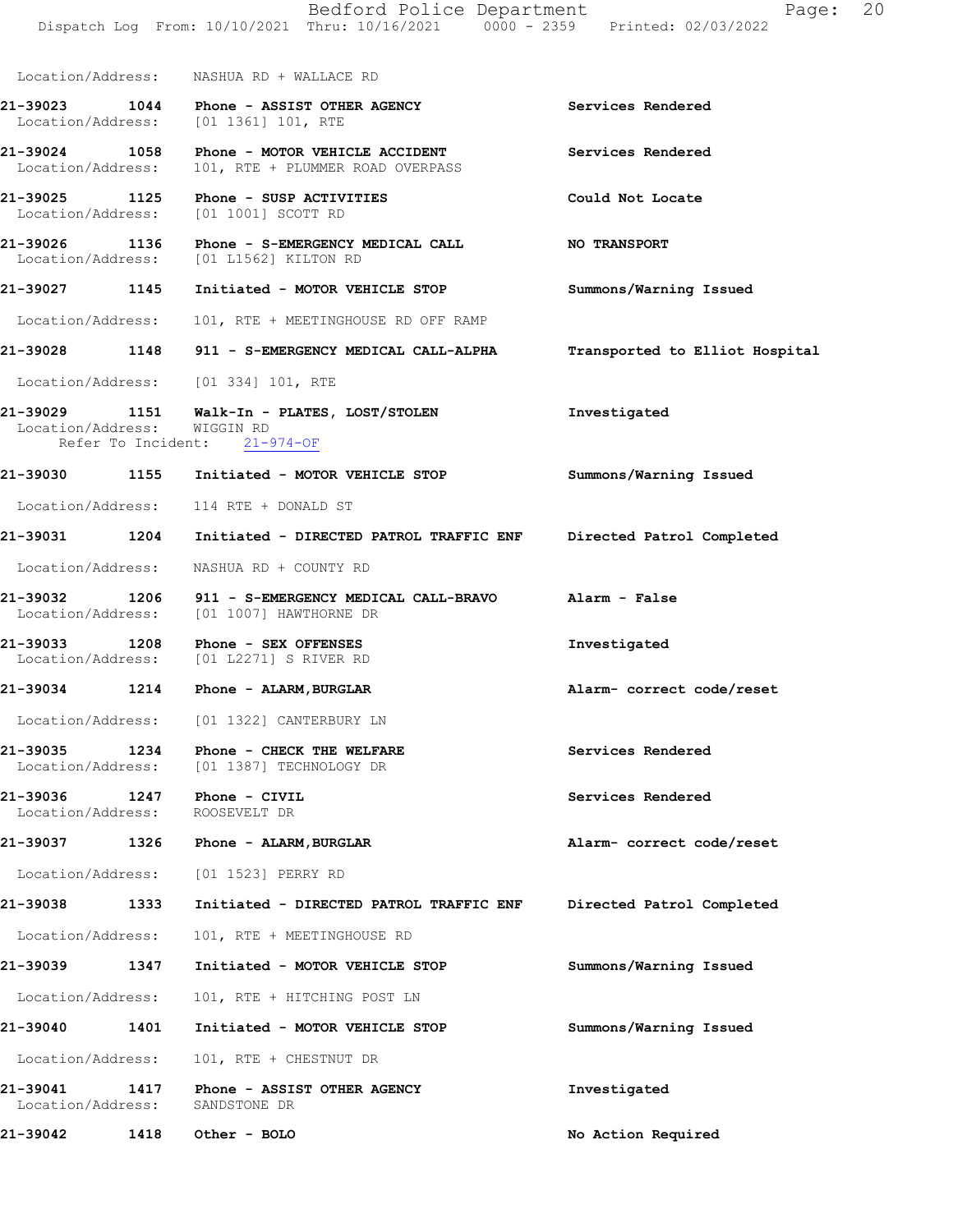| Location/Address:                  |              | [07] MARCH AVE                                                                                                                           |                             |
|------------------------------------|--------------|------------------------------------------------------------------------------------------------------------------------------------------|-----------------------------|
| 21-39043                           | 1501         | Initiated - ANIMAL COMPLAINT<br>Location/Address: [01 L90] 101, RTE                                                                      | Services Rendered           |
| 21-39044 1508                      |              | Initiated - DIRECTED PATROL TRAFFIC ENF                                                                                                  | Directed Patrol Completed   |
|                                    | Vicinity of: | WALLACE RD + NEW BOSTON RD                                                                                                               |                             |
| 21-39045 1518                      |              | Initiated - MOTOR VEHICLE STOP                                                                                                           | Summons/Warning Issued      |
| Location/Address:                  |              | 101, RTE + PLUMMER ROAD OVERPASS                                                                                                         |                             |
| 21-39046 1526                      |              | Initiated - DIRECTED PATROL TRAFFIC ENF                                                                                                  | Directed Patrol Completed   |
| Location/Address:                  |              | HAWTHORNE DR + S RIVER RD                                                                                                                |                             |
| 21-39047 1531<br>Location/Address: |              | 911 - DISABLED MOTOR VEHICLE<br>101, RTE + WALLACE RD                                                                                    | Services Rendered           |
| 21-39048 1538                      |              | Initiated - DIRECTED PATROL TRAFFIC ENF                                                                                                  | Directed Patrol Completed   |
|                                    |              | Location/Address: BOYNTON ST + PLUMMER RD                                                                                                |                             |
| 21-39049 1543<br>Location/Address: |              | Initiated - DISABLED MOTOR VEHICLE<br>WALLACE RD + WHISKEY REBELLION CT                                                                  | <b>Vehicle Towed</b>        |
| 21-39050 1549                      |              | Initiated - DIRECTED PATROL ACCIDENTS                                                                                                    | Directed Patrol Completed   |
| Location/Address:                  |              | 101, RTE + NASHUA RD                                                                                                                     |                             |
| 21-39051 1552                      |              | Phone - S-MUTUAL AID-MEDICAL                                                                                                             | TRANSPORTED TO CMC HOSPITAL |
| Location/Address:                  |              | [07] KIMBALL ST                                                                                                                          |                             |
| 21-39052 1554                      |              | Initiated - DIRECTED PATROL TRAFFIC ENF Directed Patrol Completed                                                                        |                             |
| Location/Address:                  |              | S RIVER RD + COLBY CT                                                                                                                    |                             |
| 21-39053 1600                      |              | Initiated - DIRECTED PATROL TRAFFIC ENF                                                                                                  | Directed Patrol Completed   |
|                                    |              | Location/Address: SOMERVILLE DR + S RIVER RD                                                                                             |                             |
| 21-39054<br>Location/Address:      | 1603         | Initiated - INVESTIGATION-FOLLOW UP<br>[01 474] CONSTITUTION DR<br>Refer To Incident: 21-847-OF                                          | Investigated                |
| 21-39055                           | 1607         | Initiated - INVESTIGATION-FOLLOW UP                                                                                                      | Directed Patrol Completed   |
|                                    |              | Location/Address: [01 L0000792] S RIVER RD<br>Refer To Incident: 21-953-OF                                                               |                             |
|                                    |              | 21-39056 1629 Initiated - MOTOR VEHICLE STOP                                                                                             | Summons/Warning Issued      |
|                                    |              | Location/Address: 114 RTE + DONALD ST                                                                                                    |                             |
|                                    |              | 21-39057 1641 Phone - CRIMINAL THREAT-IN PROGRESS<br>Location/Address: [01 L848] TECHNOLOGY DR<br>Refer To Incident: 21-975-OF           | Investigated                |
| 21-39058                           | 1653         | Initiated - MOTOR VEHICLE STOP                                                                                                           | Summons/Warning Issued      |
| Location/Address:                  |              | 101, RTE + NASHUA RD                                                                                                                     |                             |
| 21-39059                           | 1658         | Walk-In - SERVE WARRANT<br>Location/Address: [01 474] CONSTITUTION DR<br>Refer To Arrest: 21-573-AR<br>Arrest: JOHNSON, KEVIN MICHAEL JR | Arrest(s) Made              |
|                                    | Age: 19      | Address: MANCHESTER, NH                                                                                                                  |                             |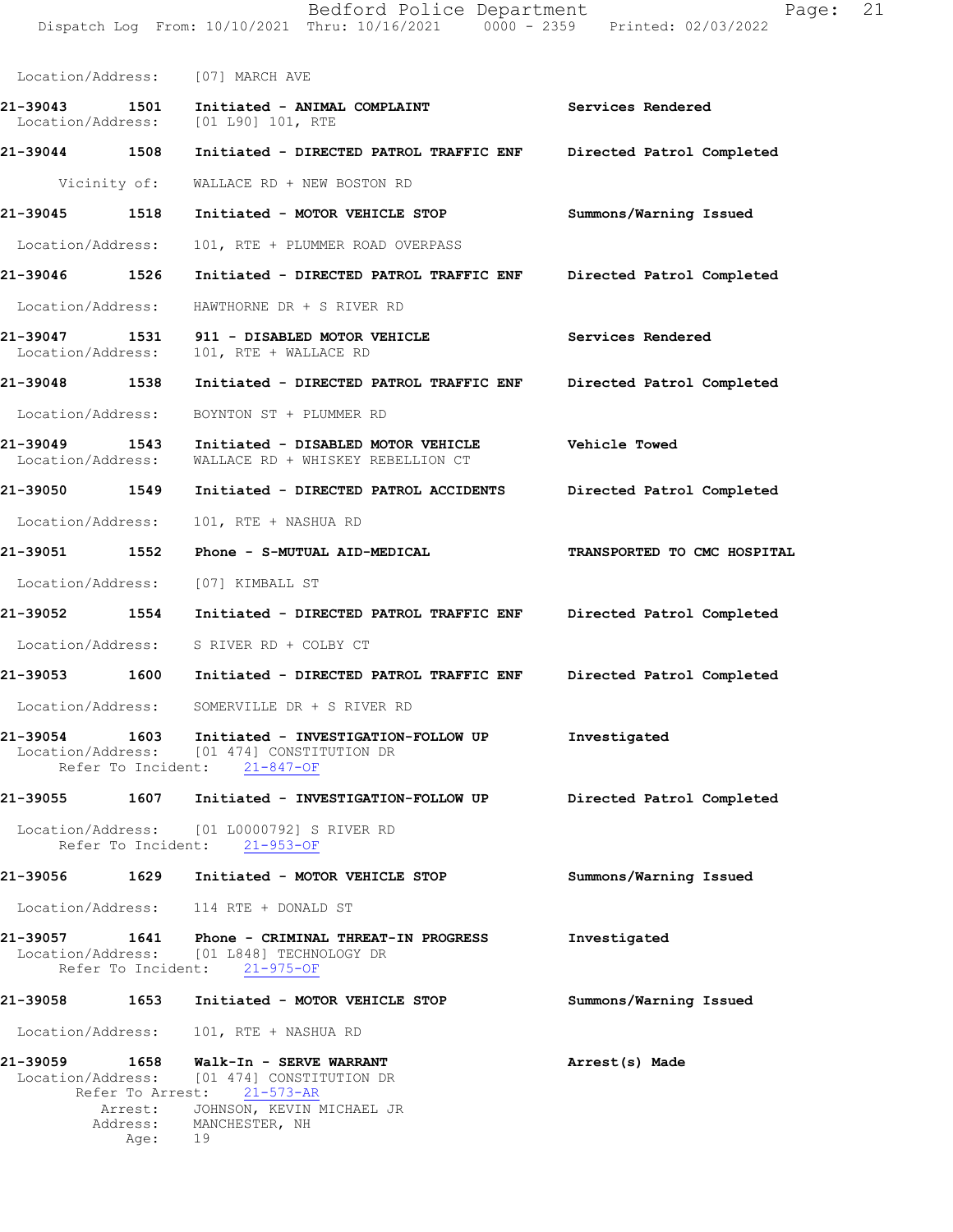|                                    |          | Bedford Police Department<br>Dispatch Log From: 10/10/2021 Thru: 10/16/2021 0000 - 2359 Printed: 02/03/2022 | Page:                          | 22 |
|------------------------------------|----------|-------------------------------------------------------------------------------------------------------------|--------------------------------|----|
|                                    | Charges: | Indecent Exposure/Gross Lewdness                                                                            |                                |    |
| 21-39060                           | 1700     | Initiated - MOTOR VEHICLE STOP                                                                              | Summons/Warning Issued         |    |
| Location/Address:                  |          | 101, RTE + WALLACE RD                                                                                       |                                |    |
| 21-39061                           | 1702     | 911 - S-EMERGENCY MEDICAL CALL-CHARL                                                                        | Transported to Elliot Hospital |    |
| Location/Address:                  |          | [01 1489] LEAVY DR                                                                                          |                                |    |
| 21-39062 1711                      |          | Initiated - MOTOR VEHICLE STOP                                                                              | Summons/Warning Issued         |    |
| Location/Address:                  |          | 101, RTE + MEETINGHOUSE RD                                                                                  |                                |    |
| 21-39063                           | 1711     | Initiated - MOTOR VEHICLE STOP                                                                              | Summons/Warning Issued         |    |
| Location/Address:                  |          | [01 L0000786] S RIVER RD                                                                                    |                                |    |
| 21-39064                           | 1731     | Initiated - MOTOR VEHICLE STOP                                                                              | Summons/Warning Issued         |    |
| Location/Address:                  |          | [01 L481] S RIVER RD                                                                                        |                                |    |
| 21-39065                           | 1747     | Initiated - MOTOR VEHICLE STOP                                                                              | Summons/Warning Issued         |    |
| Location/Address:                  |          | S RIVER RD                                                                                                  |                                |    |
| 21-39066 1749                      |          | Initiated - DIRECTED PATROL TRAFFIC ENF                                                                     | Directed Patrol Completed      |    |
| Location/Address:                  |          | S RIVER RD + TECHNOLOGY DR                                                                                  |                                |    |
| 21-39067                           | 1804     | Initiated - DIRECTED PATROL-CAR BREAK-INS                                                                   | Directed Patrol Completed      |    |
| Location/Address:                  |          | [01 1235] S RIVER RD                                                                                        |                                |    |
| 21-39068                           | 1805     | Radio - MOTOR VEHICLE STOP                                                                                  | Summons/Warning Issued         |    |
| Location/Address:                  |          | S RIVER RD + HAWTHORNE DR                                                                                   |                                |    |
| 21-39069 1817                      |          | Initiated - MOTOR VEHICLE STOP                                                                              | Summons/Warning Issued         |    |
|                                    |          | Location/Address: BACK RIVER RD + S RIVER RD                                                                |                                |    |
| 21-39070                           | 1818     | Initiated - MOTOR VEHICLE STOP                                                                              | Summons/Warning Issued         |    |
| Location/Address:                  |          | WALLACE RD + 101, RTE                                                                                       |                                |    |
| 21-39071 1822                      |          | Initiated - DIRECTED PATROL-CAR BREAK-INS                                                                   | Directed Patrol Completed      |    |
| Location/Address:                  |          | [01 L139] KILTON RD                                                                                         |                                |    |
| 21-39072<br>Location/Address:      | 1826     | 911 - S-EMERGENCY MEDICAL CALL-ALPHA<br>COTTON CIR                                                          | NO TRANSPORT                   |    |
| 21-39073 1828<br>Location/Address: |          | 911 - SUSP ACTIVITIES-IN PROGRESS<br>PLUMMER RD                                                             | Services Rendered              |    |
| 21-39074 1857                      |          | Initiated - MOTOR VEHICLE STOP                                                                              | Summons/Warning Issued         |    |
| Location/Address:                  |          | 101, RTE + CHESTNUT DR                                                                                      |                                |    |
| 21-39075                           | 1902     | 911 - ASSIST UTILITY                                                                                        | Taken/Refered to Other Agency  |    |
| Location/Address:                  |          | SANDY POND PKWY                                                                                             |                                |    |
| 21-39076                           | 1917     | Initiated - MOTOR VEHICLE STOP                                                                              | Summons/Warning Issued         |    |
| Location/Address:                  |          | 101, RTE + NASHUA RD                                                                                        |                                |    |
| 21-39077                           | 1919     | Initiated - MOTOR VEHICLE STOP                                                                              | Summons/Warning Issued         |    |
| Location/Address:                  |          | 101, RTE + WALLACE RD                                                                                       |                                |    |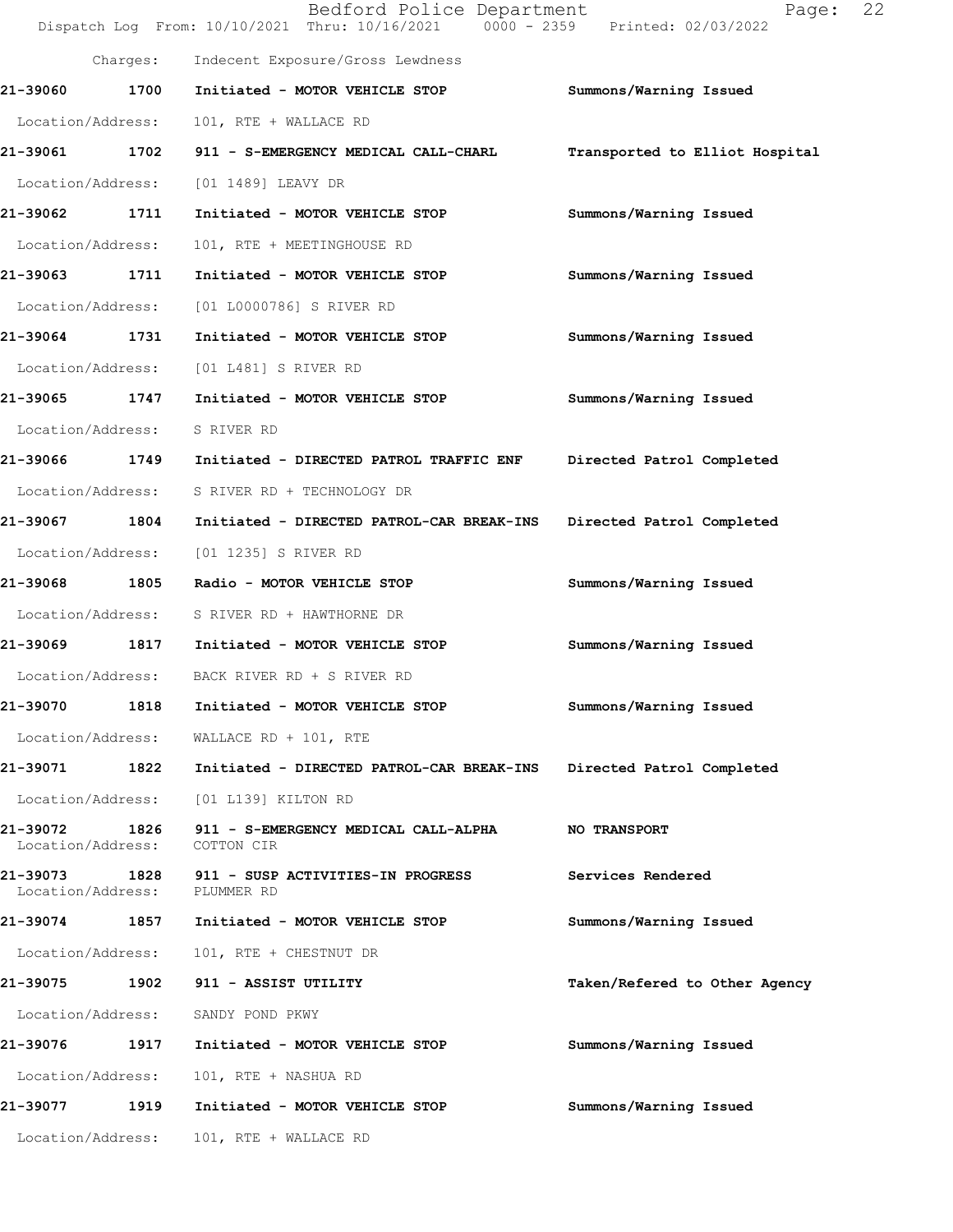Dispatch Log From: 10/10/2021 Thru: 10/16/2021 0000 - 2359 Printed: 02/03/2022 **21-39078 1928 Initiated - MOTOR VEHICLE STOP Summons/Warning Issued**  Location/Address: 101, RTE + HITCHING POST LN **21-39079 1934 Initiated - MOTOR VEHICLE STOP Summons/Warning Issued**  Location/Address: 101, RTE + NASHUA RD **21-39080 1934 Initiated - MOTOR VEHICLE STOP NO PAPERWORK**  Location/Address: S RIVER RD + CEDARWOOD DR **21-39081 1936 Initiated - MOTOR VEHICLE STOP Summons/Warning Issued**  Location/Address: [01 L110] S RIVER RD **21-39082 1940 Initiated - MOTOR VEHICLE STOP Summons/Warning Issued**  Location/Address: 101, RTE + SHAW DR **21-39083 1941 Initiated - DIRECTED PATROL-CAR BREAK-INS Directed Patrol Completed**  Location/Address: JENKINS RD + 101, RTE **21-39084 1945 Initiated - DIRECTED PATROL DWI Directed Patrol Completed**  Location/Address: S RIVER RD + BACK RIVER RD **21-39085 1949 Initiated - DIRECTED PATROL-CAR BREAK-INS Directed Patrol Completed**  Location/Address: [01 308] COLBY CT **21-39086 2017 Initiated - MOTOR VEHICLE STOP Summons/Warning Issued**  Location/Address: S RIVER RD + KILTON RD **21-39087 2021 Initiated - MOTOR VEHICLE STOP Summons/Warning Issued**  Location/Address: DONALD ST **21-39088 2038 Initiated - MOTOR VEHICLE STOP Summons/Warning Issued**  Location/Address: WALLACE RD + 101, RTE **21-39089 2047 Initiated - DIRECTED PATROL BURGLARY Directed Patrol Completed**  Location/Address: 101, RTE + MEETINGHOUSE RD **21-39090 2050 Initiated - DIRECTED PATROL BURGLARY Directed Patrol Completed**  Location/Address: PLUMMER RD + WENDOVER WAY **21-39091 2051 Initiated - MOTOR VEHICLE STOP Summons/Warning Issued**  Location/Address: 101, RTE + MEETINGHOUSE RD OFF RAMP **21-39092 2103 Initiated - MOTOR VEHICLE STOP Summons/Warning Issued**  Location/Address: 101, RTE + COVENANT WAY **21-39093 2110 Initiated - DIRECTED PATROL DWI Directed Patrol Completed**  Location/Address: EAST POINT DR + S RIVER RD **21-39094 2111 Initiated - DIRECTED PATROL-CAR BREAK-INS Directed Patrol Completed**  Location/Address: 101, RTE + HITCHING POST LN **21-39095 2111 Initiated - DIRECTED PATROL DWI Directed Patrol Completed**  Location/Address: S RIVER RD + PALOMINO LN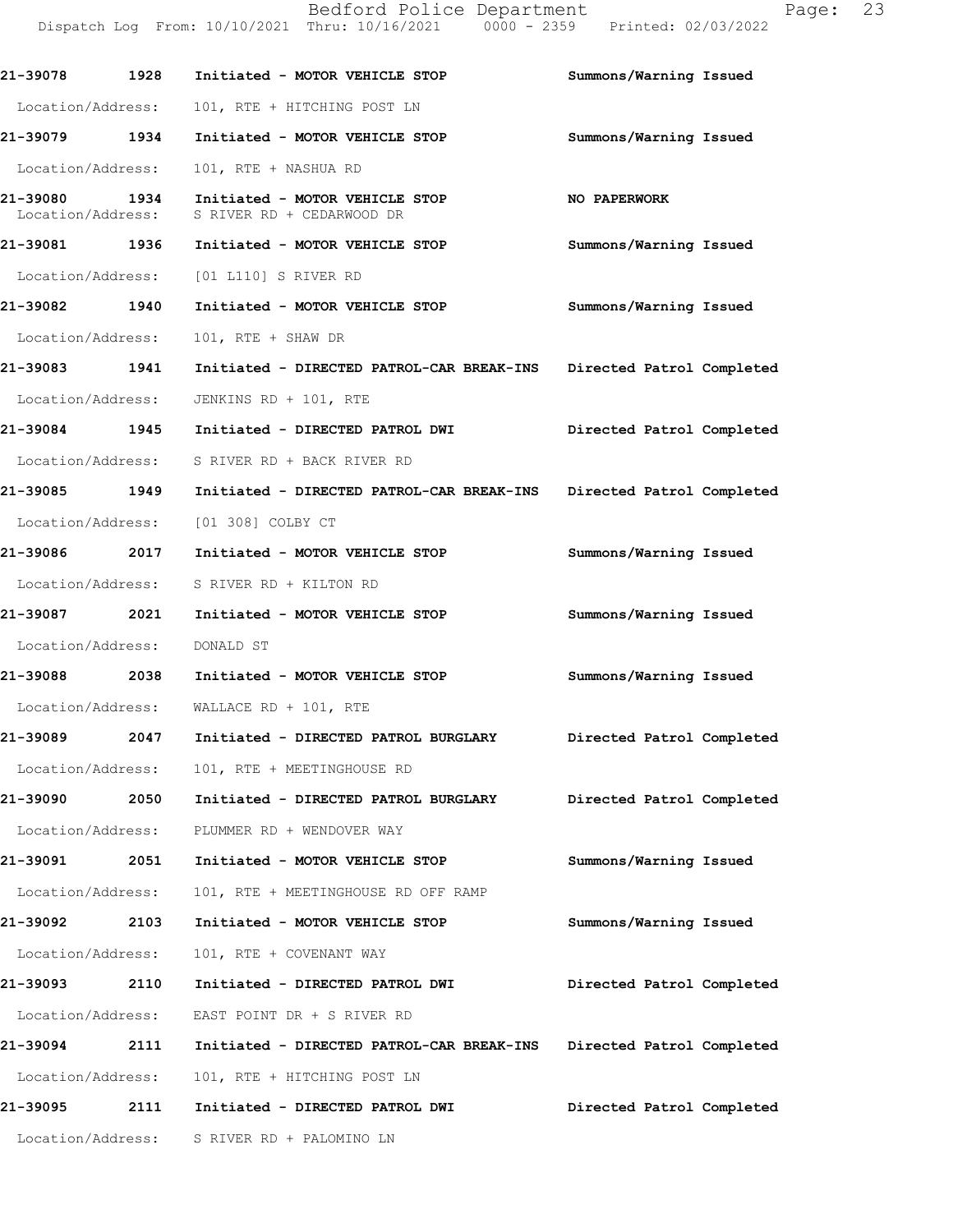Bedford Police Department Fage: 24 Dispatch Log From: 10/10/2021 Thru: 10/16/2021 0000 - 2359 Printed: 02/03/2022

| 21-39096 2126                  |      | Initiated - MOTOR VEHICLE STOP                                                                  | Summons/Warning Issued      |
|--------------------------------|------|-------------------------------------------------------------------------------------------------|-----------------------------|
| Location/Address:              |      | 101, RTE + KAHLIKO LN                                                                           |                             |
| Location/Address: S RIVER RD   |      | 21-39097 2130 Initiated - SUSP ACTIVITIES                                                       | Services Rendered           |
|                                |      | 21-39098 2138 Initiated - MOTOR VEHICLE STOP                                                    | Summons/Warning Issued      |
|                                |      | Location/Address: S RIVER RD + COMMERCE PARK NORTH                                              |                             |
| 21-39099 2139                  |      | Initiated - MOTOR VEHICLE STOP                                                                  | Summons/Warning Issued      |
| Location/Address: S RIVER RD   |      |                                                                                                 |                             |
| 21-39100 2147                  |      | Initiated - DIRECTED PATROL DWI                                                                 | Directed Patrol Completed   |
| Location/Address:              |      | 101, RTE + KAHLIKO LN                                                                           |                             |
| 21-39101 2152                  |      | Initiated - MOTOR VEHICLE STOP                                                                  | Summons/Warning Issued      |
| Location/Address:              |      | 101, RTE + JOPPA HILL RD                                                                        |                             |
| 21-39102 2203                  |      | Initiated - DIRECTED PATROL DWI                                                                 | Directed Patrol Completed   |
| Location/Address:              |      | 101, RTE + JENKINS RD                                                                           |                             |
| 21-39103 2216                  |      | Initiated - MOTOR VEHICLE STOP                                                                  | Summons/Warning Issued      |
| Location/Address:              |      | MEETINGHOUSE RD + 101, RTE                                                                      |                             |
|                                |      | 21-39104 2228 Initiated - MOTOR VEHICLE STOP                                                    | Summons/Warning Issued      |
|                                |      | Location/Address: S RIVER RD + CLUB ACRE LN                                                     |                             |
| Location/Address:              |      | 21-39105 2233 911 - DOMESTIC DISTURB.-IN PROGRESS<br>BRISTON CT<br>Refer To Incident: 21-976-OF | Investigated                |
| 21-39106 2236 Phone - BOLO     |      |                                                                                                 | No Action Required          |
| Location/Address: [03] MAST RD |      |                                                                                                 |                             |
|                                |      | 21-39107 2255 911 - S-ALARM-MEDICAL AID/LIFT ASST                                               | TRANSPORTED TO CMC HOSPITAL |
|                                |      | Location/Address: [01 1387] TECHNOLOGY DR                                                       |                             |
|                                |      | 21-39108 2335 Initiated - DIRECTED PATROL DWI                                                   | Directed Patrol Completed   |
| Location/Address:              |      | 101, RTE + MEETINGHOUSE RD                                                                      |                             |
| 21-39109 2337                  |      | Initiated - DIRECTED PATROL DWI                                                                 | Directed Patrol Completed   |
|                                |      | Vicinity of: S RIVER RD + BACK RIVER RD                                                         |                             |
| 21-39110 2347                  |      | Initiated - MOTOR VEHICLE STOP                                                                  | Summons/Warning Issued      |
|                                |      | Location/Address: [01 324] HAWTHORNE DR                                                         |                             |
| 21-39111 2352                  |      | Initiated - DIRECTED PATROL DWI                                                                 | Directed Patrol Completed   |
|                                |      | Vicinity of: S RIVER RD + UPJOHN ST                                                             |                             |
| 21-39113                       | 2352 | Initiated - MOTOR VEHICLE STOP                                                                  | Summons/Warning Issued      |
|                                |      | Location/Address: [01 L0000553] 101, RTE                                                        |                             |
|                                |      | 21-39112 2353 Initiated - DIRECTED PATROL DWI                                                   | Directed Patrol Completed   |
|                                |      |                                                                                                 |                             |
| Location/Address:              |      | DONALD ST                                                                                       |                             |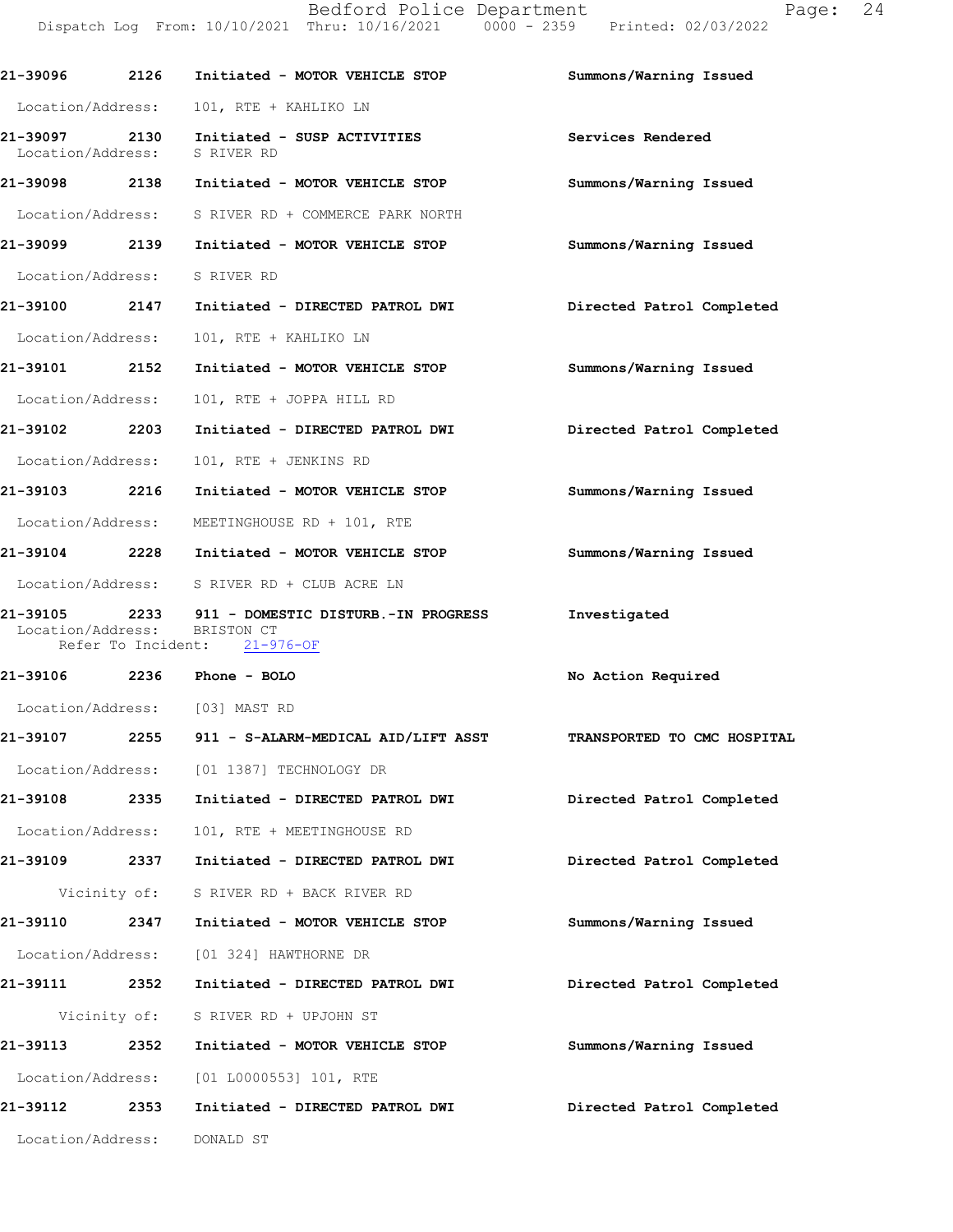Bedford Police Department Page: 25 Dispatch Log From: 10/10/2021 Thru: 10/16/2021 0000 - 2359 Printed: 02/03/2022

**For Date: 10/13/2021 - Wednesday 21-39114 0001 Initiated - DIRECTED PATROL DWI Directed Patrol Completed**  Location/Address: 101, RTE + TWIN BROOK LN **21-39115 0002 Initiated - DIRECTED PATROL DWI Directed Patrol Completed**  Vicinity of: S RIVER RD + AUTUMN LN **21-39116 0005 Initiated - DIRECTED PATROL DWI Directed Patrol Completed**  Location/Address: 101, RTE + CONSTITUTION DR **21-39117 0013 Phone - ASSIST CITIZEN Services Rendered**  Location/Address: [01 787] LEAVY DR **21-39118 0015 Initiated - DIRECTED PATROL DWI Directed Patrol Completed**  Vicinity of: S RIVER RD + KILTON RD **21-39119 0027 Initiated - DIRECTED PATROL DWI Directed Patrol Completed**  Vicinity of: S RIVER RD + CLUB ACRE LN **21-39120 0031 Initiated - DIRECTED PATROL DWI Directed Patrol Completed**  Location/Address: 101, RTE + NASHUA RD **21-39121 0034 Initiated - DIRECTED PATROL DWI Directed Patrol Completed**  Vicinity of: KILTON RD + SULLIVAN DR **21-39122 0041 Initiated - DIRECTED PATROL ACCIDENTS Directed Patrol Completed**  Location/Address: 101, RTE + MEETINGHOUSE RD **21-39123 0057 Initiated - DIRECTED PATROL DWI Directed Patrol Completed**  Vicinity of: S RIVER RD + EAST POINT DR **21-39124 0057 Initiated - DIRECTED PATROL DWI Directed Patrol Completed**  Vicinity of: S RIVER RD + MAIN ST **21-39125 0102 Initiated - DIRECTED PATROL DWI Directed Patrol Completed**  Location/Address: 101, RTE + JENKINS RD **21-39126 0119 Initiated - DIRECTED PATROL DWI Directed Patrol Completed**  Vicinity of: S RIVER RD + PALOMINO LN **21-39127 0119 Initiated - DIRECTED PATROL DWI Directed Patrol Completed**  Location/Address: 114 RTE + OLD BEDFORD ROAD OVERPASS **21-39128 0146 Phone - SUSP ACTIVITIES Services Rendered**  Location/Address: [01 138] S RIVER RD **21-39129 0201 Initiated - DIRECTED PATROL DWI Directed Patrol Completed**  Location/Address: LIBERTY HILL RD + OLDE ENGLISH RD **21-39130 0218 Initiated - DIRECTED PATROL DWI Directed Patrol Completed**  Vicinity of: S RIVER RD + COLBY CT

**21-39131 0218 Initiated - DIRECTED PATROL DWI Directed Patrol Completed**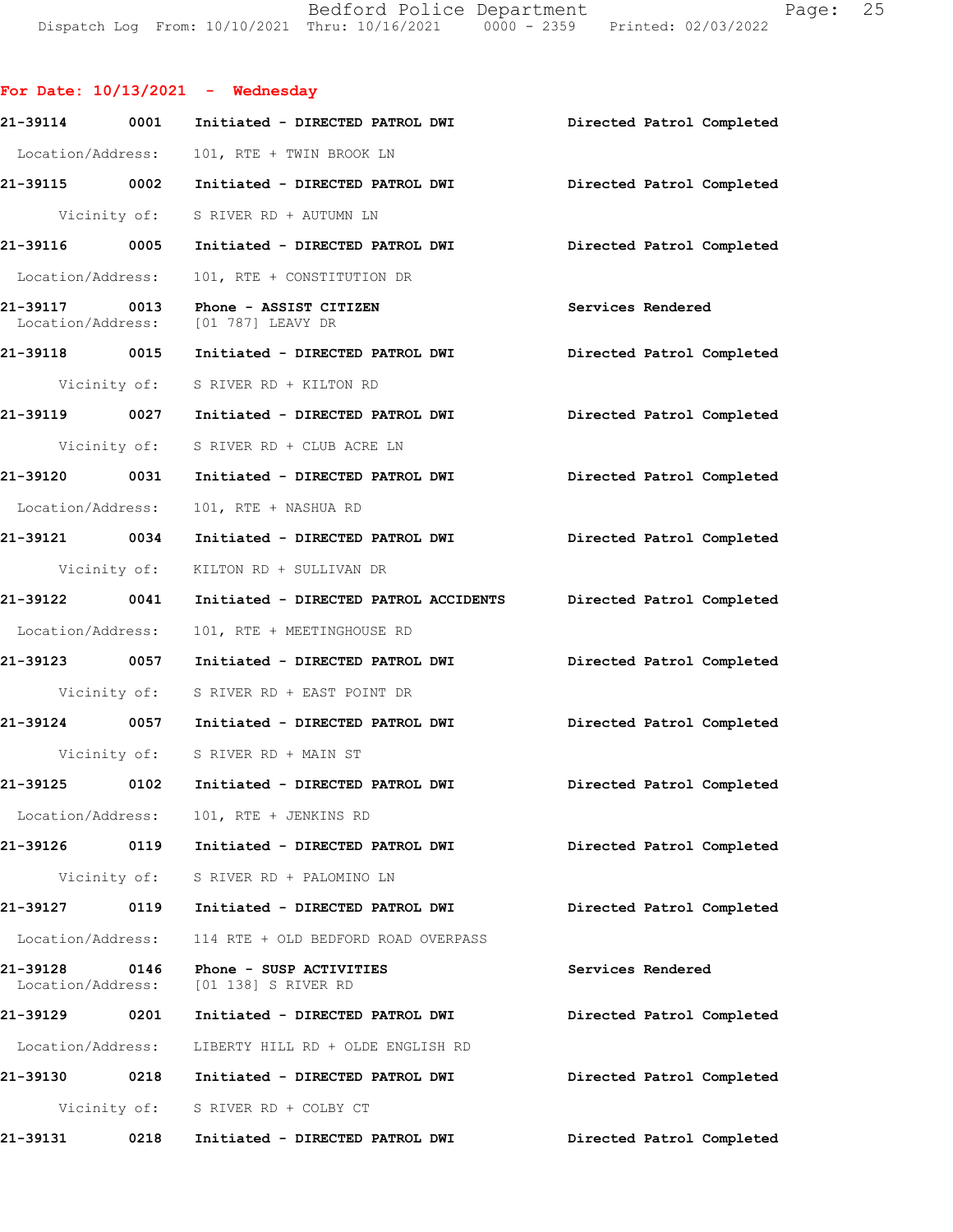Dispatch Log From: 10/10/2021 Thru: 10/16/2021 0000 - 2359 Printed: 02/03/2022 Vicinity of: S RIVER RD + HAWTHORNE DR **21-39132 0311 Initiated - DIRECTED PATROL-CAR BREAK-INS Directed Patrol Completed**  Location/Address: COOPER LN **21-39133 0329 Phone - MOTOR VEHICLE ACCIDENT Services Rendered**  Location/Address: NEW BOSTON RD **21-39134 0340 Initiated - DIRECTED PATROL BURGLARY Directed Patrol Completed**  Location/Address: BEALS RD + SETON DR **21-39135 0409 Initiated - BUILDING CHECK Building Checked/Secured**  Location/Address: [01 1235] S RIVER RD **21-39136 0411 Initiated - DIRECTED PATROL BURGLARY Directed Patrol Completed**  Location/Address: HARVEY RD **21-39137 0411 Initiated - BUILDING CHECK Building Checked/Secured**  Location/Address: [01 L0000553] 101, RTE **21-39138 0418 Initiated - DIRECTED PATROL-CAR BREAK-INS Directed Patrol Completed**  Location/Address: [01 1870] S RIVER RD **21-39139 0450 Initiated - BUILDING CHECK Building Checked/Secured**  Location/Address: [01 L1094] S RIVER RD **21-39140 0502 Initiated - BUILDING CHECK Building Checked/Secured**  Location/Address: [01 231] OLD BEDFORD RD **21-39141 0503 Initiated - DIRECTED PATROL-CAR BREAK-INS Directed Patrol Completed**  Location/Address: [01 L0000816] IRON HORSE DR **21-39142 0527 Initiated - DIRECTED PATROL TRAFFIC ENF Directed Patrol Completed**  Location/Address: 101, RTE + HITCHING POST LN **21-39143 0528 Initiated - DIRECTED PATROL TRAFFIC ENF Directed Patrol Completed**  Vicinity of: S RIVER RD + TECHNOLOGY DR **21-39144 0534 Initiated - DIRECTED PATROL TRAFFIC ENF Directed Patrol Completed**  Location/Address: 114 RTE + OLD BEDFORD ROAD OVERPASS **21-39145 0535 Initiated - DIRECTED PATROL TRAFFIC ENF Directed Patrol Completed**  Vicinity of: 101, RTE + KILTON ROAD RAMP **21-39146 0557 Initiated - DIRECTED PATROL TRAFFIC ENF Directed Patrol Completed**  Location/Address: 101, RTE + GAGE GIRLS RD **21-39147 0601 Initiated - DIRECTED PATROL TRAFFIC ENF Directed Patrol Completed**  Location/Address: NEW BOSTON RD + WALLACE RD **21-39148 0605 Initiated - DIRECTED PATROL TRAFFIC ENF Directed Patrol Completed**  Vicinity of: S RIVER RD + BACK RIVER RD **21-39149 0611 Initiated - DIRECTED PATROL TRAFFIC ENF Directed Patrol Completed**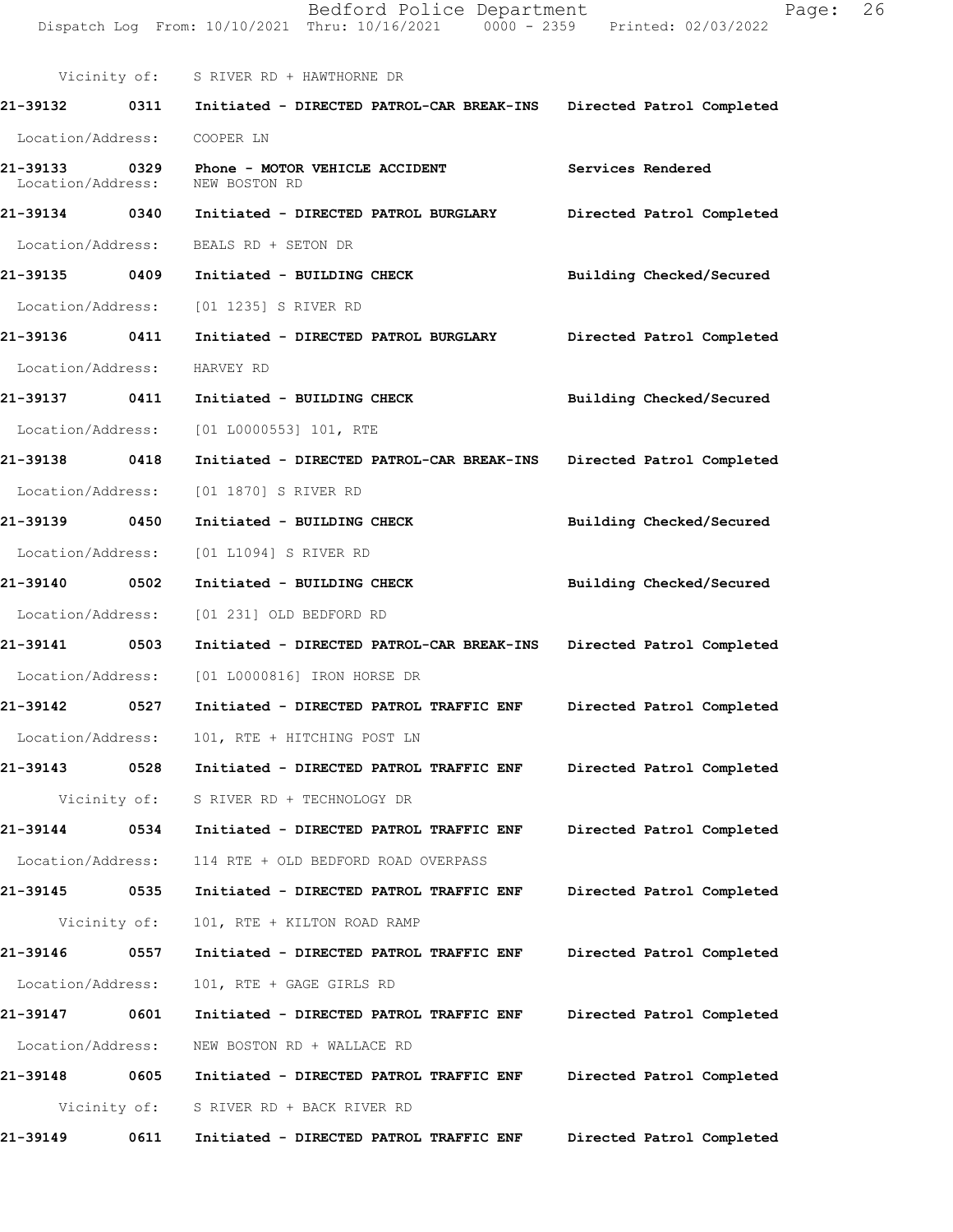|                               |      | Vicinity of: S RIVER RD + WASHINGTON PL                                   |                           |
|-------------------------------|------|---------------------------------------------------------------------------|---------------------------|
| 21-39150 0623                 |      | Initiated - MOTOR VEHICLE STOP                                            | Summons/Warning Issued    |
| Location/Address:             |      | S RIVER RD + MOORES CROSSING RD                                           |                           |
| Location/Address:             |      | 21-39151 0714 Phone - S-FIRE ALARM<br>[01 335] COLBY CT                   | Services Rendered         |
| 21-39152 0733                 |      | Initiated - DIRECTED PATROL TRAFFIC ENF                                   | Directed Patrol Completed |
| Location/Address:             |      | 101, RTE + JENKINS RD                                                     |                           |
| 21-39153 0736                 |      | Initiated - DIRECTED PATROL TRAFFIC ENF                                   | Directed Patrol Completed |
| Location/Address:             |      | 101, RTE + 114 RTE                                                        |                           |
| 21-39154 0737                 |      | Initiated - DIRECTED PATROL TRAFFIC ENF                                   | Directed Patrol Completed |
| Location/Address:             |      | S RIVER RD + MEETINGHOUSE RD                                              |                           |
| 21-39155 0749                 |      | Initiated - MOTOR VEHICLE STOP                                            | Summons/Warning Issued    |
| Location/Address:             |      | 101, RTE + 114 RTE                                                        |                           |
| 21-39156 0756                 |      | Initiated - DIRECTED PATROL ACCIDENTS                                     | Directed Patrol Completed |
|                               |      | Location/Address: S RIVER RD + KILTON RD                                  |                           |
| 21-39157 0810                 |      | Initiated - DIRECTED PATROL TRAFFIC ENF                                   | Directed Patrol Completed |
| Location/Address:             |      | 101, RTE + KAHLIKO LN                                                     |                           |
| 21-39158 0811                 |      | Initiated - DIRECTED PATROL TRAFFIC ENF                                   | Directed Patrol Completed |
| Location/Address:             |      | 114 RTE + BOYNTON ST                                                      |                           |
|                               |      | 21-39159               0821       Initiated - DIRECTED PATROL TRAFFIC ENF | Directed Patrol Completed |
|                               |      | Location/Address: S RIVER RD + COLBY CT                                   |                           |
| 21-39160<br>Location/Address: |      | 0822 Phone - THEFT<br>S RIVER RD<br>Refer To Incident: 21-978-OF          | Investigated              |
| 21-39161                      | 0830 | Initiated - MOTOR VEHICLE STOP                                            | Summons/Warning Issued    |
| Location/Address:             |      | 101, RTE + 114 RTE                                                        |                           |
| 21-39162                      | 0840 | Initiated - DIRECTED PATROL TRAFFIC ENF                                   | Directed Patrol Completed |
| Location/Address:             |      | GAGE GIRLS RD                                                             |                           |
| 21-39163<br>Location/Address: | 0846 | Phone - CHECK THE WELFARE<br>SEABEE ST                                    | Services Rendered         |
| 21-39164 0849                 |      | Initiated - DIRECTED PATROL TRAFFIC ENF                                   | Directed Patrol Completed |
| Location/Address:             |      | WENTWORTH DR                                                              |                           |
| 21-39165                      | 0919 | Initiated - DIRECTED PATROL TRAFFIC ENF                                   | Directed Patrol Completed |
| Location/Address:             |      | NEW BOSTON RD + TIRRELL HILL RD                                           |                           |
| 21-39166                      | 0919 | Initiated - MOTOR VEHICLE STOP                                            | Summons/Warning Issued    |
| Location/Address:             |      | 101, RTE + LIBERTY HILL RD                                                |                           |
| 21-39167<br>Location/Address: | 0920 | Phone - ALARM, BURGLAR<br>[01 1656] MCQUADE BROOK RD                      | Alarm - False             |

Bedford Police Department Fage: 27

Dispatch Log From: 10/10/2021 Thru: 10/16/2021 0000 - 2359 Printed: 02/03/2022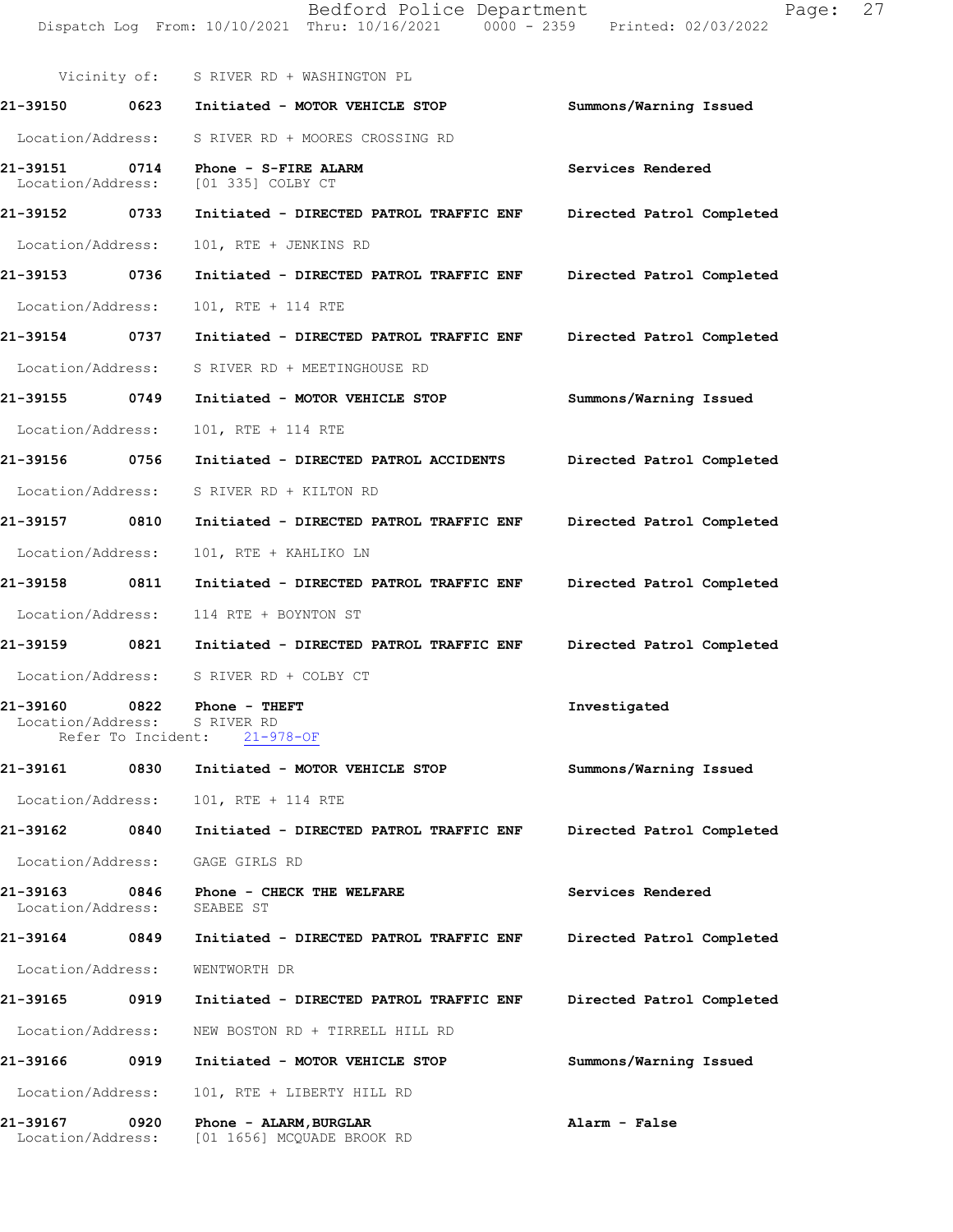Dispatch Log From: 10/10/2021 Thru: 10/16/2021 0000 - 2359 Printed: 02/03/2022 **21-39169 0930 Initiated - DIRECTED PATROL TRAFFIC ENF Directed Patrol Completed**  Location/Address: GAGE GIRLS RD **21-39168 0938 Initiated - DIRECTED PATROL-CAR BREAK-INS Directed Patrol Completed**  Location/Address: [01 L2252] JENKINS RD **21-39170 0944 Initiated - MOTOR VEHICLE STOP Summons/Warning Issued**  Location/Address: JENKINS RD + SMITHFIELD LN **21-39171 1009 Initiated - DIRECTED PATROL-CAR BREAK-INS Directed Patrol Completed**  Location/Address: S RIVER RD + KILTON RD **21-39172 1013 911 - 911 Abandoned Unfounded**  Location/Address: [01 1379] WASHINGTON PL **21-39173 1015 Initiated - DIRECTED PATROL TRAFFIC ENF Directed Patrol Completed**  Location/Address: POWDER HILL RD **21-39174 1023 Initiated - SERVE PAPERWORK Could Not Locate**  Location/Address: [01 1416] WASHINGTON PL **21-39175 1027 Other - ASSIST OTHER AGENCY 1111** Investigated Location/Address: [01 335] COLBY CT Location/Address: [01 335] COLBY COLBY<br>Refer To Incident: 21-979-OF Refer To Incident: **21-39176 1037 Initiated - DIRECTED PATROL-CAR BREAK-INS Directed Patrol Completed**  Location/Address: S RIVER RD + KILTON RD **21-39177 1039 Initiated - INVESTIGATION-FOLLOW UP Investigated**  Location/Address: [01 474] CONSTITUTION DR<br>Refer To Incident: 21-958-OF Refer To Incident: **21-39178 1045 911 - S-EMERGENCY MEDICAL CALL-DELTA TRANSPORTED TO CMC HOSPITAL**  Location/Address: MAPLE DR **21-39179 1048 Initiated - MOTOR VEHICLE STOP 100 PAPERWORK** Location/Address: [01 L481] S RIVER RD Location/Address: [01 L481] S RIVER RD **21-39180 1106 Initiated - DIRECTED PATROL TRAFFIC ENF Directed Patrol Completed**  Vicinity of: 101, RTE + KAHLIKO LN **21-39181 1108 Initiated - DIRECTED PATROL-CAR BREAK-INS Directed Patrol Completed**  Location/Address: [01 1050] DONALD ST **21-39182 1109 Initiated - MOTOR VEHICLE STOP Summons/Warning Issued**  Location/Address: 101, RTE + WALLACE RD **21-39183 1110 Initiated - MOTOR VEHICLE STOP Summons/Warning Issued**  Location/Address: 101, RTE + WALLACE RD **21-39184 1132 Initiated - MOTOR VEHICLE STOP Summons/Warning Issued**  Location/Address: 101, RTE + CHESTNUT DR **21-39185 1137 Initiated - DIRECTED PATROL TRAFFIC ENF Alarm - False**  Location/Address: 101, RTE + 114 RTE

**21-39186 1149 911 - S-EMERGENCY MEDICAL CALL-DELTA Transported to Elliot Hospital**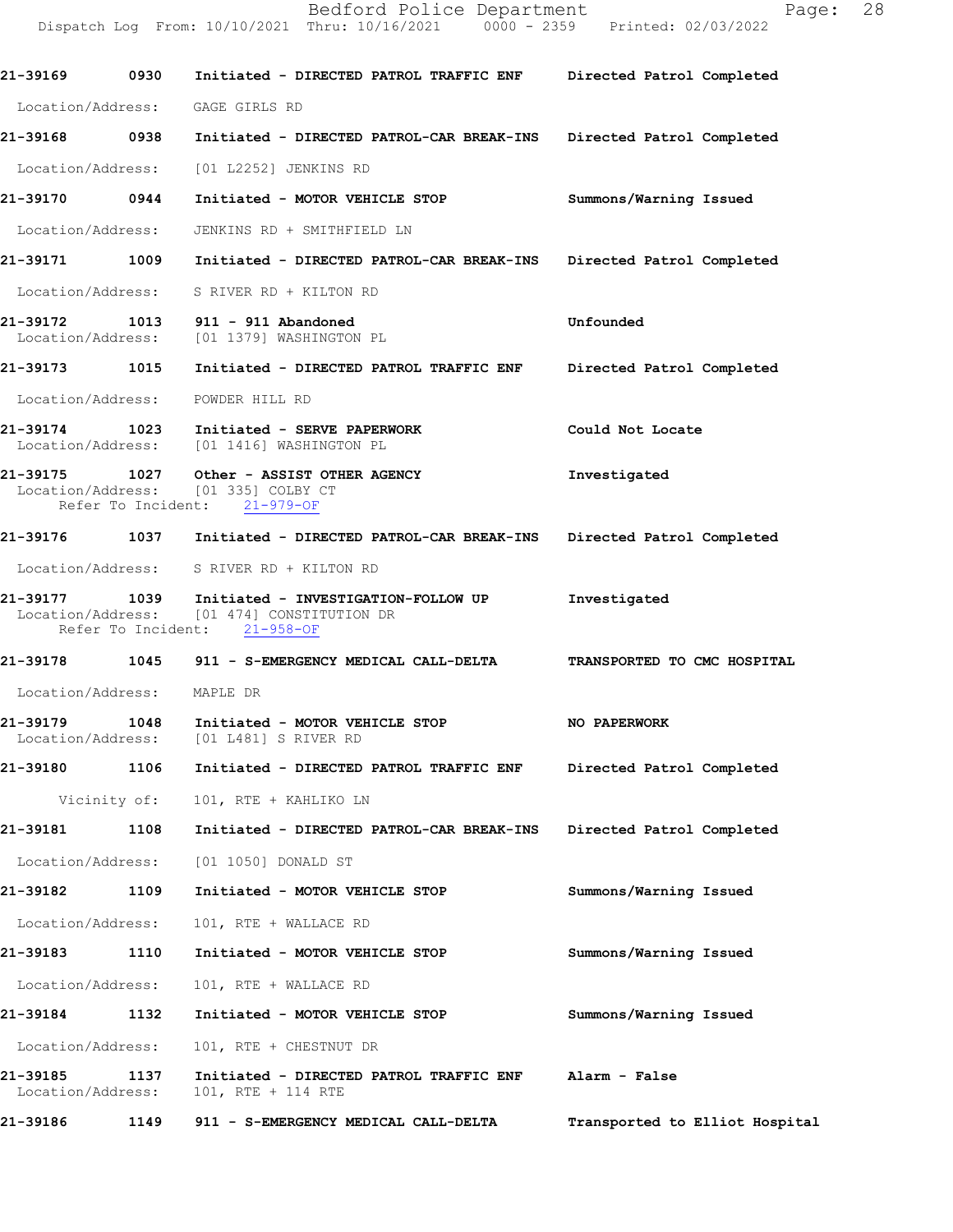|                                    |              | Bedford Police Department<br>Dispatch Log From: 10/10/2021 Thru: 10/16/2021 0000 - 2359 Printed: 02/03/2022    | Page:                       | 29 |
|------------------------------------|--------------|----------------------------------------------------------------------------------------------------------------|-----------------------------|----|
|                                    |              | Location/Address: N AMHERST RD                                                                                 |                             |    |
| 21-39187                           |              | 1153 911 - 911 Abandoned<br>Location/Address: [01 L0000558] CONSTITUTION DR                                    | Unfounded                   |    |
| 21-39188 1202                      |              | Initiated - MOTOR VEHICLE STOP                                                                                 | Summons/Warning Issued      |    |
| Location/Address:                  |              | [07] SECOND ST                                                                                                 |                             |    |
| 21-39189 1210                      |              | Initiated - MOTOR VEHICLE STOP                                                                                 | Summons/Warning Issued      |    |
| Location/Address:                  |              | S RIVER RD + RIDGEWOOD RD                                                                                      |                             |    |
| 21-39190<br>Location/Address:      | 1219         | Phone - S-ALARM-MEDICAL AID/LIFT ASST NO TRANSPORT<br>[01 1387] TECHNOLOGY DR                                  |                             |    |
| 21-39191 1238<br>Location/Address: |              | Initiated - MOTOR VEHICLE STOP<br>101, RTE + OLD BEDFORD RD                                                    | NO PAPERWORK                |    |
| 21-39192 1238                      |              | Initiated - MOTOR VEHICLE STOP                                                                                 | Summons/Warning Issued      |    |
| Location/Address:                  |              | S RIVER RD + SUNSET LN                                                                                         |                             |    |
| 21-39193 1246                      |              | Initiated - DIRECTED PATROL-CAR BREAK-INS Directed Patrol Completed                                            |                             |    |
|                                    | Vicinity of: | COUNTY RD + NASHUA RD                                                                                          |                             |    |
| 21-39194                           | 1251         | Initiated - MOTOR VEHICLE STOP                                                                                 | Summons/Warning Issued      |    |
| Location/Address:                  |              | S RIVER RD + KILTON RD                                                                                         |                             |    |
| 21-39195 1258                      |              | Initiated - MOTOR VEHICLE STOP                                                                                 | Summons/Warning Issued      |    |
| Location/Address:                  |              | S RIVER RD + CLUB ACRE LN                                                                                      |                             |    |
| 21-39196<br>Location/Address:      | 1313         | Phone - S-FIRE ALARM<br>[01 1009] BEDFORD FARMS DR                                                             | Services Rendered           |    |
| 21-39197 1317<br>Location/Address: |              | Phone - S-FIRE ALARM<br>BIRKDALE RD                                                                            | Services Rendered           |    |
| 21-39198                           | 1319         | Initiated - MOTOR VEHICLE STOP                                                                                 | Summons/Warning Issued      |    |
|                                    |              | Location/Address: S RIVER RD + MEETINGHOUSE RD                                                                 |                             |    |
|                                    |              | 21-39199 1324 Initiated - MOTOR VEHICLE STOP                                                                   | Summons/Warning Issued      |    |
| Location/Address: S RIVER RD       |              |                                                                                                                |                             |    |
| 21-39200                           |              | 1338 911 - S-EMERGENCY MEDICAL CALL-CHARL                                                                      | TRANSPORTED TO CMC HOSPITAL |    |
| Location/Address:                  |              | [01 1050] DONALD ST                                                                                            |                             |    |
| 21-39201                           | 1348         | Initiated - MOTOR VEHICLE STOP                                                                                 | Summons/Warning Issued      |    |
| Location/Address:                  |              | PALOMINO LN                                                                                                    |                             |    |
| 21-39202 1352                      |              | Initiated - INVESTIGATION-FOLLOW UP<br>Location/Address: [01 L1094] S RIVER RD<br>Refer To Incident: 21-978-OF | Investigated                |    |
|                                    |              | 21-39203 1354 Initiated - MOTOR VEHICLE STOP                                                                   | Summons/Warning Issued      |    |
|                                    |              | Location/Address: S RIVER RD + COLBY CT                                                                        |                             |    |
| 21-39204                           |              | 1359 Phone - ALARM, BURGLAR                                                                                    | Alarm- correct code/reset   |    |
| Location/Address:                  |              | [01 L1503] QUAKER CT                                                                                           |                             |    |
| 21-39205                           | 1400         | Initiated - MOTOR VEHICLE STOP                                                                                 | Summons/Warning Issued      |    |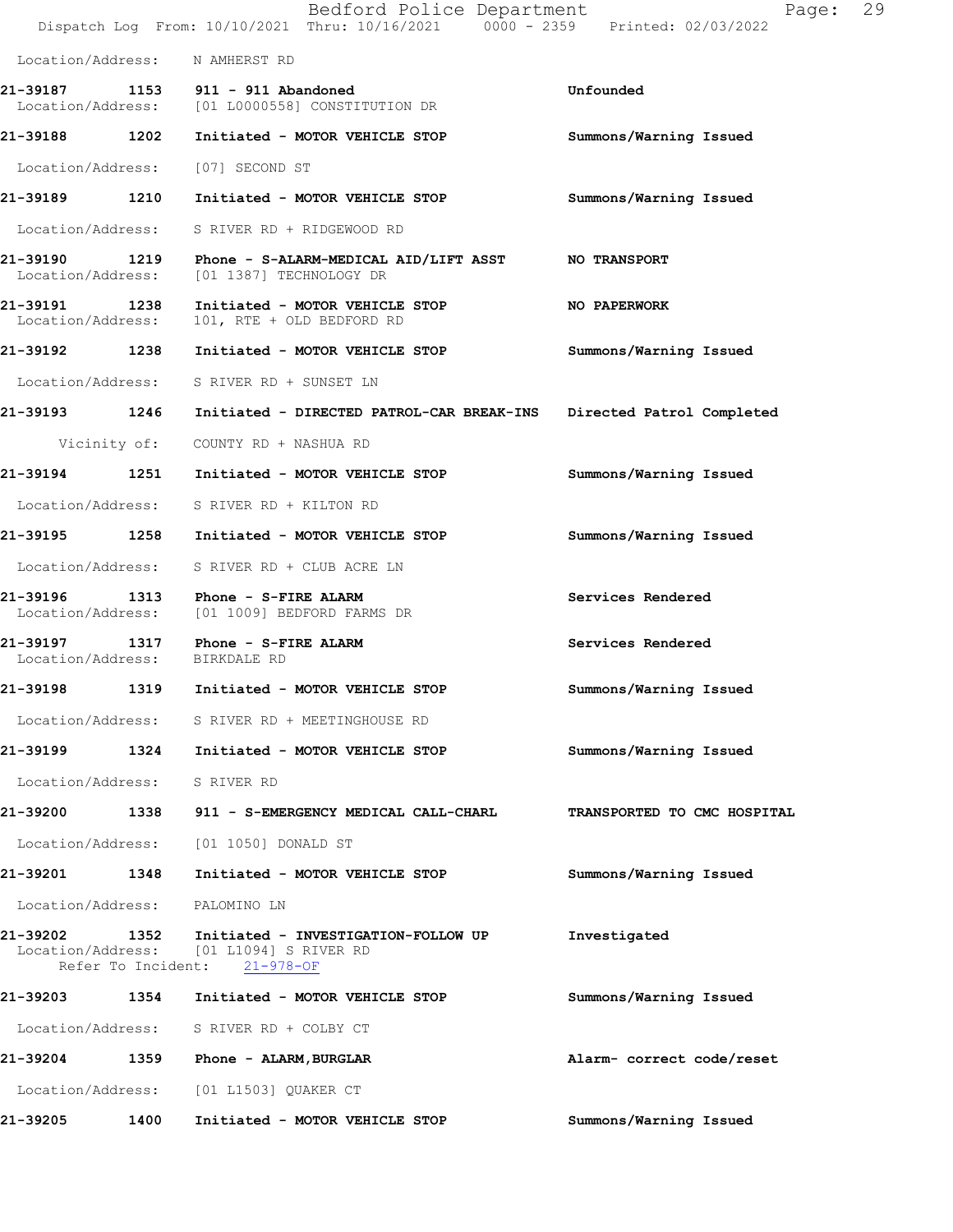|                               |      | Bedford Police Department<br>Dispatch Log From: 10/10/2021 Thru: 10/16/2021 0000 - 2359 Printed: 02/03/2022                        | Page:                       | 30 |
|-------------------------------|------|------------------------------------------------------------------------------------------------------------------------------------|-----------------------------|----|
|                               |      | Location/Address: KILTON RD + SULLIVAN DR                                                                                          |                             |    |
| Location/Address:             |      | 21-39206 1421 Phone - DOG COMPLAINT<br>NEW BOSTON RD + WALLACE RD                                                                  | Could Not Locate            |    |
|                               |      | 21-39207 1427 911 - S-EMERGENCY MEDICAL CALL-ALPHA<br>Location/Address: [01 919] CORPORATE DR                                      | <b>NO TRANSPORT</b>         |    |
| 21-39208 1439                 |      | 911 - S-EMERGENCY MEDICAL CALL-ALPHA                                                                                               | TRANSPORTED TO CMC HOSPITAL |    |
| Location/Address:             |      | LIBERTY HILL RD                                                                                                                    |                             |    |
| 21-39210                      |      | 1459 Phone - ANIMAL COMPLAINT<br>Location/Address: [01 1737] WENTWORTH DR                                                          | Services Rendered           |    |
|                               |      | 21-39209 1501 Initiated - MOTOR VEHICLE STOP                                                                                       | Summons/Warning Issued      |    |
|                               |      | Location/Address: S RIVER RD + MAIN ST                                                                                             |                             |    |
|                               |      | 21-39211 1515 Initiated - DIRECTED PATROL HWY SAFETY                                                                               | Directed Patrol Completed   |    |
|                               |      | Location/Address: S RIVER RD + EXECUTIVE PARK DR                                                                                   |                             |    |
| 21-39212                      |      | 21-39212   1521   Initiated - INVESTIGATION-FOLLOW UP<br>Location/Address: [01 L848] TECHNOLOGY DR<br>Refer To Incident: 21-975-OF | Investigated                |    |
|                               |      | 21-39213 1526 Initiated - MOTOR VEHICLE STOP                                                                                       | Summons/Warning Issued      |    |
|                               |      | Location/Address: S RIVER RD + EXECUTIVE PARK DR                                                                                   |                             |    |
| 21-39214 1531                 |      | Initiated - DIRECTED PATROL TRAFFIC ENF                                                                                            | Directed Patrol Completed   |    |
| Location/Address:             |      | 114 RTE + WHITE AVE                                                                                                                |                             |    |
| 21-39215                      | 1535 | Initiated - DIRECTED PATROL TRAFFIC ENF                                                                                            | Directed Patrol Completed   |    |
|                               |      | Location/Address: S RIVER RD + MOORES CROSSING RD                                                                                  |                             |    |
| 21-39216                      |      | 1536 Initiated - DIRECTED PATROL TRAFFIC ENF                                                                                       | Directed Patrol Completed   |    |
| Location/Address:             |      | NASHUA RD + COUNTY RD                                                                                                              |                             |    |
| 21-39217                      | 1539 | Initiated - MOTOR VEHICLE STOP                                                                                                     | Summons/Warning Issued      |    |
| Location/Address:             |      | S RIVER RD + BACK RIVER RD                                                                                                         |                             |    |
| 21-39218                      | 1545 | Initiated - MOTOR VEHICLE STOP                                                                                                     | Summons/Warning Issued      |    |
| Location/Address:             |      | S RIVER RD + TECHNOLOGY DR                                                                                                         |                             |    |
| 21-39219<br>Location/Address: | 1548 | Phone - S-MUTUAL AID-MEDICAL<br>[07] S WILLOW ST                                                                                   | <b>NO TRANSPORT</b>         |    |
| 21-39220                      | 1551 | Initiated - MOTOR VEHICLE STOP                                                                                                     | Summons/Warning Issued      |    |
| Location/Address:             |      | S RIVER RD + WASHINGTON PL                                                                                                         |                             |    |
| 21-39221                      | 1551 | Initiated - DIRECTED PATROL TRAFFIC ENF                                                                                            | Directed Patrol Completed   |    |
| Location/Address:             |      | POWDER HILL RD + CAMPBELL RD                                                                                                       |                             |    |
| 21-39222                      | 1555 | Initiated - MOTOR VEHICLE STOP                                                                                                     | Summons/Warning Issued      |    |
| Location/Address:             |      | S RIVER RD + KILTON RD                                                                                                             |                             |    |
| 21-39223<br>Location/Address: | 1557 | 911 - S-EMERGENCY MEDICAL CALL-ALPHA<br>HITCHING POST LN                                                                           | <b>NO TRANSPORT</b>         |    |
| 21-39224                      | 1601 | Initiated - DIRECTED PATROL ACCIDENTS                                                                                              | Directed Patrol Completed   |    |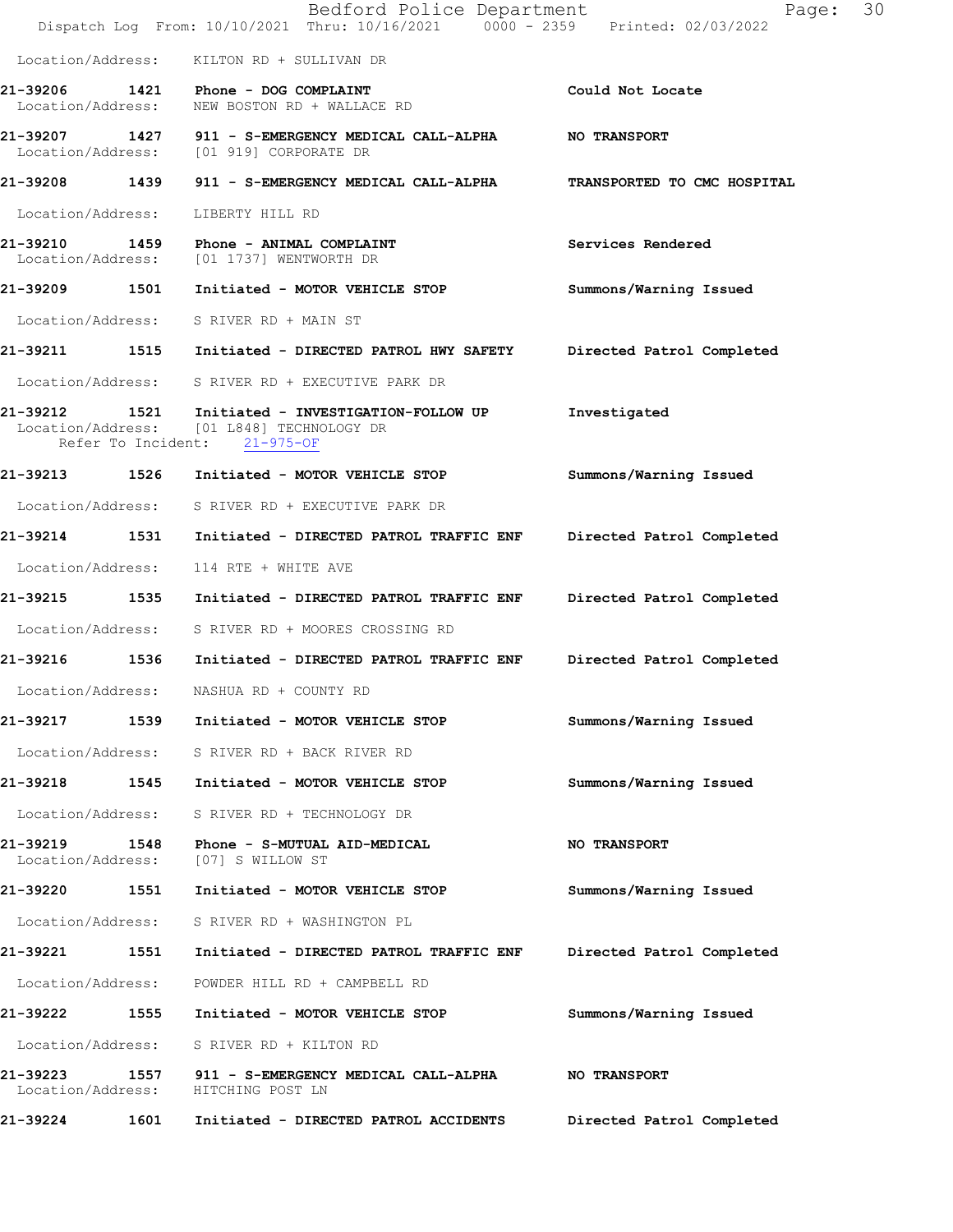|                               |      | Bedford Police Department<br>Dispatch Log From: 10/10/2021 Thru: 10/16/2021 0000 - 2359 Printed: 02/03/2022 | 31<br>Page:               |
|-------------------------------|------|-------------------------------------------------------------------------------------------------------------|---------------------------|
| Location/Address:             |      | KILTON RD + S RIVER RD                                                                                      |                           |
| 21-39225                      | 1602 | Initiated - DIRECTED PATROL ACCIDENTS                                                                       | Directed Patrol Completed |
| Location/Address:             |      | KILTON RD + S RIVER RD                                                                                      |                           |
| 21-39226                      | 1610 | Initiated - DIRECTED PATROL TRAFFIC ENF                                                                     | Directed Patrol Completed |
| Location/Address:             |      | GAGE GIRLS RD + WENTWORTH DR                                                                                |                           |
| 21-39227 1612                 |      | Initiated - MOTOR VEHICLE STOP                                                                              | Summons/Warning Issued    |
| Location/Address:             |      | S RIVER RD + MEETINGHOUSE RD                                                                                |                           |
| 21-39228                      | 1614 | Initiated - MOTOR VEHICLE STOP                                                                              | Summons/Warning Issued    |
| Location/Address:             |      | S RIVER RD + RIVERWAY PL                                                                                    |                           |
| 21-39229                      | 1618 | Initiated - DIRECTED PATROL TRAFFIC ENF                                                                     | Directed Patrol Completed |
| Location/Address:             |      | DONALD ST + LAWES AVE                                                                                       |                           |
| 21-39230                      | 1621 | Initiated - MOTOR VEHICLE STOP                                                                              | Summons/Warning Issued    |
| Location/Address:             |      | MEETINGHOUSE RD + KENSINGTON LN                                                                             |                           |
| 21-39231 1630                 |      | Initiated - DIRECTED PATROL TRAFFIC ENF                                                                     | Directed Patrol Completed |
| Location/Address:             |      | S RIVER RD + TECHNOLOGY DR                                                                                  |                           |
| 21-39232                      | 1632 | Initiated - MOTOR VEHICLE STOP                                                                              | Summons/Warning Issued    |
| Location/Address:             |      | S RIVER RD                                                                                                  |                           |
| 21-39233                      | 1636 | Phone - MOTOR VEHICLE COMPLAINT                                                                             | No Action Required        |
| Location/Address:             |      | KENNEDY DR                                                                                                  |                           |
| 21-39234 1643                 |      | Initiated - DIRECTED PATROL TRAFFIC ENF                                                                     | Directed Patrol Completed |
| Location/Address:             |      | 101, RTE + CONSTITUTION DR                                                                                  |                           |
| 21-39235                      | 1646 | Initiated - MOTOR VEHICLE STOP                                                                              | Summons/Warning Issued    |
| Location/Address:             |      | S RIVER RD + EXECUTIVE PARK DR                                                                              |                           |
| 21-39236 1653                 |      | Initiated - DIRECTED PATROL TRAFFIC ENF                                                                     | Directed Patrol Completed |
| Location/Address:             |      | HAMILTON WAY + KENNEDY DR                                                                                   |                           |
| 21-39237                      | 1654 | Initiated - DIRECTED PATROL TRAFFIC ENF                                                                     | Directed Patrol Completed |
| Location/Address:             |      | S RIVER RD + BACK RIVER RD                                                                                  |                           |
| 21-39238<br>Location/Address: | 1657 | Initiated - DISABLED MOTOR VEHICLE<br>101, RTE + 114 RTE                                                    | Services Rendered         |
| 21-39239 1658                 |      | Initiated - MOTOR VEHICLE STOP                                                                              | Summons/Warning Issued    |
| Location/Address:             |      | S RIVER RD + EXECUTIVE PARK DR                                                                              |                           |
| 21-39240                      | 1709 | Initiated - DIRECTED PATROL TRAFFIC ENF                                                                     | Directed Patrol Completed |
| Location/Address:             |      | EASTMAN AVE + S RIVER RD                                                                                    |                           |
| 21-39241                      | 1711 | Initiated - MOTOR VEHICLE STOP                                                                              | Summons/Warning Issued    |
| Location/Address:             |      | S RIVER RD + EXECUTIVE PARK DR                                                                              |                           |
| 21-39242                      | 1718 | Initiated - MOTOR VEHICLE STOP                                                                              | Summons/Warning Issued    |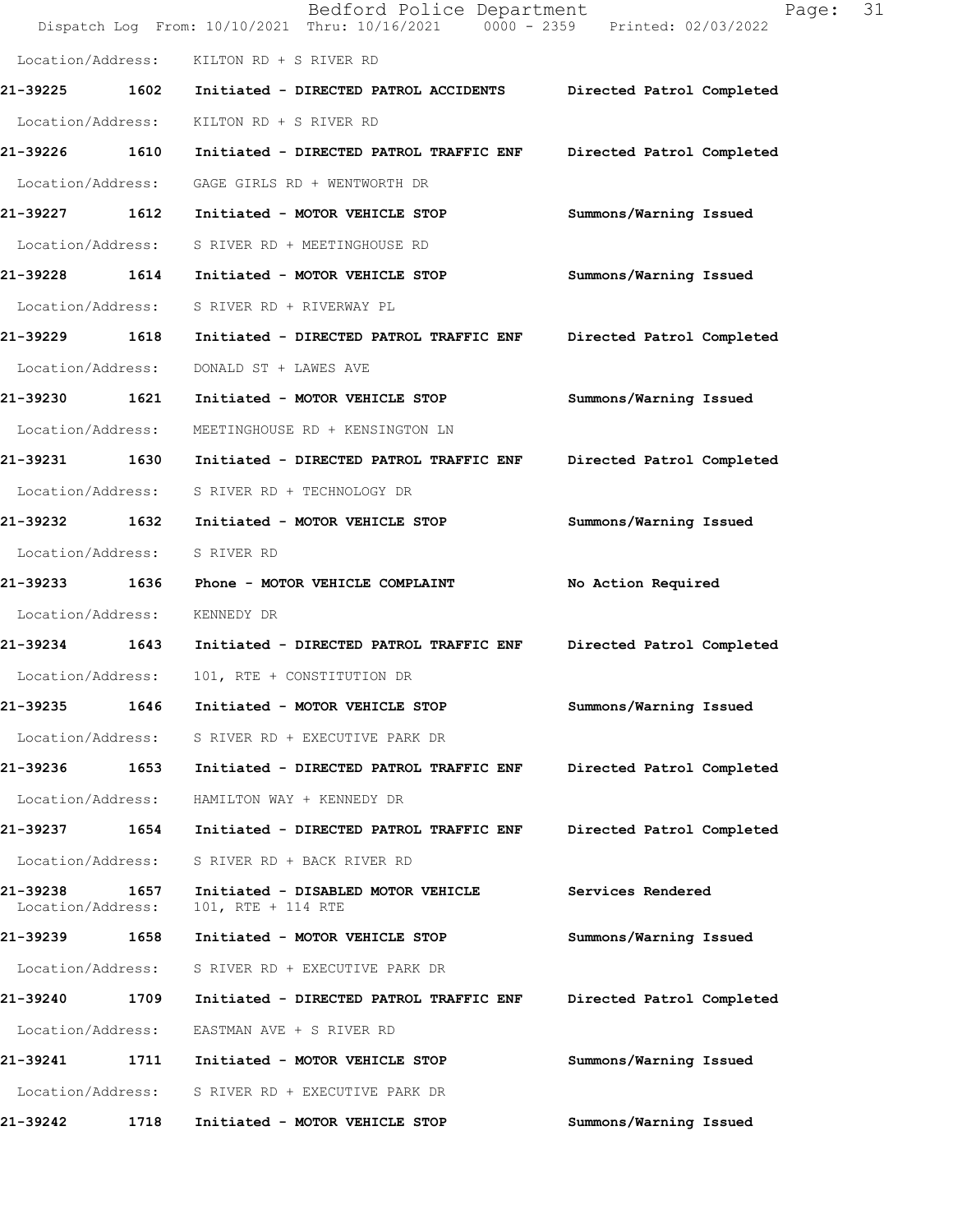|                               |                                               | Bedford Police Department<br>Dispatch Log From: 10/10/2021 Thru: 10/16/2021 0000 - 2359 Printed: 02/03/2022                                                                | Page:                     | 32 |
|-------------------------------|-----------------------------------------------|----------------------------------------------------------------------------------------------------------------------------------------------------------------------------|---------------------------|----|
| Location/Address:             |                                               | RAY WIEZOREK EAST DR                                                                                                                                                       |                           |    |
|                               |                                               | 21-39243 1725 Initiated - DIRECTED PATROL TRAFFIC ENF                                                                                                                      | Directed Patrol Completed |    |
| Location/Address:             |                                               | WALLACE RD + GREENFIELD PKWY                                                                                                                                               |                           |    |
| 21-39244                      | 1731                                          | Initiated - DIRECTED PATROL TRAFFIC ENF                                                                                                                                    | Directed Patrol Completed |    |
| Location/Address:             |                                               | NEW BOSTON RD + HOLBROOK RD                                                                                                                                                |                           |    |
| 21-39245 1733                 |                                               | Initiated - MOTOR VEHICLE STOP                                                                                                                                             | Summons/Warning Issued    |    |
| Location/Address:             |                                               | 101, RTE + OLD BEDFORD RD                                                                                                                                                  |                           |    |
| 21-39246 1733                 |                                               | Initiated - MOTOR VEHICLE STOP                                                                                                                                             | Summons/Warning Issued    |    |
| Location/Address:             |                                               | NEW BOSTON RD + HOLBROOK RD                                                                                                                                                |                           |    |
| 21-39247<br>Location/Address: | 1734<br>Refer To Summons:<br>Age:<br>Charges: | Initiated - MOTOR VEHICLE STOP<br>S RIVER RD<br>21-574-AR<br>Summons: YAI, THIIK KENYANG<br>Address: MANCHESTER, NH<br>19<br>Drive after Rev/Sus<br>"Hands Free" Violation | Arrest(s) Made            |    |
| 21-39248                      | 1748                                          | Initiated - MOTOR VEHICLE STOP                                                                                                                                             | Summons/Warning Issued    |    |
| Location/Address:             |                                               | NEW BOSTON RD + WALLACE RD                                                                                                                                                 |                           |    |
| 21–39249 1748                 |                                               | Initiated - DIRECTED PATROL TRAFFIC ENF                                                                                                                                    | Directed Patrol Completed |    |
| Location/Address:             |                                               | GAGE GIRLS RD                                                                                                                                                              |                           |    |
| 21-39250                      | 1749                                          | Initiated - MOTOR VEHICLE STOP                                                                                                                                             | Summons/Warning Issued    |    |
| Location/Address:             |                                               | LIBERTY HILL RD + COUNTY RD                                                                                                                                                |                           |    |
| 21-39251                      | 1758                                          | Initiated - MOTOR VEHICLE STOP                                                                                                                                             | Summons/Warning Issued    |    |
| Location/Address:             |                                               | 101, RTE + CHESTNUT DR                                                                                                                                                     |                           |    |
| 21-39252                      | 1806                                          | Initiated - DIRECTED PATROL TRAFFIC ENF                                                                                                                                    | Directed Patrol Completed |    |
| Location/Address:             |                                               | WALLACE RD + MAGAZINE ST                                                                                                                                                   |                           |    |
| 21-39253                      | 1818                                          | Initiated - DIRECTED PATROL-CAR BREAK-INS                                                                                                                                  | Directed Patrol Completed |    |
| Location/Address:             |                                               | [01 1235] S RIVER RD                                                                                                                                                       |                           |    |
| 21-39254                      | 1819                                          | Initiated - MOTOR VEHICLE STOP                                                                                                                                             | Summons/Warning Issued    |    |
| Location/Address:             |                                               | 101, RTE + PLUMMER ROAD OVERPASS                                                                                                                                           |                           |    |
| 21-39255                      | 1825                                          | Initiated - DIRECTED PATROL-CAR BREAK-INS                                                                                                                                  | Directed Patrol Completed |    |
| Location/Address:             |                                               | [01 L1804] S RIVER RD                                                                                                                                                      |                           |    |
| 21-39256                      | 1825                                          | Initiated - DIRECTED PATROL-CAR BREAK-INS                                                                                                                                  | Directed Patrol Completed |    |
| Location/Address:             |                                               | [01 1050] DONALD ST                                                                                                                                                        |                           |    |
| 21-39257                      | 1851                                          | Initiated - DIRECTED PATROL TRAFFIC ENF                                                                                                                                    | Directed Patrol Completed |    |
| Location/Address:             |                                               | 101, RTE + KAHLIKO LN                                                                                                                                                      |                           |    |
| 21-39258                      | 1857                                          | Phone - PRISONER RELEASE                                                                                                                                                   | No Action Required        |    |
| Location/Address:             |                                               | [07 1] WILLOW ST                                                                                                                                                           |                           |    |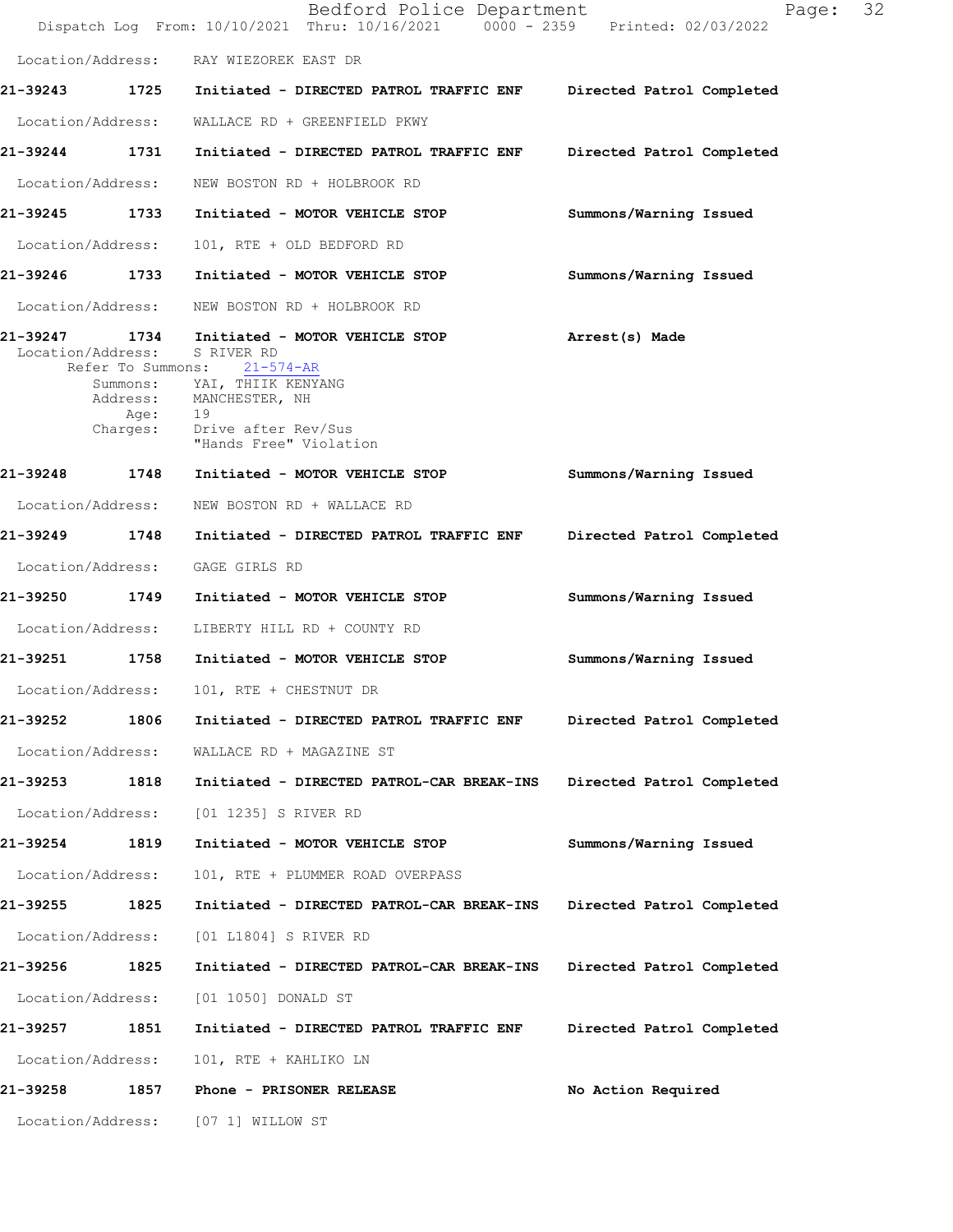|                               |           | Bedford Police Department<br>Dispatch Log From: 10/10/2021 Thru: 10/16/2021 0000 - 2359 Printed: 02/03/2022 | 33<br>Page:               |  |
|-------------------------------|-----------|-------------------------------------------------------------------------------------------------------------|---------------------------|--|
| 21-39259                      | 1903      | Initiated - DIRECTED PATROL DWI                                                                             | Directed Patrol Completed |  |
|                               |           | Location/Address: S RIVER RD + EXECUTIVE PARK DR                                                            |                           |  |
|                               |           | 21-39260 1913 Initiated - DIRECTED PATROL-CAR BREAK-INS                                                     | Directed Patrol Completed |  |
| Location/Address:             |           | [01 1108] LEAVY DR                                                                                          |                           |  |
| 21-39261                      | 1913      | Phone - ALARM, BURGLAR<br>Location/Address: [01 109] PHEASANT RUN                                           | Alarm - False             |  |
| 21-39262 1914                 |           | Initiated - MOTOR VEHICLE STOP                                                                              | Summons/Warning Issued    |  |
| Location/Address:             |           | 101, RTE + CHESTNUT DR                                                                                      |                           |  |
| 21-39263 1928                 |           | Initiated - DIRECTED PATROL-CAR BREAK-INS                                                                   | Directed Patrol Completed |  |
| Location/Address:             |           | [01 L1094] S RIVER RD                                                                                       |                           |  |
| 21-39265<br>Location/Address: |           | <b>1928 Phone - HARRASSMENT</b><br>EAGLE DR                                                                 | Services Rendered         |  |
|                               |           | 21-39264 1930 Initiated - MOTOR VEHICLE STOP                                                                | Summons/Warning Issued    |  |
| Location/Address:             |           | KILTON ROAD RAMP + 101, RTE                                                                                 |                           |  |
| 21-39266 1934                 |           | Initiated - MOTOR VEHICLE STOP                                                                              | Summons/Warning Issued    |  |
| Location/Address:             |           | LIBERTY HILL RD + GREENFIELD PKWY                                                                           |                           |  |
| 21-39267                      |           | 1948 Walk-In - SUSP ACTIVITIES<br>Location/Address: [01 L453] WHITE AVE                                     | Services Rendered         |  |
|                               |           | 21-39268 2026 Initiated - MOTOR VEHICLE STOP                                                                | Summons/Warning Issued    |  |
|                               | Location: | [07] SECOND ST MOBIL                                                                                        |                           |  |
| 21-39269<br>Location/Address: |           | 2026 911 - S-MOTOR VEHICLE ACCIDENT INJ<br>I-293 NORTH                                                      | NO TRANSPORT              |  |
|                               |           | 21-39270 2029 Initiated - SUSP ACTIVITIES<br>Location/Address: [01 1473] COLBY CT                           | Services Rendered         |  |
| 21-39271<br>Location/Address: | 2042      | Phone - ALARM, BURGLAR<br>[01 109] PHEASANT RUN                                                             | Alarm - False             |  |
| 21-39272                      | 2044      | Initiated - MOTOR VEHICLE STOP                                                                              | Summons/Warning Issued    |  |
| Location/Address:             |           | S RIVER RD                                                                                                  |                           |  |
| 21-39273                      | 2056      | Initiated - DIRECTED PATROL BURGLARY                                                                        | Directed Patrol Completed |  |
| Location/Address:             |           | DONALD ST + SAVOIE ST                                                                                       |                           |  |
| 21-39274                      | 2057      | Initiated - DIRECTED PATROL TRAFFIC ENF                                                                     | Directed Patrol Completed |  |
| Location/Address:             |           | 101, RTE + PLUMMER ROAD OVERPASS                                                                            |                           |  |
| 21-39275                      | 2103      | Initiated - MOTOR VEHICLE STOP                                                                              | Summons/Warning Issued    |  |
| Location/Address:             |           | 101, RTE + MEETINGHOUSE RD OFF RAMP                                                                         |                           |  |
| 21-39276                      | 2136      | Initiated - DIRECTED PATROL DWI                                                                             | Directed Patrol Completed |  |
| Location/Address:             |           | WALLACE RD + 101, RTE                                                                                       |                           |  |
| 21-39277                      | 2136      | Initiated - BUILDING CHECK                                                                                  | Directed Patrol Completed |  |
| Location/Address:             |           | [01 L653] OLD BEDFORD RD                                                                                    |                           |  |
| 21-39278                      | 2136      | Initiated - DIRECTED PATROL DWI                                                                             | Directed Patrol Completed |  |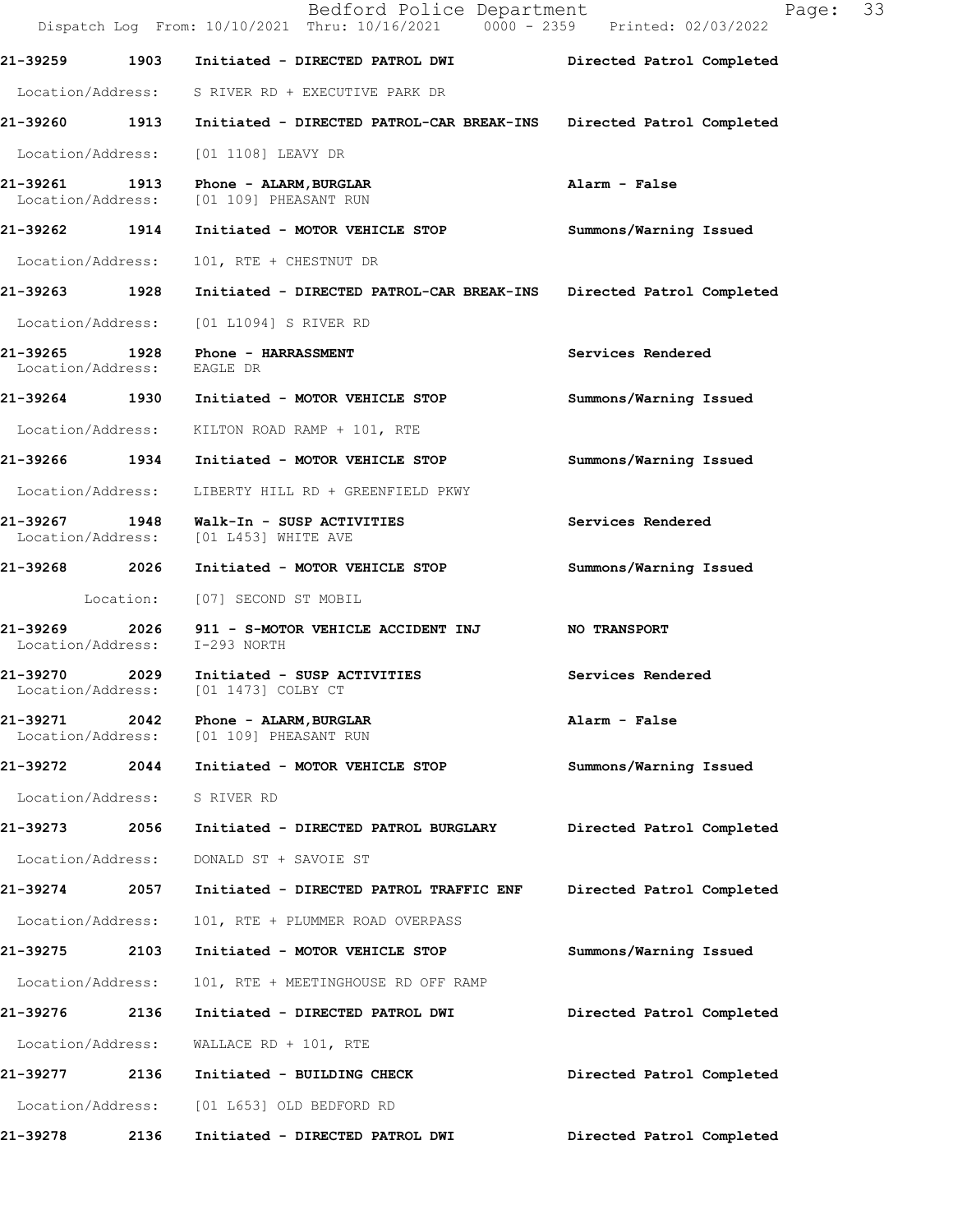|                                    |              | Bedford Police Department<br>Dispatch Log From: 10/10/2021 Thru: 10/16/2021 0000 - 2359 Printed: 02/03/2022 | Page:                     | 34 |
|------------------------------------|--------------|-------------------------------------------------------------------------------------------------------------|---------------------------|----|
|                                    |              | Location/Address: S RIVER RD + CLUB ACRE LN                                                                 |                           |    |
| Location/Address:                  |              | 21-39279 2138 Initiated - SUSP ACTIVITIES<br>[01 L653] OLD BEDFORD RD                                       | Services Rendered         |    |
| 21-39280 2147<br>Location/Address: |              | Initiated - SUSP ACTIVITIES<br>[01 L1804] S RIVER RD                                                        | Services Rendered         |    |
| 21-39281 2158                      |              | Initiated - SUSP ACTIVITIES<br>Location/Address: [01 L1804] S RIVER RD                                      | Services Rendered         |    |
|                                    |              | 21-39282     2210   Initiated - DIRECTED PATROL-CAR BREAK-INS  Directed Patrol Completed                    |                           |    |
|                                    |              | Location/Address: [01 1252] COOPER LN                                                                       |                           |    |
|                                    |              | 21-39283 2328 Initiated - DIRECTED PATROL DWI                                                               | Directed Patrol Completed |    |
| Location/Address:                  |              | 101, RTE + 114 RTE                                                                                          |                           |    |
| 21-39284 2329                      |              | Initiated - DIRECTED PATROL DWI Directed Patrol Completed                                                   |                           |    |
|                                    | Vicinity of: | 101, RTE + WALLACE RD                                                                                       |                           |    |
|                                    |              | 21-39285  2329    Initiated - DIRECTED PATROL DWI                                                           | Directed Patrol Completed |    |
|                                    |              | Vicinity of: S RIVER RD + COLBY CT                                                                          |                           |    |
|                                    |              | 21-39286 2333 Initiated - DIRECTED PATROL DWI                                                               | Directed Patrol Completed |    |
|                                    |              | Location/Address: S RIVER RD + MEETINGHOUSE RD                                                              |                           |    |
|                                    |              | 21-39287 2339 Other - BOLO                                                                                  | No Action Required        |    |
|                                    |              | Location: [146] LACONIA PD                                                                                  |                           |    |
|                                    |              | 21-39288 2349 Initiated - DIRECTED PATROL DWI         Directed Patrol Completed                             |                           |    |
|                                    |              | Vicinity of: S RIVER RD + KILTON RD                                                                         |                           |    |
|                                    |              | For Date: $10/14/2021$ - Thursday                                                                           |                           |    |
| 21-39289                           | 0003         | Initiated - MOTOR VEHICLE STOP                                                                              | Summons/Warning Issued    |    |
| Location/Address:                  |              | 101, RTE + JENKINS RD                                                                                       |                           |    |
| 21-39290                           | 0003         | Initiated - DIRECTED PATROL DWI                                                                             | Directed Patrol Completed |    |
| Location/Address:                  |              | 101, RTE + 114 RTE                                                                                          |                           |    |
| 21-39291                           | 0006         | Initiated - DIRECTED PATROL DWI                                                                             | Directed Patrol Completed |    |
| Location/Address:                  |              | S RIVER RD + TECHNOLOGY DR                                                                                  |                           |    |
| 21-39292                           | 0008         | Initiated - MOTOR VEHICLE STOP                                                                              | Summons/Warning Issued    |    |
| Location/Address:                  |              | S RIVER RD + SOMERVILLE DR                                                                                  |                           |    |
| 21-39293 0015                      |              | Initiated - DIRECTED PATROL DWI                                                                             | Directed Patrol Completed |    |
|                                    | Vicinity of: | 101, RTE + NASHUA RD                                                                                        |                           |    |
| 21-39294 0020                      |              | Initiated - DIRECTED PATROL BURGLARY                                                                        | Directed Patrol Completed |    |
| Location/Address:                  |              | [01 L1094] S RIVER RD                                                                                       |                           |    |
| 21-39295                           | 0020         | Initiated - DIRECTED PATROL DWI                                                                             | Directed Patrol Completed |    |
|                                    |              | Vicinity of: S RIVER RD + MEETINGHOUSE RD                                                                   |                           |    |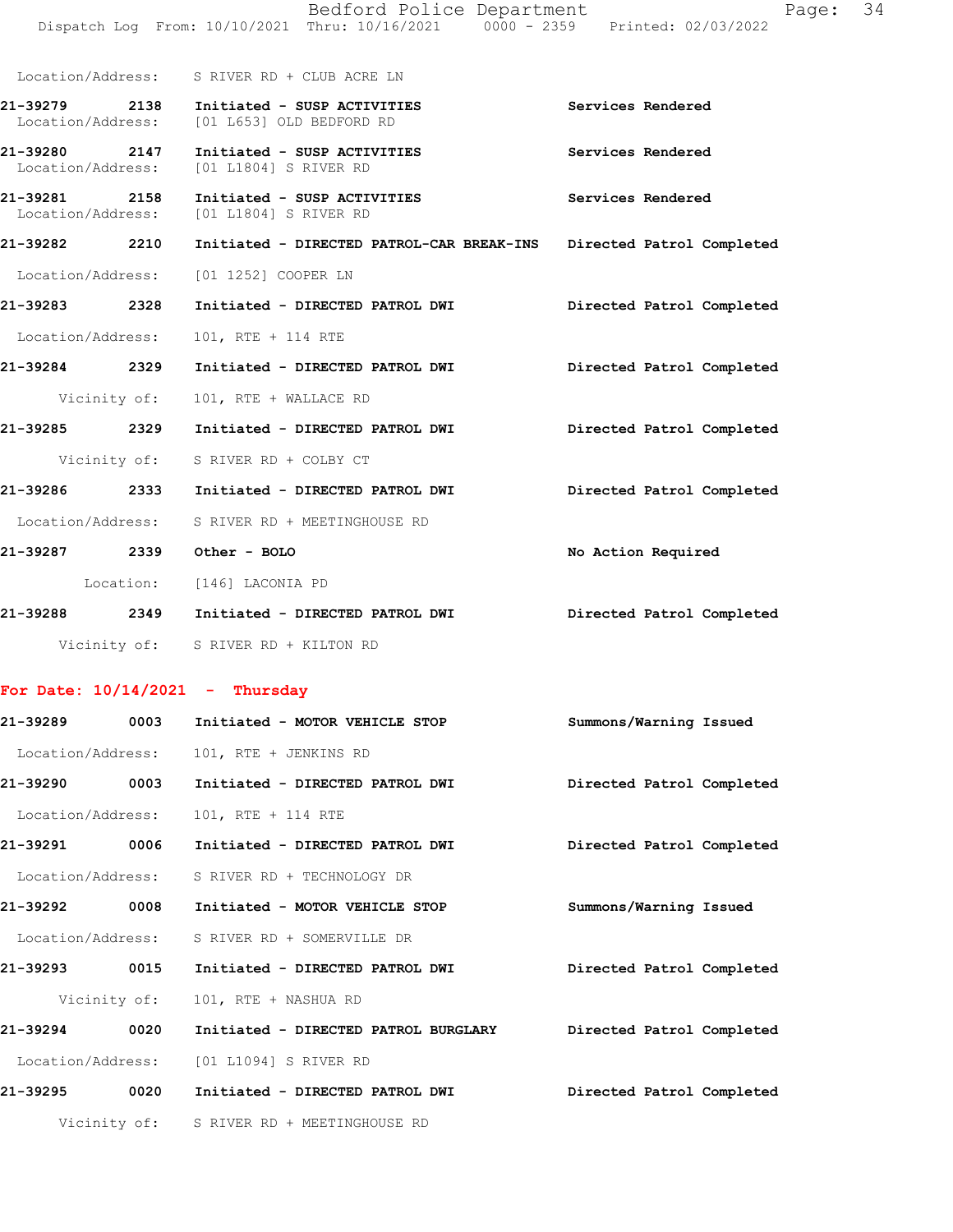Dispatch Log From: 10/10/2021 Thru: 10/16/2021 0000 - 2359 Printed: 02/03/2022 **21-39296 0023 Initiated - MOTOR VEHICLE STOP Summons/Warning Issued**  Location/Address: 101, RTE + COLONIAL DR **21-39297 0024 Initiated - DIRECTED PATROL BURGLARY Directed Patrol Completed**  Location/Address: AUTUMN LN **21-39298 0027 Initiated - MOTOR VEHICLE STOP Summons/Warning Issued**  Location/Address: S RIVER RD + EXECUTIVE PARK DR **21-39299 0034 Initiated - DIRECTED PATROL DWI Directed Patrol Completed**  Location/Address: 101, RTE + OLDE BEDFORD WAY **21-39300 0039 Initiated - DIRECTED PATROL DWI Directed Patrol Completed**  Vicinity of: 101, RTE + JENKINS RD **21-39301 0051 Initiated - DIRECTED PATROL DWI Directed Patrol Completed**  Vicinity of: BOYNTON ST + PLUMMER RD **21-39302 0051 Initiated - DIRECTED PATROL DWI Directed Patrol Completed**  Location/Address: S RIVER RD + BACK RIVER RD **21-39303 0054 Initiated - MOTOR VEHICLE STOP Summons/Warning Issued**  Location/Address: 101, RTE + MEETINGHOUSE RD **21-39304 0102 Initiated - SUSP ACTIVITIES Services Rendered**  Location/Address: MOORES CROSSING RD **21-39305 0103 Initiated - DIRECTED PATROL-CAR BREAK-INS Directed Patrol Completed**  Location/Address: 114 RTE + DONALD ST **21-39306 0112 Initiated - DIRECTED PATROL BURGLARY Directed Patrol Completed**  Location/Address: COLBY CT **21-39307 0114 Initiated - DIRECTED PATROL BURGLARY Building Checked/Secured**  Location/Address: [01 515] S RIVER RD **21-39308 0115 Initiated - DIRECTED PATROL BURGLARY Directed Patrol Completed**  Location/Address: [01 376] KILTON RD **21-39309 0125 Initiated - DIRECTED PATROL DWI Directed Patrol Completed**  Vicinity of: 101, RTE + JOPPA HILL RD **21-39310 0129 Initiated - DIRECTED PATROL DWI Directed Patrol Completed**  Location/Address: S RIVER RD + AUTUMN LN **21-39311 0135 Initiated - DIRECTED PATROL DWI Directed Patrol Completed**  Vicinity of: S RIVER RD + PALOMINO LN **21-39312 0147 Initiated - MOTOR VEHICLE STOP Summons/Warning Issued**  Location/Address: 101, RTE + HARDY RD **21-39313 0158 Initiated - MOTOR VEHICLE STOP Summons/Warning Issued**  Location/Address: 101, RTE + MEETINGHOUSE RD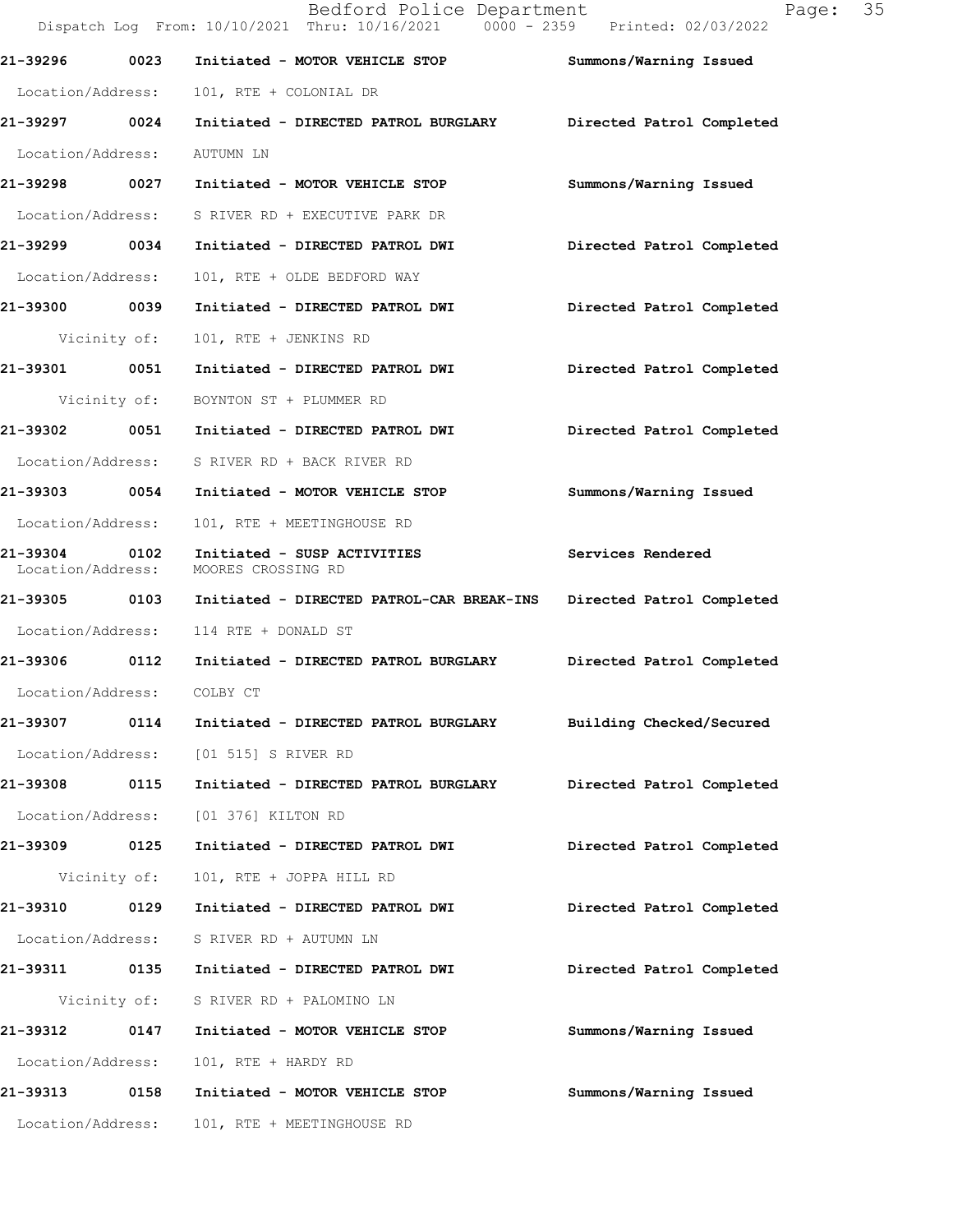Bedford Police Department Fage: 36 Dispatch Log From: 10/10/2021 Thru: 10/16/2021 0000 - 2359 Printed: 02/03/2022 **21-39314 0201 Initiated - BUILDING CHECK Building Checked/Secured**  Location/Address: [01 324] HAWTHORNE DR **21-39315 0211 Initiated - DIRECTED PATROL BURGLARY Directed Patrol Completed**  Location/Address: RIVERWAY PL **21-39316 0216 Initiated - DIRECTED PATROL-CAR BREAK-INS Directed Patrol Completed**  Location/Address: COOPER LN + CORPORATE DR **21-39317 0217 Initiated - BUILDING CHECK Building Checked/Secured**  Location/Address: [01 463] NASHUA RD **21-39318 0224 Initiated - ASSIST OTHER AGENCY Services Rendered**  Location/Address: S RIVER RD **21-39319 0238 Initiated - BUILDING CHECK Directed Patrol Completed**  Location/Address: [01 232] LIBERTY HILL RD **21-39320 0242 Initiated - DIRECTED PATROL-CAR BREAK-INS Directed Patrol Completed**  Location/Address: [01 1870] S RIVER RD **21-39321 0242 Initiated - BUILDING CHECK Building Checked/Secured**  Location/Address: [01 L0000792] S RIVER RD **21-39322 0257 Initiated - DIRECTED PATROL BURGLARY Directed Patrol Completed**  Location/Address: HARVEY RD **21-39323 0301 Initiated - DIRECTED PATROL-CAR BREAK-INS Directed Patrol Completed**  Vicinity of: GAGE GIRLS RD + BEALS RD **21-39324 0301 Initiated - DIRECTED PATROL BURGLARY Directed Patrol Completed**  Location/Address: [01 308] COLBY CT **21-39325 0314 Initiated - DIRECTED PATROL-CAR BREAK-INS Directed Patrol Completed**  Location/Address: NEW BOSTON RD + WALLACE RD **21-39326 0327 Initiated - DIRECTED PATROL BURGLARY Directed Patrol Completed**  Location/Address: [01 376] KILTON RD **21-39327 0332 Initiated - DIRECTED PATROL-CAR BREAK-INS Directed Patrol Completed**  Vicinity of: GREENFIELD PKWY + BARNSIDE DR **21-39328 0336 Initiated - BUILDING CHECK Directed Patrol Completed**  Location/Address: [01 1050] DONALD ST **21-39329 0340 Initiated - BUILDING CHECK Building Checked/Secured**  Location/Address: [01 L863] 101, RTE **21-39330 0347 Initiated - DIRECTED PATROL-CAR BREAK-INS Directed Patrol Completed**  Vicinity of: PLUMMER RD + WENDOVER WAY **21-39331 0357 Initiated - DIRECTED PATROL BURGLARY Directed Patrol Completed**  Location/Address: COMMERCE DR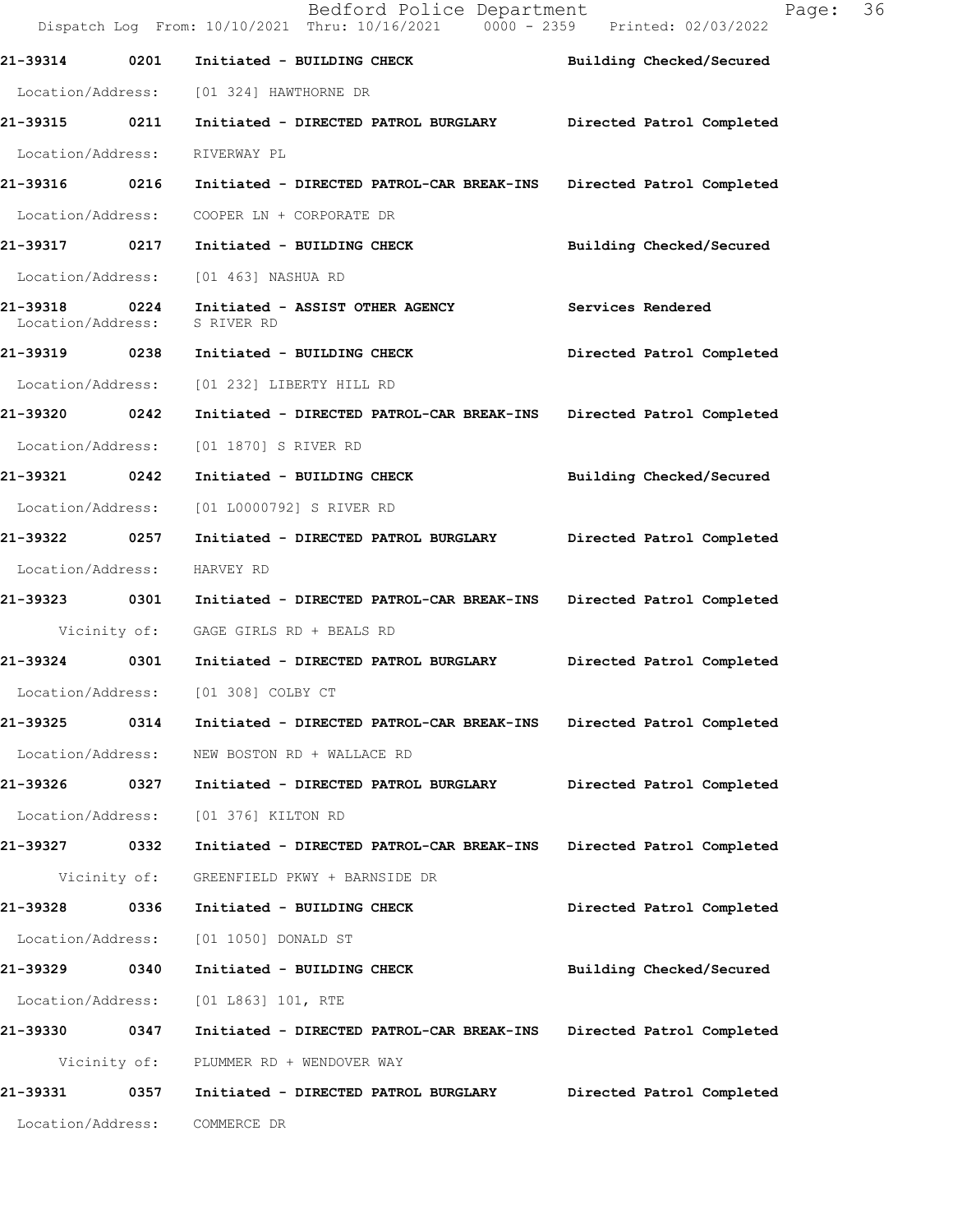|                               |              | Bedford Police Department<br>Dispatch Log From: 10/10/2021 Thru: 10/16/2021 0000 - 2359 Printed: 02/03/2022 | 37<br>Page:                 |
|-------------------------------|--------------|-------------------------------------------------------------------------------------------------------------|-----------------------------|
| 21-39332                      | 0408         | Initiated - DIRECTED PATROL TRAFFIC ENF                                                                     | Directed Patrol Completed   |
| Location/Address:             |              | 101, RTE + CONSTITUTION DR                                                                                  |                             |
| 21-39333 0411                 |              | Initiated - BUILDING CHECK                                                                                  | Building Checked/Secured    |
| Location/Address:             |              | $[01 422] 101$ , RTE                                                                                        |                             |
| 21-39334<br>Location/Address: | 0431         | Initiated - DISABLED MOTOR VEHICLE<br>[01 L241] 101, RTE                                                    | Services Rendered           |
| 21-39335 0432                 |              | Initiated - BUILDING CHECK                                                                                  | Building Checked/Secured    |
| Location/Address:             |              | [01 L1094] S RIVER RD                                                                                       |                             |
| 21-39336 0442                 |              | Initiated - DIRECTED PATROL BURGLARY                                                                        | Directed Patrol Completed   |
| Location/Address:             |              | [01 1235] S RIVER RD                                                                                        |                             |
| 21-39337 0446                 |              | Initiated - BUILDING CHECK                                                                                  | Building Checked/Secured    |
| Location/Address:             |              | [01 231] OLD BEDFORD RD                                                                                     |                             |
| 21-39338                      | 0512         | Initiated - DIRECTED PATROL TRAFFIC ENF                                                                     | Directed Patrol Completed   |
|                               | Vicinity of: | 101, RTE + HITCHING POST LN                                                                                 |                             |
| 21-39339 0516                 |              | Initiated - DIRECTED PATROL TRAFFIC ENF                                                                     | Directed Patrol Completed   |
| Location/Address:             |              | DONALD ST + RUNDLETT HILL RD                                                                                |                             |
| 21-39340 0540                 |              | Initiated - MOTOR VEHICLE STOP                                                                              | Summons/Warning Issued      |
| Location/Address:             |              | KILTON RD + BEDFORD FARMS DR                                                                                |                             |
| 21-39341                      | 0541         | Initiated - DIRECTED PATROL TRAFFIC ENF                                                                     | Directed Patrol Completed   |
| Location/Address:             |              | WALLACE RD + MINISTERIAL RD                                                                                 |                             |
| 21-39342                      |              | 0550 Initiated - DIRECTED PATROL TRAFFIC ENF                                                                | Summons/Warning Issued      |
|                               | Vicinity of: | S RIVER RD + KILTON RD                                                                                      |                             |
| 21-39343                      | 0551         | Initiated - DIRECTED PATROL TRAFFIC ENF                                                                     | Directed Patrol Completed   |
| Location/Address:             |              | S RIVER RD + MEETINGHOUSE RD                                                                                |                             |
| 21-39345                      | 0552         | Initiated - MOTOR VEHICLE STOP                                                                              | Summons/Warning Issued      |
| Location/Address:             |              | S RIVER RD + RIDGEWOOD RD                                                                                   |                             |
| 21-39344                      | 0554         | Initiated - DIRECTED PATROL TRAFFIC ENF                                                                     | Directed Patrol Completed   |
| Location/Address:             |              | CAMPBELL RD + POWDER HILL RD                                                                                |                             |
| 21-39346                      | 0556         | Initiated - MOTOR VEHICLE STOP                                                                              | Summons/Warning Issued      |
| Location/Address:             |              | 101, RTE + JOPPA HILL RD                                                                                    |                             |
| 21-39347 0609                 |              | Initiated - DIRECTED PATROL TRAFFIC ENF                                                                     | Directed Patrol Completed   |
|                               | Vicinity of: | S RIVER RD + COLBY CT                                                                                       |                             |
| 21-39348                      | 0725         | Initiated - DIRECTED PATROL TRAFFIC ENF                                                                     | Directed Patrol Completed   |
| Location/Address:             |              | 101, RTE + JENKINS RD                                                                                       |                             |
| 21-39349                      | 0727         | 911 - S-EMERGENCY MEDICAL CALL-DELTA                                                                        | TRANSPORTED TO CMC HOSPITAL |
| Location/Address:             |              | PLUMMER RD                                                                                                  |                             |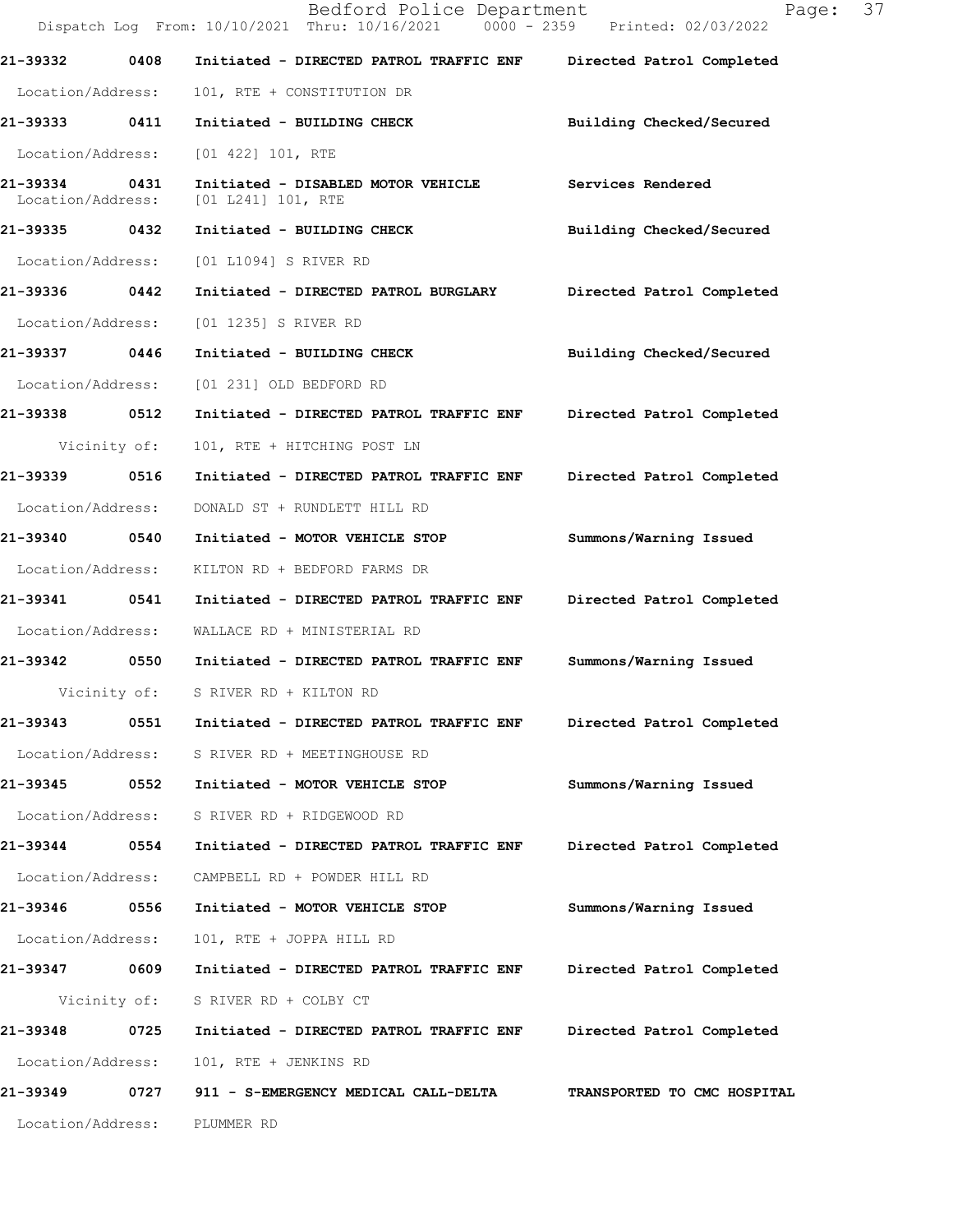Bedford Police Department Fage: 38 Dispatch Log From: 10/10/2021 Thru: 10/16/2021 0000 - 2359 Printed: 02/03/2022 **21-39350 0728 Initiated - DIRECTED PATROL TRAFFIC ENF Directed Patrol Completed**  Location/Address: S RIVER RD + UPJOHN ST **21-39351 0730 Initiated - DIRECTED PATROL TRAFFIC ENF Directed Patrol Completed**  Vicinity of: S RIVER RD + HAWTHORNE DR **21-39352 0733 Initiated - MOTOR VEHICLE STOP Summons/Warning Issued**  Location/Address: S RIVER RD + KILTON RD **21-39353 0733 Initiated - DIRECTED PATROL TRAFFIC ENF Directed Patrol Completed**  Location/Address: [01 231] OLD BEDFORD RD **21-39354 0744 Initiated - MOTOR VEHICLE STOP Summons/Warning Issued**  Location/Address: OLD BEDFORD RD **21-39355 0749 Initiated - MOTOR VEHICLE STOP Summons/Warning Issued**  Location/Address: [01 L2252] JENKINS RD **21-39356 0751 Initiated - MOTOR VEHICLE STOP Summons/Warning Issued**  Location/Address: S RIVER RD + MEETINGHOUSE RD **21-39357 0752 Initiated - MOTOR VEHICLE STOP Summons/Warning Issued**  Location/Address: 101, RTE + F.E. EVERETT SOUTH TPKE **21-39358 0753 Initiated - DIRECTED PATROL TRAFFIC ENF Directed Patrol Completed**  Location/Address: 114 RTE + WHITE AVE **21-39359 0811 Initiated - DIRECTED PATROL TRAFFIC ENF Directed Patrol Completed**  Location/Address: 101, RTE + COVENANT WAY **21-39360 0821 Initiated - MOTOR VEHICLE STOP Summons/Warning Issued**  Location/Address: PARK DR + S RIVER RD **21-39361 0821 Initiated - DIRECTED PATROL TRAFFIC ENF Directed Patrol Completed**  Location/Address: PALOMINO LN + WHITTEMORE ST **21-39362 0828 Initiated - DIRECTED PATROL TRAFFIC ENF Directed Patrol Completed**  Location/Address: BACK RIVER RD + SILVER SPRING DR **21-39363 0829 911 - S-EMERGENCY MEDICAL CALL-CHARL Transported to Elliot Hospital** Location/Address: [01 17] DONALD ST **21-39364 0832 Walk-In - CIVIL Services Rendered**  Location/Address: **21-39365 0844 Initiated - MOTOR VEHICLE STOP Summons/Warning Issued**  Location/Address: S RIVER RD + SUNSET LN **21-39366 0846 Initiated - DIRECTED PATROL TRAFFIC ENF Directed Patrol Completed**  Location/Address: 101, RTE + WALLACE RD **21-39367 0847 Initiated - DIRECTED PATROL TRAFFIC ENF Directed Patrol Completed**  Location/Address: NEW BOSTON RD + WALLACE RD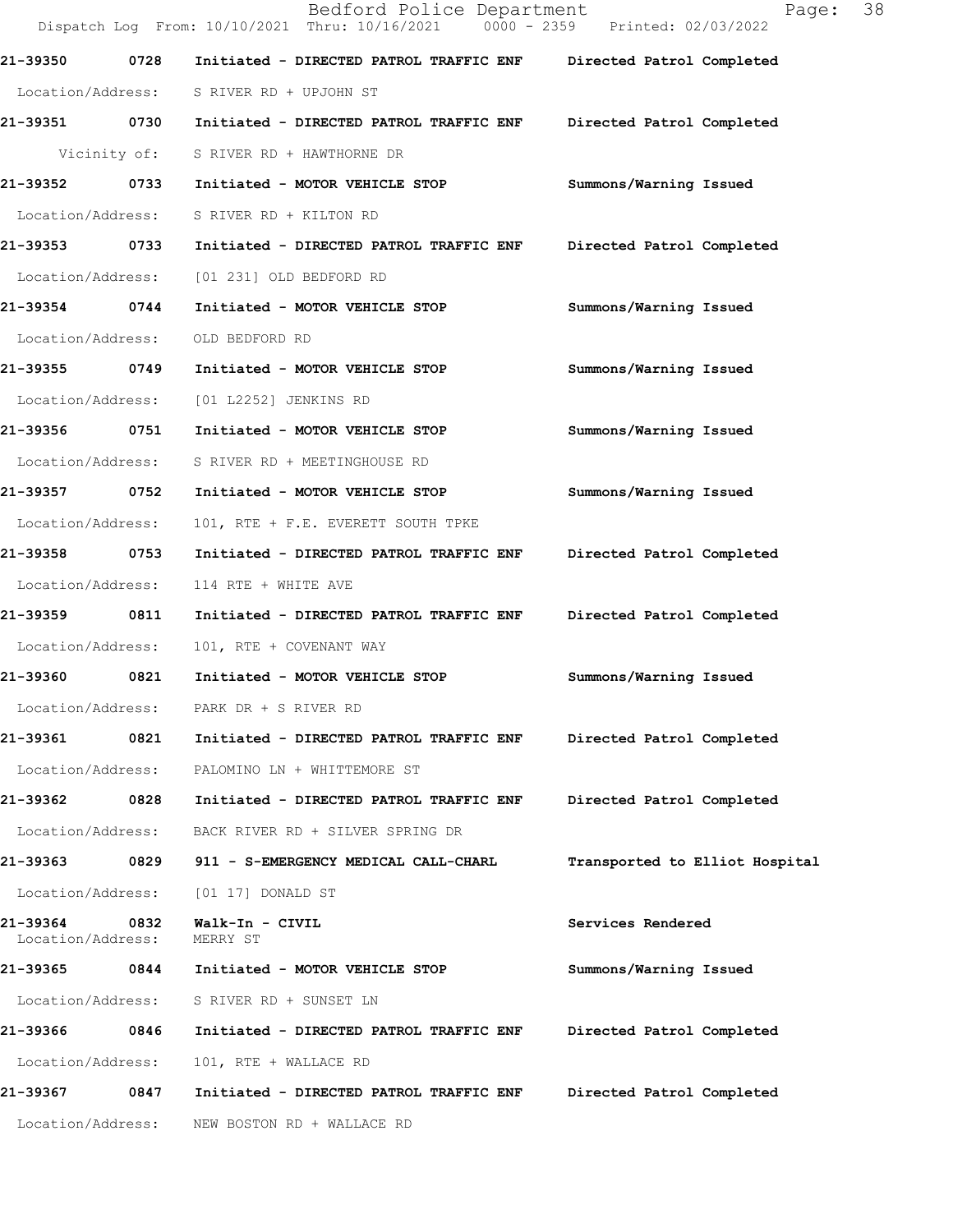|                                    |      | Bedford Police Department<br>Dispatch Log From: 10/10/2021 Thru: 10/16/2021 0000 - 2359 Printed: 02/03/2022                                                 | Page: 39                       |
|------------------------------------|------|-------------------------------------------------------------------------------------------------------------------------------------------------------------|--------------------------------|
| 21-39368 0851                      |      | Initiated - SUSP ACTIVITIES<br>Location/Address: [01 L904] 101, RTE                                                                                         | Services Rendered              |
|                                    |      | 21-39369 0854 911 - S-EMERGENCY MEDICAL CALL-ALPHA                                                                                                          | Transported to Elliot Hospital |
| Location/Address:                  |      | SEBBINS POND DR                                                                                                                                             |                                |
| 21-39370 0903                      |      | Initiated - DIRECTED PATROL TRAFFIC ENF                                                                                                                     | Directed Patrol Completed      |
| Location/Address:                  |      | GAGE GIRLS RD                                                                                                                                               |                                |
|                                    |      | 21-39371 0905 911 - S-EMERGENCY MEDICAL CALL-CHARL                                                                                                          | Transported to Elliot Hospital |
|                                    |      | Location/Address: [01 248] RIDGEWOOD RD                                                                                                                     |                                |
| 21-39373 0921<br>Location/Address: |      | Phone - ASSIST OTHER AGENCY<br>CAMBRIDGE RD                                                                                                                 | Services Rendered              |
|                                    |      |                                                                                                                                                             | Summons/Warning Issued         |
| Location/Address:                  |      | [01 L2122] S RIVER RD                                                                                                                                       |                                |
| 21-39374 0942                      |      | Initiated - DIRECTED PATROL TRAFFIC ENF                                                                                                                     | Directed Patrol Completed      |
| Location/Address:                  |      | OLD BEDFORD RD + OLDE BEDFORD WAY                                                                                                                           |                                |
| 21-39375 0943                      |      | Initiated - DIRECTED PATROL TRAFFIC ENF                                                                                                                     | Directed Patrol Completed      |
| Location/Address:                  |      | S RIVER RD + KILTON RD                                                                                                                                      |                                |
|                                    |      | 21-39376  0944  Initiated - DIRECTED PATROL TRAFFIC ENF                                                                                                     | Directed Patrol Completed      |
| Location/Address:                  |      | 101, RTE + PINECREST DR                                                                                                                                     |                                |
|                                    |      | 21-39377     0947   Walk-In - INVESTIGATION-FOLLOW UP       Services Rendered<br>Location/Address: [01 474] CONSTITUTION DR<br>Refer To Incident: 21-958-OF |                                |
|                                    |      |                                                                                                                                                             | Summons/Warning Issued         |
|                                    |      | Location/Address: KILTON ROAD RAMP + 101, RTE                                                                                                               |                                |
| 21-39379                           | 0954 | Initiated - DIRECTED PATROL-CAR BREAK-INS                                                                                                                   | Directed Patrol Completed      |
| Location/Address:                  |      | [01 L1804] S RIVER RD                                                                                                                                       |                                |
| 21-39380                           | 1004 | Initiated - MOTOR VEHICLE STOP                                                                                                                              | Summons/Warning Issued         |
| Location/Address:                  |      | 101, RTE                                                                                                                                                    |                                |
| 21-39381                           | 1007 | Initiated - MOTOR VEHICLE STOP                                                                                                                              | Summons/Warning Issued         |
| Location/Address:                  |      | 101, RTE + JENKINS RD                                                                                                                                       |                                |
| 21-39382                           | 1019 | Initiated - DIRECTED PATROL BURGLARY                                                                                                                        | Directed Patrol Completed      |
| Location/Address:                  |      | WALLACE RD                                                                                                                                                  |                                |
| 21-39383 1034                      |      | Initiated - DIRECTED PATROL TRAFFIC ENF                                                                                                                     | Directed Patrol Completed      |
| Vicinity of:                       |      | S RIVER RD + TECHNOLOGY DR                                                                                                                                  |                                |
| 21-39384                           | 1055 | Initiated - MOTOR VEHICLE STOP                                                                                                                              | Summons/Warning Issued         |
| Location/Address:                  |      | S RIVER RD + MOORES CROSSING RD                                                                                                                             |                                |
| 21-39385                           | 1102 | Initiated - VACANT PROPERTY CHECK                                                                                                                           | Building Checked/Secured       |
| Location/Address:                  |      | [01 L2239] GRAFTON DR                                                                                                                                       |                                |
| 21-39386                           | 1104 | Initiated - DIRECTED PATROL-CAR BREAK-INS                                                                                                                   | Directed Patrol Completed      |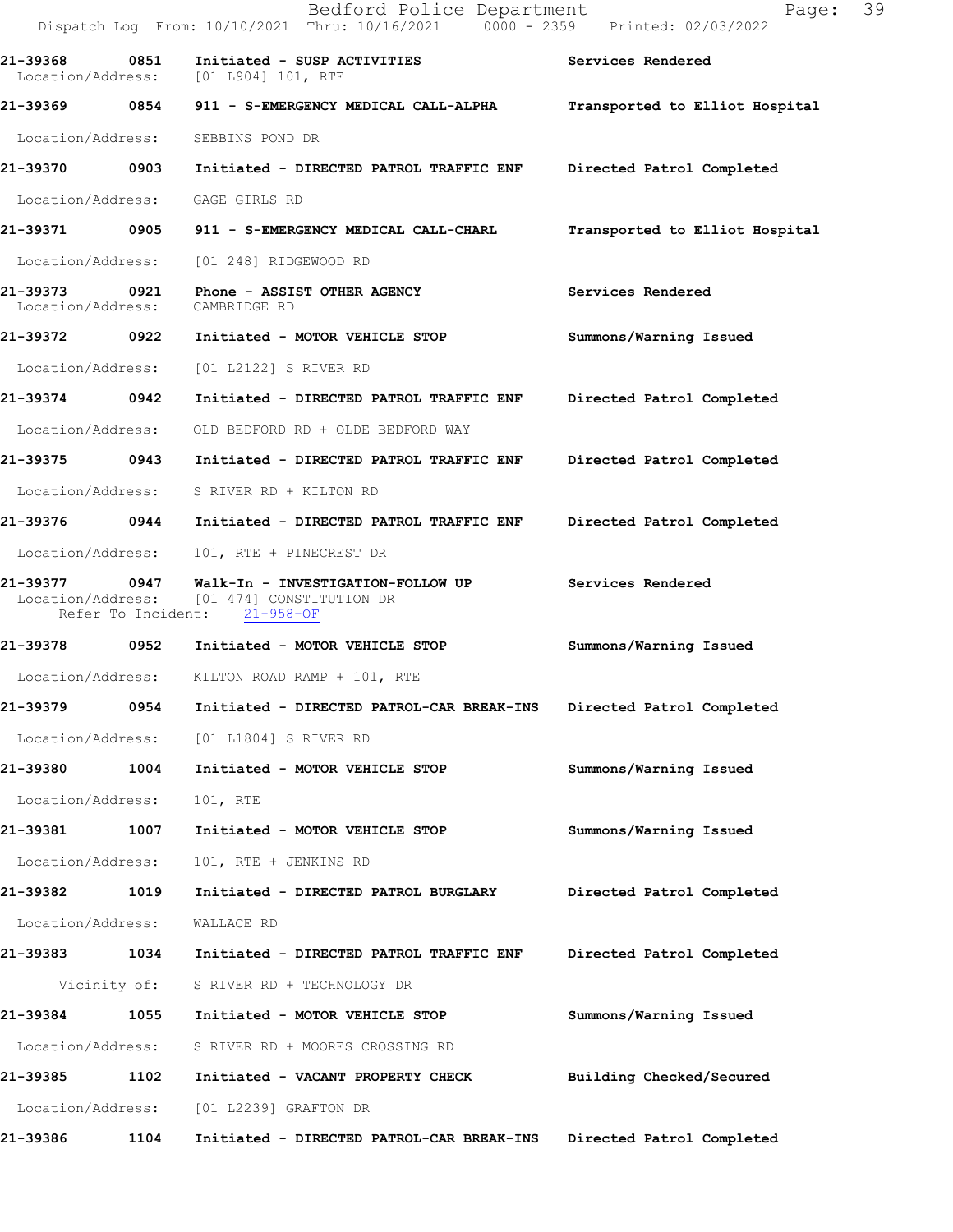| Location/Address: COLBY CT    |      |                                                                                                              |                                |
|-------------------------------|------|--------------------------------------------------------------------------------------------------------------|--------------------------------|
|                               |      | 21-39387 1129 Phone - S-FIRE ALARM<br>Location/Address: [01 2336] PERRY RD                                   | Services Rendered              |
|                               |      | 21-39388 1131 Initiated - MOTOR VEHICLE STOP                                                                 | Summons/Warning Issued         |
|                               |      | Location/Address: [01 1235] S RIVER RD                                                                       |                                |
|                               |      | 21-39389 1134 Phone - S-MOTOR VEHICLE ACCIDENT INJ NO TRANSPORT<br>Location/Address: F.E. EVERETT NORTH TPKE |                                |
|                               |      | 21-39390 1144 Other - ASSIST CITIZEN<br>Location/Address: SUFFOLK CT                                         | Investigated                   |
|                               |      | 21-39391           1209          Initiated - INVESTIGATION-FOLLOW UP                                         | Summons/Warning Issued         |
|                               |      | Location/Address: [01 L1094] S RIVER RD                                                                      |                                |
| 21-39392 1210                 |      | Initiated - DIRECTED PATROL-CAR BREAK-INS Directed Patrol Completed                                          |                                |
|                               |      | Vicinity of: MARKET ST + MAIN ST                                                                             |                                |
|                               |      | 21-39393 1211 Initiated - DIRECTED PATROL-CAR BREAK-INS                                                      | Directed Patrol Completed      |
|                               |      | Location/Address: HITCHING POST LN                                                                           |                                |
|                               |      | 21-39394 1236 Initiated - MOTOR VEHICLE STOP                                                                 | Summons/Warning Issued         |
|                               |      | Location/Address: 101, RTE + WALLACE RD                                                                      |                                |
|                               |      | 21-39395 1245 Walk-In - SERVE PAPERWORK<br>Location/Address: [01 474] CONSTITUTION DR                        | Services Rendered              |
|                               |      | 21-39396 1311 Phone - SUSP ACTIVITIES                                                                        | No Action Required             |
|                               |      | Location/Address: 101, RTE + CONSTITUTION DR                                                                 |                                |
| 21-39397 1409                 |      | Phone - S-FIRE ALARM<br>Location/Address: [01 504] RIDGEWOOD RD                                              | Services Rendered              |
| 21-39398 1438                 |      | 911 - S-EMERGENCY MEDICAL CALL-CHARL<br>Location/Address: [01 335] COLBY CT                                  | <b>NO TRANSPORT</b>            |
| 21-39399<br>Location/Address: |      | 1454 Phone - DOG COMPLAINT<br>MAIN ST                                                                        | Services Rendered              |
| 21-39400                      |      | 1514 Initiated - DIRECTED PATROL ACCIDENTS                                                                   | Directed Patrol Completed      |
|                               |      | Location/Address: 114 RTE + 101, RTE                                                                         |                                |
| 21-39401                      |      | 1518 Phone - S-MUTUAL AID-MEDICAL                                                                            | Transported to Elliot Hospital |
|                               |      | Location/Address: [04] BABOOSIC LAKE RD + WINDSOR DR                                                         |                                |
| 21-39402                      | 1520 | Phone - DISORDERLY CONDUCT<br>Location/Address: BOYNTON ST                                                   | Services Rendered              |
| 21-39403                      |      | 1520 Initiated - DIRECTED PATROL TRAFFIC ENF                                                                 | Directed Patrol Completed      |
|                               |      | Location/Address: KAHLIKO LN + 101, RTE                                                                      |                                |
| 21-39404<br>Location/Address: | 1521 | Initiated - RESTRAINING ORDER SERVICE<br>S RIVER RD + BACK RIVER RD                                          | Services Rendered              |
|                               |      | 21-39405    1526    Initiated - MOTOR VEHICLE STOP                                                           | Summons/Warning Issued         |
| Location/Address: 101, RTE    |      |                                                                                                              |                                |
| 21-39406                      | 1530 | Phone - FRAUD                                                                                                | Services Rendered              |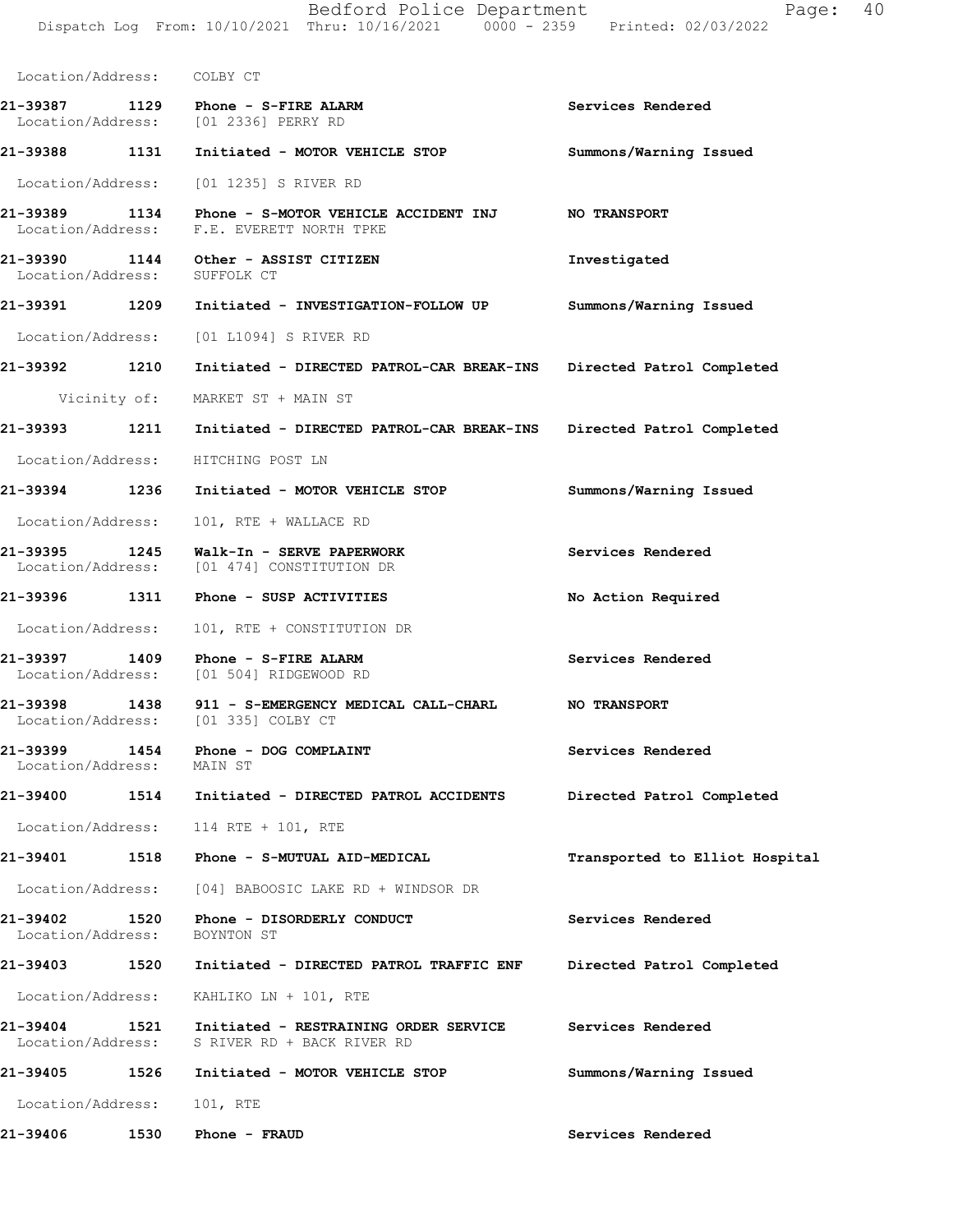|                               |      | Bedford Police Department<br>Dispatch Log From: 10/10/2021 Thru: 10/16/2021 0000 - 2359 Printed: 02/03/2022 | Page:                          | 41 |
|-------------------------------|------|-------------------------------------------------------------------------------------------------------------|--------------------------------|----|
|                               |      | Location/Address: [01 123] RIVERWAY PL                                                                      |                                |    |
|                               |      | 21-39407 1531 Initiated - MOTOR VEHICLE STOP                                                                | Summons/Warning Issued         |    |
| Location/Address:             |      | BOYNTON ST + WAYSIDE DR                                                                                     |                                |    |
|                               |      | 21-39408 1532 Phone - DOG COMPLAINT<br>Location/Address: SETTLER'S CT                                       | Services Rendered              |    |
| 21-39409 1548                 |      | Initiated - MOTOR VEHICLE STOP                                                                              | Summons/Warning Issued         |    |
| Location/Address:             |      | 101, RTE + 114 RTE                                                                                          |                                |    |
| 21-39410 1604                 |      | Initiated - DIRECTED PATROL TRAFFIC ENF Directed Patrol Completed                                           |                                |    |
|                               |      | Location/Address: S RIVER RD + SUNSET LN                                                                    |                                |    |
| 21-39411 1605                 |      | Initiated - DIRECTED PATROL TRAFFIC ENF                                                                     | Directed Patrol Completed      |    |
|                               |      | Location/Address: S RIVER RD + KILTON RD                                                                    |                                |    |
| 21-39412 1609                 |      | Initiated - DIRECTED PATROL TRAFFIC ENF                                                                     | Directed Patrol Completed      |    |
| Location/Address:             |      | OLD BEDFORD RD + 101, RTE                                                                                   |                                |    |
| 21-39413                      |      | 1611 Phone - MOTOR VEHICLE COMPLAINT<br>Location/Address: HITCHING POST LN                                  | Services Rendered              |    |
|                               |      | 21-39414 1624 Initiated - MOTOR VEHICLE STOP                                                                | Summons/Warning Issued         |    |
| Location/Address:             |      | 101, RTE + WALLACE RD                                                                                       |                                |    |
| 21-39415 1624                 |      | Initiated - MOTOR VEHICLE STOP                                                                              | Summons/Warning Issued         |    |
|                               |      | Location/Address: S RIVER RD + BACK RIVER RD                                                                |                                |    |
| 21-39416 1630                 |      | Initiated - MOTOR VEHICLE STOP                                                                              | Summons/Warning Issued         |    |
| Location/Address:             |      | 101, RTE                                                                                                    |                                |    |
|                               |      | 21-39417 1633 Initiated - MOTOR VEHICLE STOP<br>Location/Address: S RIVER RD + IRON HORSE DR                | NO PAPERWORK                   |    |
| 21-39418<br>Location/Address: | 1635 | Phone - DISABLED MOTOR VEHICLE<br>114 RTE + 101, RTE                                                        | Could Not Locate               |    |
| 21-39419                      | 1637 | 911 - S-EMERGENCY MEDICAL CALL-CHARL                                                                        | TRANSPORTED TO CMC HOSPITAL    |    |
| Location/Address:             |      | REV. HOUSTON DR                                                                                             |                                |    |
| 21-39420                      | 1643 | Initiated - DIRECTED PATROL TRAFFIC ENF                                                                     | Directed Patrol Completed      |    |
| Location/Address:             |      | 101, RTE + COVENANT WAY                                                                                     |                                |    |
| 21-39421                      | 1644 | Initiated - DIRECTED PATROL TRAFFIC ENF                                                                     | Directed Patrol Completed      |    |
| Location/Address:             |      | S RIVER RD + PALOMINO LN                                                                                    |                                |    |
| 21-39422                      | 1645 | Initiated - MOTOR VEHICLE STOP                                                                              | Summons/Warning Issued         |    |
| Location/Address:             |      | [01 L1607] 101, RTE                                                                                         |                                |    |
| 21-39423                      | 1654 | Initiated - DIRECTED PATROL TRAFFIC ENF                                                                     | Directed Patrol Completed      |    |
| Location/Address:             |      | BACK RIVER RD + SILVER SPRING DR                                                                            |                                |    |
| 21-39424                      | 1655 | 911 - S-EMERGENCY MEDICAL CALL-ALPHA                                                                        | Transported to Elliot Hospital |    |
| Location/Address:             |      | [01 1007] HAWTHORNE DR                                                                                      |                                |    |
| 21-39425                      | 1657 | Initiated - DIRECTED PATROL TRAFFIC ENF                                                                     | Directed Patrol Completed      |    |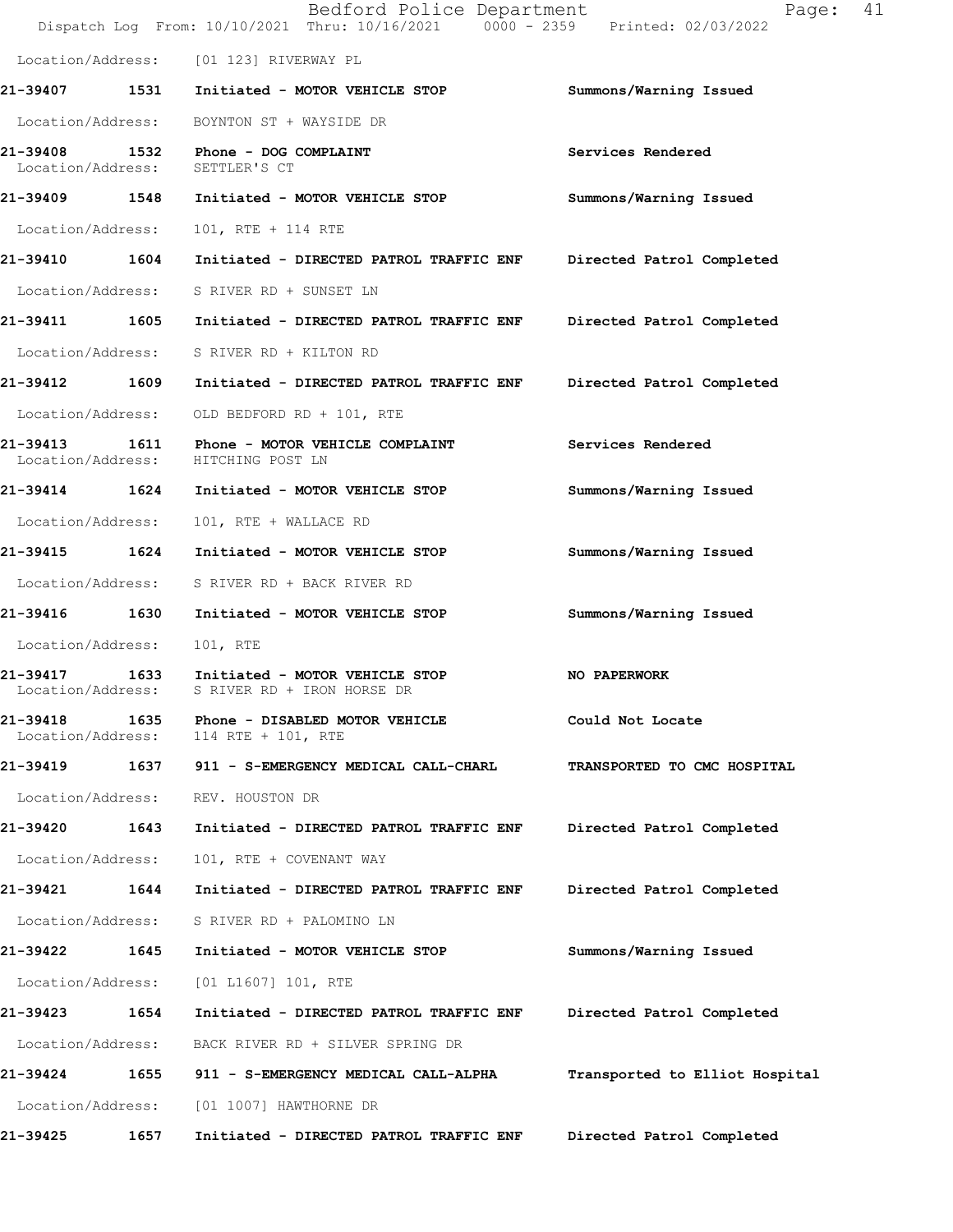|                                       | Location/Address: SANDSTONE DR + DONALD ST                                        |                           |
|---------------------------------------|-----------------------------------------------------------------------------------|---------------------------|
| 1706<br>21-39426                      | Initiated - MOTOR VEHICLE STOP                                                    | Summons/Warning Issued    |
|                                       | Location/Address: [01 L2066] 101, RTE                                             |                           |
| 21-39427<br>1711<br>Location/Address: | Initiated - DIRECTED PATROL-CAR BREAK-INS Alarm - False<br>[01 1235] S RIVER RD   |                           |
| 21-39428 1723                         | Initiated - DIRECTED PATROL TRAFFIC ENF                                           | Directed Patrol Completed |
| Location/Address: [01 L2447] 101, RTE |                                                                                   |                           |
| 21-39429<br>1723<br>Location/Address: | Phone - THEFT<br>[01 1451] KENSINGTON LN                                          | Services Rendered         |
| 21-39430 1730                         | Initiated - MOTOR VEHICLE STOP                                                    | Summons/Warning Issued    |
| Location/Address:                     | 101, RTE                                                                          |                           |
| 21-39431 1733                         | Initiated - DIRECTED PATROL TRAFFIC ENF Directed Patrol Completed                 |                           |
|                                       | Location/Address: S RIVER RD + BACK RIVER RD                                      |                           |
| 21-39432 1734                         | Initiated - MOTOR VEHICLE STOP                                                    | Summons/Warning Issued    |
| Location/Address:                     | S RIVER RD + HAWTHORNE DR                                                         |                           |
| 21-39433 1744<br>Location/Address:    | Initiated - MOTOR VEHICLE STOP<br>101, RTE + WALLACE RD                           | NO PAPERWORK              |
| 21-39434 1746                         | Initiated - DIRECTED PATROL-CAR BREAK-INS                                         | Directed Patrol Completed |
| Location/Address:                     | JOPPA HILL RD + FOX RUN                                                           |                           |
| 21-39435 1754                         | Initiated - MOTOR VEHICLE STOP                                                    | Summons/Warning Issued    |
|                                       | Location/Address: S RIVER RD + EXECUTIVE PARK DR                                  |                           |
| 21-39436<br>1757                      | Initiated - MOTOR VEHICLE STOP                                                    | Summons/Warning Issued    |
|                                       | Location/Address: 101, RTE + COVENANT WAY                                         |                           |
|                                       | 21-39437 1808 Initiated - DIRECTED PATROL-CAR BREAK-INS Directed Patrol Completed |                           |
|                                       | Location/Address: [01 L2252] JENKINS RD                                           |                           |
| 21-39438<br>1817                      | Initiated - DIRECTED PATROL-CAR BREAK-INS                                         | Directed Patrol Completed |
|                                       | Location/Address: CAMBRIDGE RD + WALLACE RD                                       |                           |
| 21-39439 1830                         | Initiated - DIRECTED PATROL-CAR BREAK-INS                                         | Directed Patrol Completed |
| Location/Address:                     | [01 308] COLBY CT                                                                 |                           |
| 21-39440<br>1832<br>Location/Address: | Initiated - DIRECTED PATROL-CAR BREAK-INS<br>101, RTE + WALLACE RD                | Alarm - False             |
| 21-39441<br>1836                      | Initiated - DIRECTED PATROL-CAR BREAK-INS                                         | Directed Patrol Completed |
|                                       | Location/Address: HARVEY RD + S RIVER RD                                          |                           |
| 21-39442<br>Location/Address:         | 1839 911 - ASSAULT-IN PROGRESS<br>SAVOIE ST<br>Refer To Arrest: 21-575-AR         | Arrest(s) Made            |

Dispatch Log From: 10/10/2021 Thru: 10/16/2021 0000 - 2359 Printed: 02/03/2022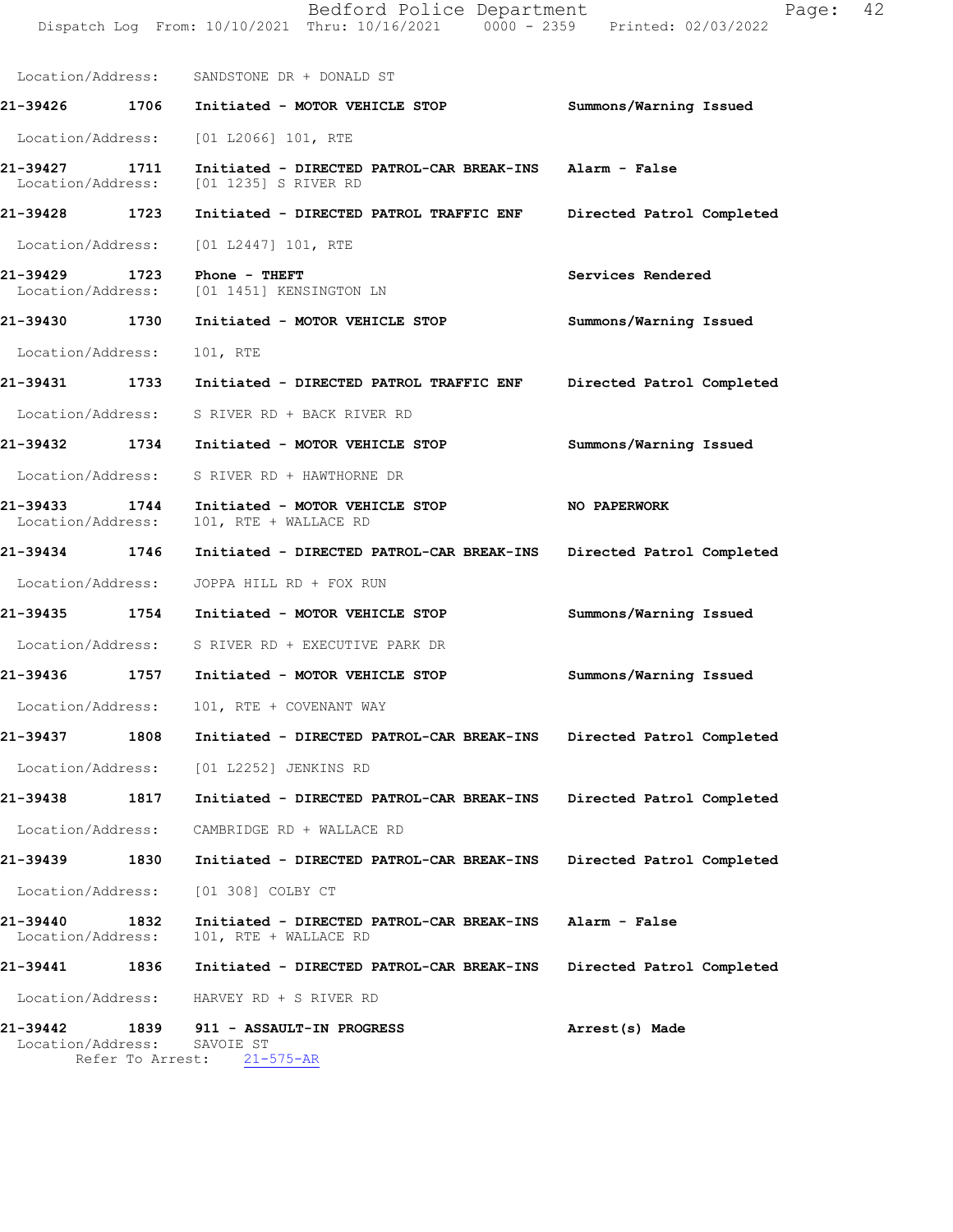| Location/Address: 101, RTE |              | 21-39443 1852 911 - MOTOR VEHICLE COMP-IN PROGRESS Could Not Locate                                               |                           |
|----------------------------|--------------|-------------------------------------------------------------------------------------------------------------------|---------------------------|
|                            |              | 21-39444 1855 Phone - CHECK THE WELFARE<br>Location/Address: JOPPA HILL RD                                        | Services Rendered         |
|                            |              | 21-39445 1857 Other - BOLO                                                                                        | No Action Required        |
|                            |              | Location: [04] MERRIMACK                                                                                          |                           |
|                            |              | 21-39447 1910 Phone - MOTOR VEHICLE COMP-IN PROGRESS No Action Required                                           |                           |
|                            |              | Location/Address: 101, RTE + 114 RTE                                                                              |                           |
|                            |              | 21-39446 1911 Initiated - SUSP ACTIVITIES<br>Location/Address: [01 L1804] S RIVER RD                              | Services Rendered         |
|                            |              | 21-39448 1944 Initiated - DIRECTED PATROL DWI                                                                     | Directed Patrol Completed |
|                            |              | Location/Address: S RIVER RD + KILTON RD                                                                          |                           |
|                            |              | 21-39449 1946 Initiated - DIRECTED PATROL-CAR BREAK-INS Directed Patrol Completed                                 |                           |
|                            |              | Location/Address: S RIVER RD + AUTUMN LN                                                                          |                           |
|                            |              | 21-39450 1954 911 - MOTOR VEHICLE ACCIDENT<br>Location/Address: LIBERTY HILL RD + GAULT RD                        | Services Rendered         |
|                            |              | 21-39451 2009 Initiated - DISABLED MOTOR VEHICLE Services Rendered Location/Address: KILTON RD + BEDFORD FARMS DR |                           |
|                            |              | 21-39452 2031 Initiated - DIRECTED PATROL BURGLARY Directed Patrol Completed                                      |                           |
|                            |              | Location/Address: [01 1235] S RIVER RD                                                                            |                           |
|                            |              | 21-39453 2118 Initiated - SUSP ACTIVITIES<br>Location/Address: BELLEMORE DR + WHITE AVE                           | Services Rendered         |
|                            |              | 21-39454 2132 Phone - DOG COMPLAINT<br>Location/Address: BUCKINGHAM WAY                                           | Services Rendered         |
|                            |              | 21-39455  2152  Initiated - DIRECTED PATROL DWI                                                                   | Directed Patrol Completed |
| Location/Address:          |              | S RIVER RD + MEETINGHOUSE RD                                                                                      |                           |
| 21-39456                   | 2324         | Initiated - DIRECTED PATROL DWI                                                                                   | Directed Patrol Completed |
| Location/Address:          |              | 101, RTE + WALLACE RD                                                                                             |                           |
| 21-39457                   | 2327         | Initiated - DIRECTED PATROL DWI                                                                                   | Directed Patrol Completed |
|                            | Vicinity of: | 101, RTE + 114 RTE                                                                                                |                           |
| 21-39458                   | 2330         | Initiated - DIRECTED PATROL DWI                                                                                   | Directed Patrol Completed |
| Location/Address:          |              | S RIVER RD + KILTON RD                                                                                            |                           |
|                            |              |                                                                                                                   |                           |

Vicinity of: S RIVER RD + BACK RIVER RD **21-39460 2342 Initiated - DIRECTED PATROL DWI Directed Patrol Completed** Location/Address: 101, RTE + COVENANT WAY **21-39461 2345 Initiated - DIRECTED PATROL DWI Directed Patrol Completed** Location/Address: NEW BOSTON RD + WALLACE RD

**21-39459 2332 Initiated - DIRECTED PATROL DWI Directed Patrol Completed**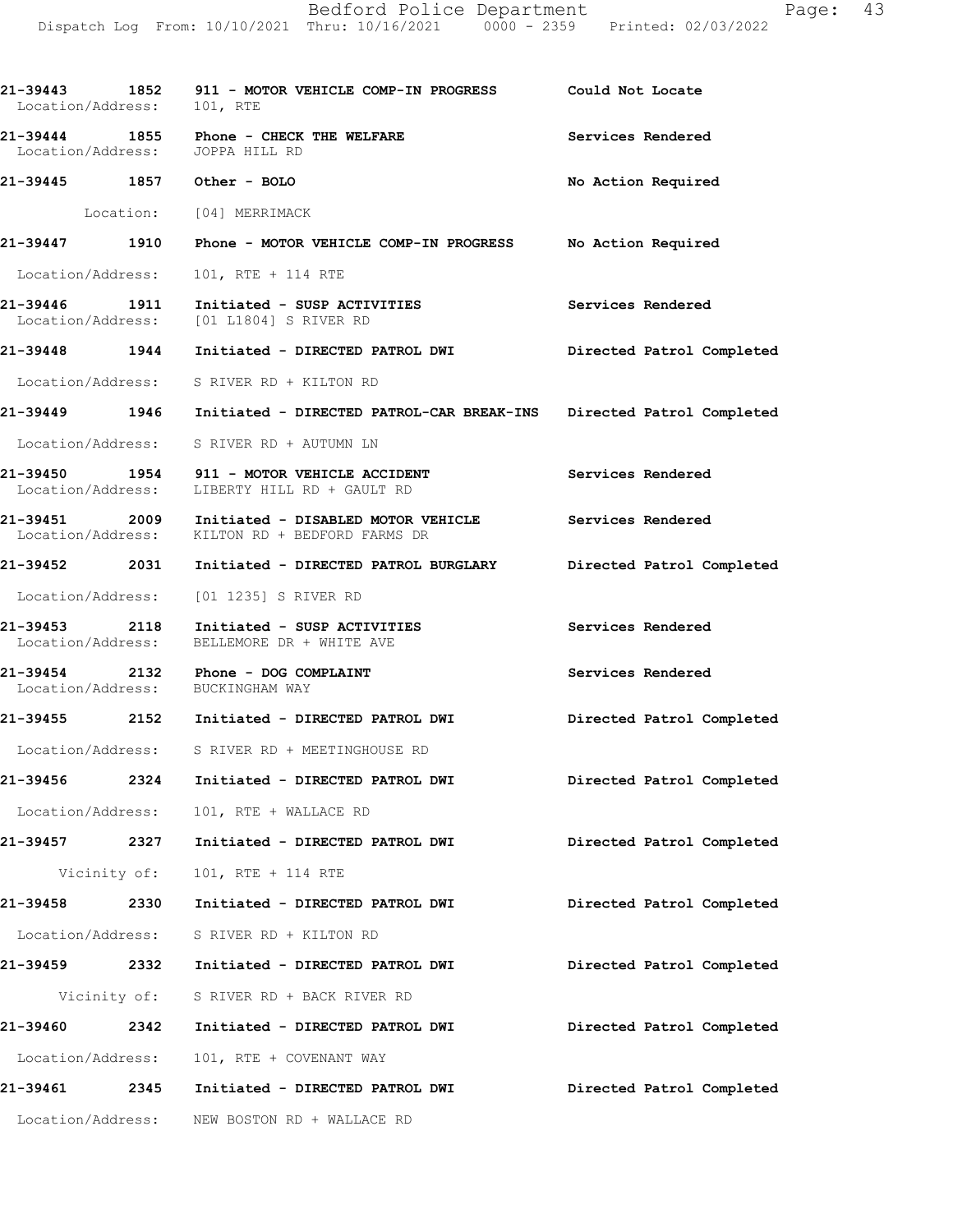|                   |              |                            | Bedford Police Department       | Dispatch Log From: 10/10/2021 Thru: 10/16/2021 0000 - 2359 Printed: 02/03/2022 | Page: | 44 |
|-------------------|--------------|----------------------------|---------------------------------|--------------------------------------------------------------------------------|-------|----|
| 21-39462          | 2346         |                            | Initiated - MOTOR VEHICLE STOP  | Summons/Warning Issued                                                         |       |    |
| Location/Address: |              | 101, RTE + WALLACE RD      |                                 |                                                                                |       |    |
| 21-39463          | 2352         |                            | Initiated - DIRECTED PATROL DWI | Directed Patrol Completed                                                      |       |    |
|                   | Vicinity of: | 101, RTE + MEETINGHOUSE RD |                                 |                                                                                |       |    |
| 21-39464          | 2355         |                            | Initiated - MOTOR VEHICLE STOP  | Summons/Warning Issued                                                         |       |    |
| Location/Address: |              | 101, RTE + CHESTNUT DR     |                                 |                                                                                |       |    |

## **For Date: 10/15/2021 - Friday**

| 21-39465 0006     |              | Initiated - MOTOR VEHICLE STOP                                                                     | Summons/Warning Issued    |
|-------------------|--------------|----------------------------------------------------------------------------------------------------|---------------------------|
|                   |              | Location/Address: S RIVER RD + KILTON RD                                                           |                           |
|                   |              | 21-39466 0010 Initiated - DIRECTED PATROL DWI Directed Patrol Completed                            |                           |
|                   |              | Vicinity of: 114 RTE + WHITE AVE                                                                   |                           |
| 21-39467 0028     |              | Initiated - DIRECTED PATROL DWI Directed Patrol Completed                                          |                           |
|                   |              | Location/Address: BEALS RD + JENKINS RD                                                            |                           |
|                   |              | 21-39468 0033 Initiated - DIRECTED PATROL DWI                                                      | Directed Patrol Completed |
|                   |              | Location/Address: S RIVER RD + PARK DR                                                             |                           |
|                   |              | 21-39469 0034 Initiated - MOTOR VEHICLE STOP Summons/Warning Issued                                |                           |
| Location/Address: |              | 101, RTE + MEETINGHOUSE RD OFF RAMP                                                                |                           |
| 21-39470 0041     |              | Initiated - DIRECTED PATROL DWI                                                                    | Directed Patrol Completed |
|                   |              | Location/Address: HARDY RD + N AMHERST RD                                                          |                           |
|                   |              | 21-39471 0049 Initiated - DIRECTED PATROL DWI Directed Patrol Completed                            |                           |
|                   |              | Vicinity of: S RIVER RD + TECHNOLOGY DR                                                            |                           |
|                   |              | 21-39472 0049 Initiated - DIRECTED PATROL DWI Directed Patrol Completed                            |                           |
|                   |              | Vicinity of: NEW BOSTON RD + WALLACE RD                                                            |                           |
|                   |              | 21-39473 0101 Phone - NUISANCE/NOISE COMPLIANT Services Rendered<br>Location/Address: N AMHERST RD |                           |
|                   |              | 21-39474 0108 Initiated - DIRECTED PATROL DWI                                                      | Directed Patrol Completed |
|                   |              | Location/Address: S RIVER RD + MEETINGHOUSE RD                                                     |                           |
|                   |              | 21-39475 0117 Initiated - MOTOR VEHICLE STOP                                                       | Summons/Warning Issued    |
|                   |              | Location/Address: S RIVER RD + MEETINGHOUSE RD                                                     |                           |
|                   |              | 21-39476  0121  Initiated - DIRECTED PATROL DWI                                                    | Directed Patrol Completed |
|                   |              | Vicinity of: S RIVER RD + CLUB ACRE LN                                                             |                           |
| 21-39477          | 0125         | Initiated - DIRECTED PATROL DWI                                                                    | Directed Patrol Completed |
|                   | Vicinity of: | NEW BOSTON RD + JOPPA HILL RD                                                                      |                           |
| 21-39478          | 0126         | Initiated - DIRECTED PATROL BURGLARY                                                               | Directed Patrol Completed |
| Location/Address: |              | HARVEY RD                                                                                          |                           |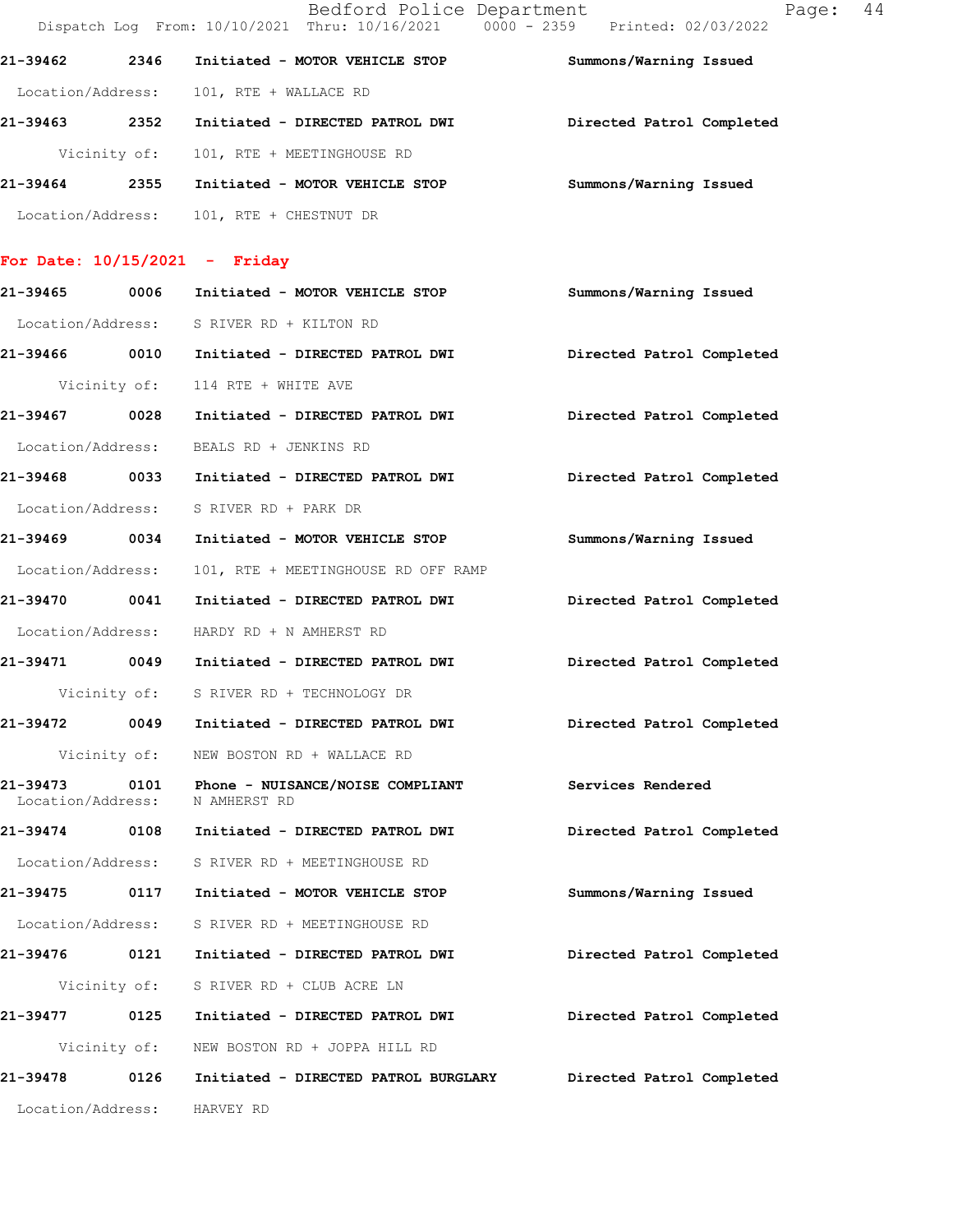|                               |              | Dispatch Log From: 10/10/2021 Thru: 10/16/2021 0000 - 2359 Printed: 02/03/2022                                                                                                                                              |                           |
|-------------------------------|--------------|-----------------------------------------------------------------------------------------------------------------------------------------------------------------------------------------------------------------------------|---------------------------|
|                               |              | Location/Address: JOPPA HILL RD + N AMHERST RD                                                                                                                                                                              |                           |
| 21-39480 0153                 |              | Initiated - DIRECTED PATROL-CAR BREAK-INS Directed Patrol Completed                                                                                                                                                         |                           |
| Location/Address:             |              | [01 L1094] S RIVER RD                                                                                                                                                                                                       |                           |
| 21-39481 0155                 |              | Initiated - DIRECTED PATROL BURGLARY Directed Patrol Completed                                                                                                                                                              |                           |
|                               | Vicinity of: | DONALD ST + OLD BEDFORD RD                                                                                                                                                                                                  |                           |
| 21-39482 0155                 |              | Initiated - BUILDING CHECK                                                                                                                                                                                                  | Building Checked/Secured  |
|                               |              | Location/Address: [01 232] LIBERTY HILL RD                                                                                                                                                                                  |                           |
| 21-39483 0155                 |              | Initiated - DIRECTED PATROL-CAR BREAK-INS Directed Patrol Completed                                                                                                                                                         |                           |
| Location/Address:             |              | MEETINGHOUSE RD + OAK DR                                                                                                                                                                                                    |                           |
| 21-39484                      |              | 0210 Phone - CHECK THE WELFARE<br>Location/Address: [01 138] S RIVER RD                                                                                                                                                     | Services Rendered         |
| 21-39485 0225                 |              | Initiated - DIRECTED PATROL BURGLARY Directed Patrol Completed                                                                                                                                                              |                           |
|                               | Vicinity of: | BELLEMORE DR                                                                                                                                                                                                                |                           |
| 21-39486 0235                 |              | Initiated - DIRECTED PATROL-CAR BREAK-INS Directed Patrol Completed                                                                                                                                                         |                           |
| Location/Address:             |              | NASHUA RD + COUNTY RD                                                                                                                                                                                                       |                           |
| 21-39488 0401                 |              | Initiated - DIRECTED PATROL BURGLARY Directed Patrol Completed                                                                                                                                                              |                           |
| Location/Address:             |              | [01 1235] S RIVER RD                                                                                                                                                                                                        |                           |
| 21-39487 0403                 |              | Initiated - DIRECTED PATROL BURGLARY Directed Patrol Completed                                                                                                                                                              |                           |
|                               | Vicinity of: | HAWK DR + EAGLE DR                                                                                                                                                                                                          |                           |
|                               |              | 21-39489 0405 Initiated - DIRECTED PATROL BURGLARY Directed Patrol Completed                                                                                                                                                |                           |
|                               |              | Vicinity of: AUTUMN LN                                                                                                                                                                                                      |                           |
|                               | Age:         | 21-39490 0420 Radio - SERVE WARRANT<br>Location/Address: [01 474] CONSTITUTION DR<br>Refer To Arrest: 21-576-AR<br>Arrest: MURPHY, ALEXANDRIA<br>Address: CONCORD, NH<br>31<br>Charges: Forgery Govt Instrument, Check, etc | Arrest(s) Made            |
| 21-39491                      |              | 0436 Initiated - BUILDING CHECK                                                                                                                                                                                             | Building Checked/Secured  |
|                               |              | Location/Address: [01 1557] S RIVER RD                                                                                                                                                                                      |                           |
| 21-39492                      | 0514         | Initiated - DIRECTED PATROL TRAFFIC ENF                                                                                                                                                                                     | Directed Patrol Completed |
|                               | Vicinity of: | S RIVER RD + HAWTHORNE DR                                                                                                                                                                                                   |                           |
| 21-39493<br>Location/Address: | 0537         | Phone - DISABLED MOTOR VEHICLE<br>MEETINGHOUSE RD + 101, RTE                                                                                                                                                                | Services Rendered         |
| 21-39494 0606                 |              | Initiated - DIRECTED PATROL TRAFFIC ENF                                                                                                                                                                                     | Directed Patrol Completed |
|                               | Vicinity of: | NEW BOSTON RD + MCALLISTER RD                                                                                                                                                                                               |                           |
| 21-38999                      | 0700         | Other - POLICE INFORMATION                                                                                                                                                                                                  | No Action Required        |
|                               | Location:    | BEDFORD AREA                                                                                                                                                                                                                |                           |
| 21-39495                      | 0728         | Initiated - DIRECTED PATROL TRAFFIC ENF                                                                                                                                                                                     | Directed Patrol Completed |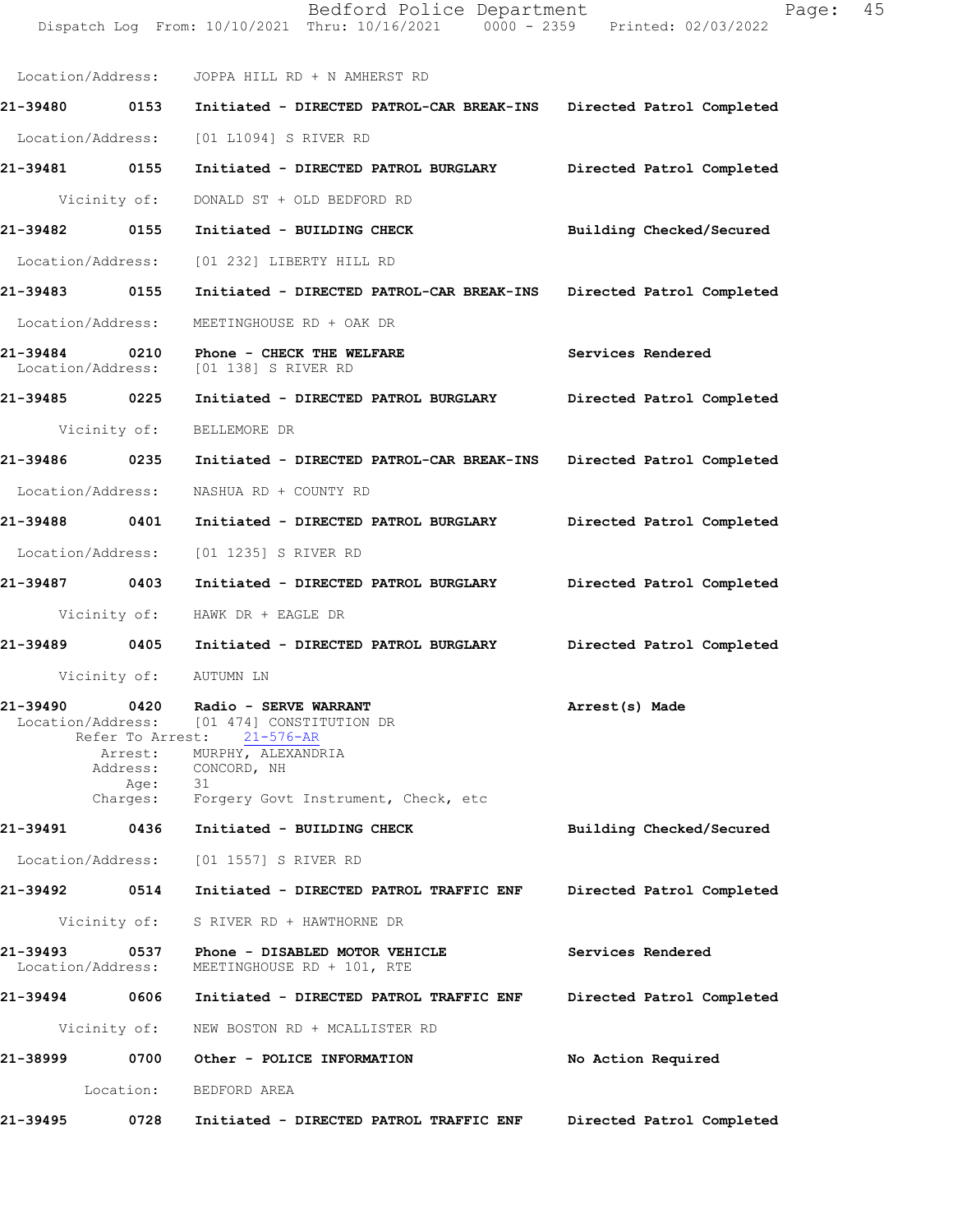|                               |                            |                                                               | Bedford Police Department<br>Dispatch Log From: 10/10/2021 Thru: 10/16/2021 0000 - 2359 Printed: 02/03/2022 |                   |                           | Page: | 46 |
|-------------------------------|----------------------------|---------------------------------------------------------------|-------------------------------------------------------------------------------------------------------------|-------------------|---------------------------|-------|----|
|                               |                            | Location/Address: 101, RTE + KAHLIKO LN                       |                                                                                                             |                   |                           |       |    |
| 21-39496                      | 0741                       |                                                               | Initiated - DIRECTED PATROL TRAFFIC ENF                                                                     |                   | Directed Patrol Completed |       |    |
| Location/Address:             |                            | 101, RTE + 114 RTE                                            |                                                                                                             |                   |                           |       |    |
| 21-39497                      | 0744                       |                                                               | Initiated - DIRECTED PATROL TRAFFIC ENF                                                                     |                   | Directed Patrol Completed |       |    |
| Location/Address:             |                            | S RIVER RD + COLBY CT                                         |                                                                                                             |                   |                           |       |    |
| 21-39498                      | 0752<br>Refer To Incident: | Location/Address: [01 474] CONSTITUTION DR<br>$21 - 981 - OF$ | Walk-In - VIOL. REST. ORDER                                                                                 | Investigated      |                           |       |    |
| 21-39501<br>Location/Address: | 0826                       | Walk-In - ASSIST CITIZEN<br>SAVOIE ST                         |                                                                                                             | Services Rendered |                           |       |    |

Refer To Arrest: 21-575-AR

|                                    | 21-39499              0828      Initiated - MOTOR VEHICLE STOP                     | Summons/Warning Issued         |
|------------------------------------|------------------------------------------------------------------------------------|--------------------------------|
| Location/Address: BACK RIVER RD    |                                                                                    |                                |
|                                    | 21-39500 0829 Phone - ALARM, BURGLAR<br>Location/Address: [01 1120] GENDRON ST     | Alarm - False                  |
| Location/Address: S RIVER RD       | 21-39502 0911 911 - MOTOR VEHICLE ACCIDENT                                         | Services Rendered              |
| 21-39503    0920                   | Initiated - DIRECTED PATROL TRAFFIC ENF                                            | Directed Patrol Completed      |
| Location/Address:                  | 101, RTE + MEETINGHOUSE RD                                                         |                                |
| 21-39504 0927<br>Location/Address: | Initiated - MOTOR VEHICLE STOP<br>101, RTE + MEETINGHOUSE RD OFF RAMP              | <b>NO PAPERWORK</b>            |
| Location/Address:                  | 21-39505 0928 911 - S-MOTOR VEHICLE ACCIDENT INJ<br>NEW BOSTON RD                  | Investigated                   |
|                                    | 21-39506 0947 Phone - S-FIRE ALARM<br>Location/Address: [01 521] HAWTHORNE DR      | Services Rendered              |
|                                    | 21-39507 0952 Phone - ALARM, BURGLAR<br>Location/Address: [01 L662] KING RD        | Alarm - False                  |
| Location/Address: DARBY LN         | 21-39508 0953 Phone - ASSIST CITIZEN                                               | Services Rendered              |
| Location/Address:                  | SWAN AVE                                                                           | Could Not Locate               |
|                                    | 21-39510 1026 Phone - S-FIRE ALARM<br>Location/Address: [01 2337] METEA LN         | Services Rendered              |
|                                    | 21-39511 1058 Phone - SUSP ACTIVITIES<br>Location/Address: [01 1297] BROOKVIEW TER | Could Not Locate               |
|                                    | 21-39512 1116 Initiated - MOTOR VEHICLE STOP                                       | Summons/Warning Issued         |
|                                    | Location/Address: S RIVER RD + COMMERCE DR                                         |                                |
|                                    |                                                                                    | Transported to Elliot Hospital |
| Location/Address: NORTHGATE DR     |                                                                                    |                                |
| 21-39514<br>1151                   | Initiated - DIRECTED PATROL TRAFFIC ENF Directed Patrol Completed                  |                                |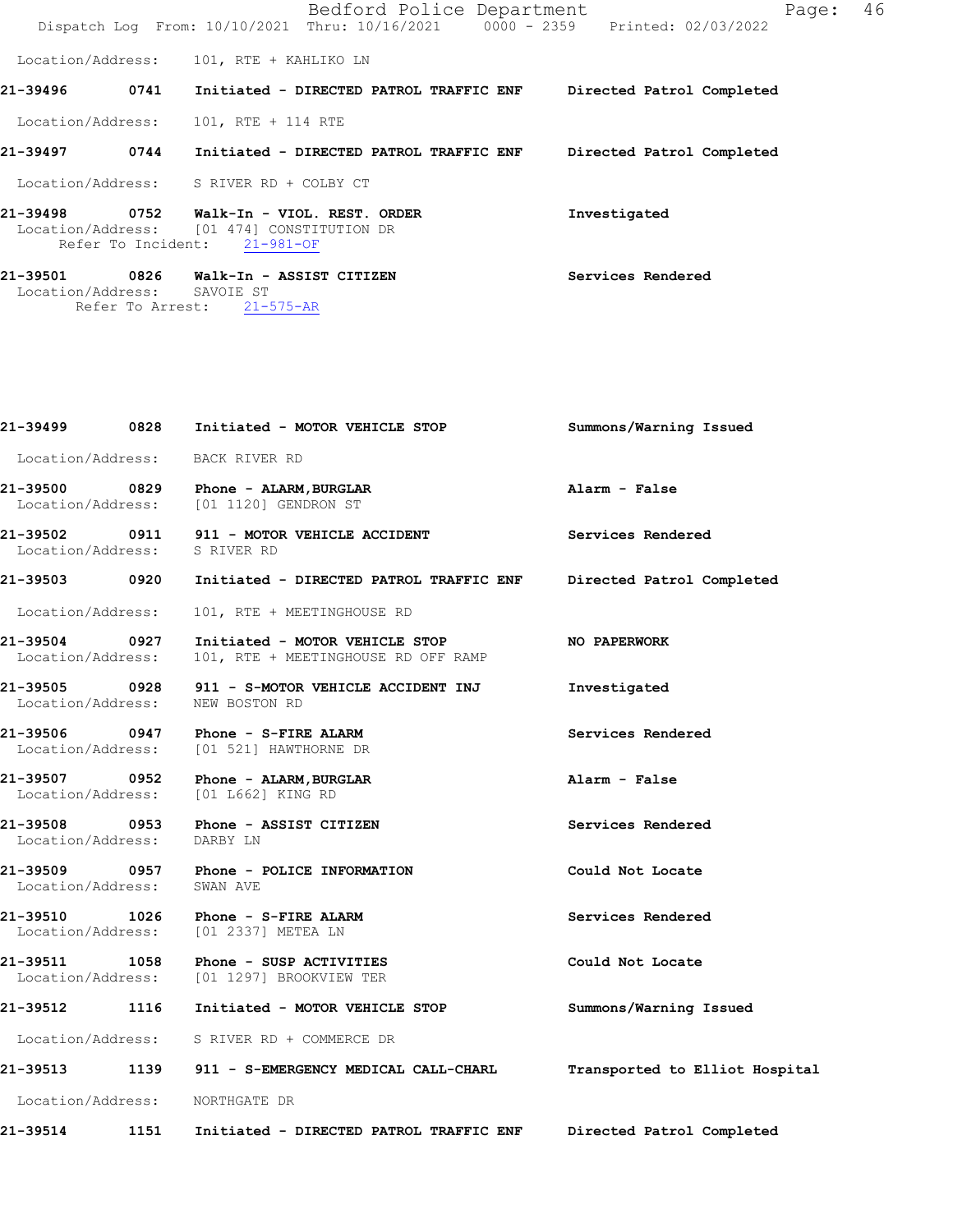|                                    |      | Dispatch Log From: 10/10/2021 Thru: 10/16/2021 0000 - 2359 Printed: 02/03/2022                                                                               |                                |
|------------------------------------|------|--------------------------------------------------------------------------------------------------------------------------------------------------------------|--------------------------------|
|                                    |      | Location/Address: S RIVER RD + PALOMINO LN                                                                                                                   |                                |
|                                    |      | 21-39515 1202 911 - S-EMERGENCY MEDICAL CALL-CHARL                                                                                                           | Transported to Elliot Hospital |
|                                    |      | Location/Address: [01 1489] LEAVY DR                                                                                                                         |                                |
| 21-39516 1203                      |      | Initiated - MOTOR VEHICLE STOP                                                                                                                               | Summons/Warning Issued         |
|                                    |      | Location/Address: S RIVER RD + RIDGEWOOD RD                                                                                                                  |                                |
|                                    |      | 21-39517 1225 Phone - CHECK THE WELFARE<br>Location/Address: [01 521] HAWTHORNE DR                                                                           | Services Rendered              |
|                                    |      | Location/Address: [01 1337] ROSEWELL RD                                                                                                                      | Services Rendered              |
| 21-39519 1228                      |      | Initiated - DIRECTED PATROL-CAR BREAK-INS                                                                                                                    | Directed Patrol Completed      |
|                                    |      | Location/Address: [01 1033] COUNTY RD                                                                                                                        |                                |
|                                    |      | 21-39520 1238 Phone - NUISANCE/NOISE COMPLIANT<br>Location/Address: BACK RIVER RD                                                                            | Services Rendered              |
|                                    |      | 21-39521 1249 Phone - THEFT<br>Location/Address: [01 L1094] S RIVER RD<br>Refer To Incident: 21-978-OF                                                       | Investigated                   |
|                                    |      |                                                                                                                                                              | Transported to Elliot Hospital |
|                                    |      | Location/Address: [01 521] HAWTHORNE DR                                                                                                                      |                                |
| 21-39523 1315                      |      | Initiated - DIRECTED PATROL TRAFFIC ENF                                                                                                                      | Directed Patrol Completed      |
|                                    |      | Location/Address: GAGE GIRLS RD + WENTWORTH DR                                                                                                               |                                |
| 21-39524                           | 1317 | 911 - S-EMERGENCY MEDICAL CALL-CHARL                                                                                                                         | Transported to Elliot Hospital |
|                                    |      | Location/Address: [01 435] HAWTHORNE DR                                                                                                                      |                                |
| 21-39525 1328<br>Location/Address: |      | Phone - S-ALARM-MEDICAL AID/LIFT ASST<br>CURTIS LN                                                                                                           | Services Rendered              |
| 21-39526                           | 1403 | Initiated - DIRECTED PATROL TRAFFIC ENF                                                                                                                      | Directed Patrol Completed      |
|                                    |      | Location/Address: 101, RTE + KAHLIKO LN                                                                                                                      |                                |
| 21-39527 1505<br>Location/Address: |      | Phone - SUSP ACTIVITIES<br>KILTON RD                                                                                                                         | Services Rendered              |
| 21-39528 1509                      |      | Phone - MOTOR VEHICLE COMPLAINT<br>Location/Address: WALLACE RD + 101, RTE                                                                                   | Services Rendered              |
| 21-39529 1517<br>Location/Address: |      | Radio - DISABLED MOTOR VEHICLE<br>101, RTE + LIBERTY HILL RD                                                                                                 | Services Rendered              |
| 21-39530                           | 1541 | Initiated - DIRECTED PATROL TRAFFIC ENF                                                                                                                      | Directed Patrol Completed      |
| Location/Address:                  |      | 101, RTE + 114 RTE                                                                                                                                           |                                |
|                                    |      | 21-39531                1543               Initiated - INVESTIGATION-FOLLOW UP<br>Location/Address: [01 474] CONSTITUTION DR<br>Refer To Incident: 21-945-OF | Services Rendered              |
| 21-39532 1544                      |      | Walk-In - SCAMS (PHONE, EMAIL ETC)<br>Location/Address: [01 L1054] TECHNOLOGY DR                                                                             | Services Rendered              |

**21-39533 1555 Phone - ALARM,BURGLAR Alarm - False**  Location/Address: [01 2259] STOWELL RD **21-39534 1559 Initiated - DIRECTED PATROL TRAFFIC ENF Directed Patrol Completed**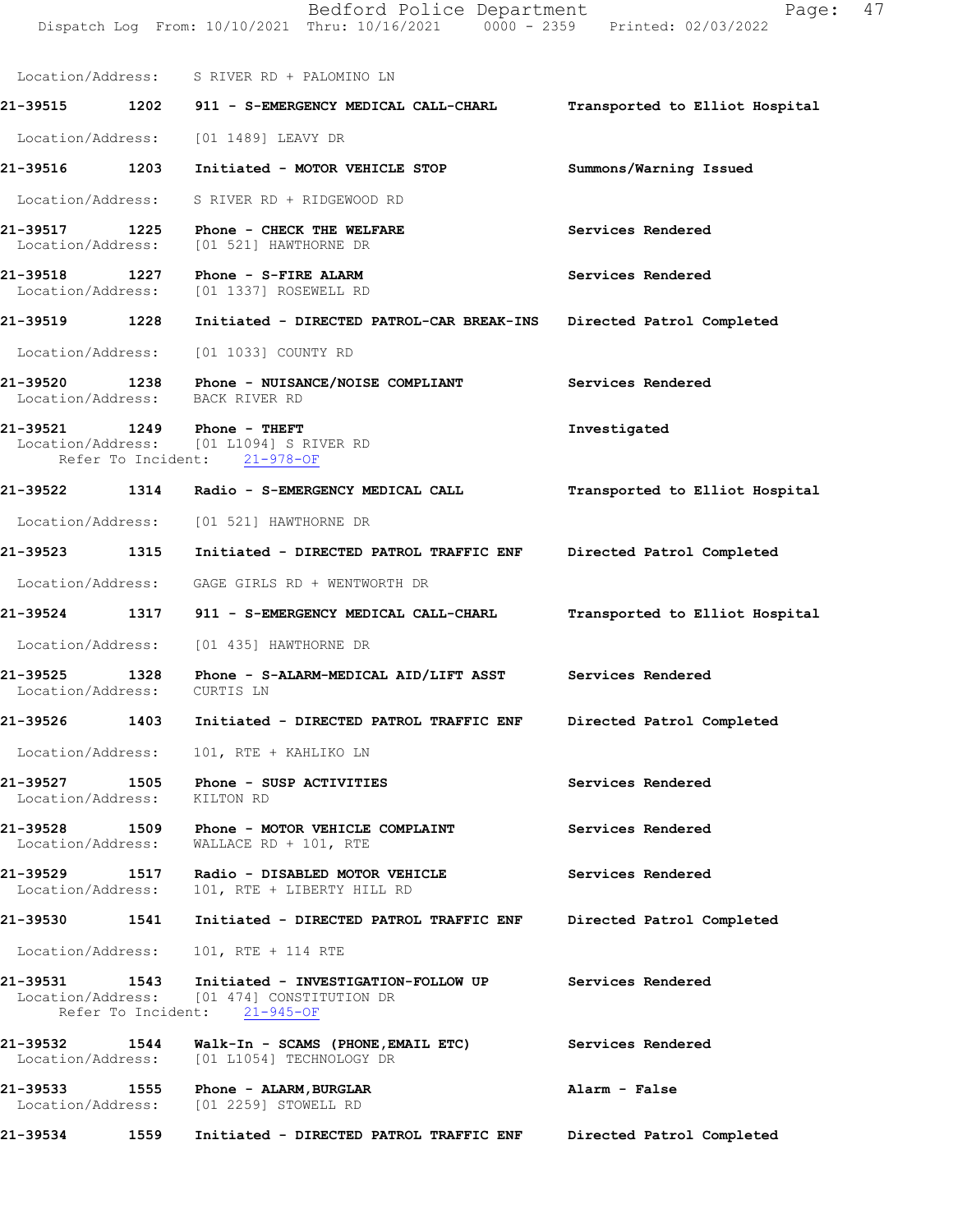Dispatch Log From: 10/10/2021 Thru: 10/16/2021 0000 - 2359 Printed: 02/03/2022 Location/Address: S RIVER RD + RIDGEWOOD RD **21-39535 1616 Initiated - DIRECTED PATROL TRAFFIC ENF Directed Patrol Completed**  Location/Address: NEW BOSTON RD + WALLACE RD **21-39537 1618 Initiated - DIRECTED PATROL TRAFFIC ENF Directed Patrol Completed**  Location/Address: MEETINGHOUSE RD + S RIVER RD **21-39536 1619 Walk-In - MOTOR VEHICLE ACCIDENT Services Rendered**  Location/Address: 101, RTE **21-39538 1626 Initiated - DIRECTED PATROL TRAFFIC ENF Directed Patrol Completed**  Location/Address: S RIVER RD + KILTON RD **21-39539 1627 Initiated - MOTOR VEHICLE STOP Summons/Warning Issued**  Location/Address: S RIVER RD **21-39540 1637 911 - S-EMERGENCY MEDICAL CALL-CHARL TRANSPORTED TO CMC HOSPITAL**  Location/Address: [01 749] WASHINGTON PL **21-39541 1639 911 - S-EMERGENCY MEDICAL CALL-CHARL Services Rendered**  Location/Address: [01 335] COLBY CT **21-39542 1643 911 - S-EMERGENCY MEDICAL CALL-CHARL Transported to Elliot Hospital** Location/Address: [01 L1466] RIDGEWOOD RD **21-39543 1650 Initiated - DIRECTED PATROL TRAFFIC ENF Directed Patrol Completed**  Location/Address: NEW BOSTON RD + CHESTERFIELD PL **21-39544 1651 Initiated - DIRECTED PATROL ACCIDENTS Directed Patrol Completed**  Location/Address: BACK RIVER RD + S RIVER RD **21-39545 1654 Initiated - MOTOR VEHICLE STOP Summons/Warning Issued**  Location/Address: 101, RTE + HITCHING POST LN **21-39546 1657 Initiated - DIRECTED PATROL TRAFFIC ENF Directed Patrol Completed**  Location/Address: COLBY CT + S RIVER RD **21-39547 1657 Initiated - DIRECTED PATROL TRAFFIC ENF Directed Patrol Completed**  Location/Address: COLBY CT + S RIVER RD **21-39548 1658 Initiated - MOTOR VEHICLE STOP Summons/Warning Issued**  Location/Address: NEW BOSTON RD + WALLACE RD **21-39549 1709 Initiated - DIRECTED PATROL MOUNTAIN BIKE Directed Patrol Completed**  Location/Address: [01 1870] S RIVER RD **21-39550 1718 Initiated - MOTOR VEHICLE STOP NO PAPERWORK**  Location/Address: [01 1870] S RIVER RD **21-39551 1733 Initiated - MOTOR VEHICLE STOP Summons/Warning Issued**  Location/Address: S RIVER RD + HULL RD **21-39552 1756 Initiated - MOTOR VEHICLE STOP Summons/Warning Issued**  Location/Address: BOYNTON ST + WAYSIDE DR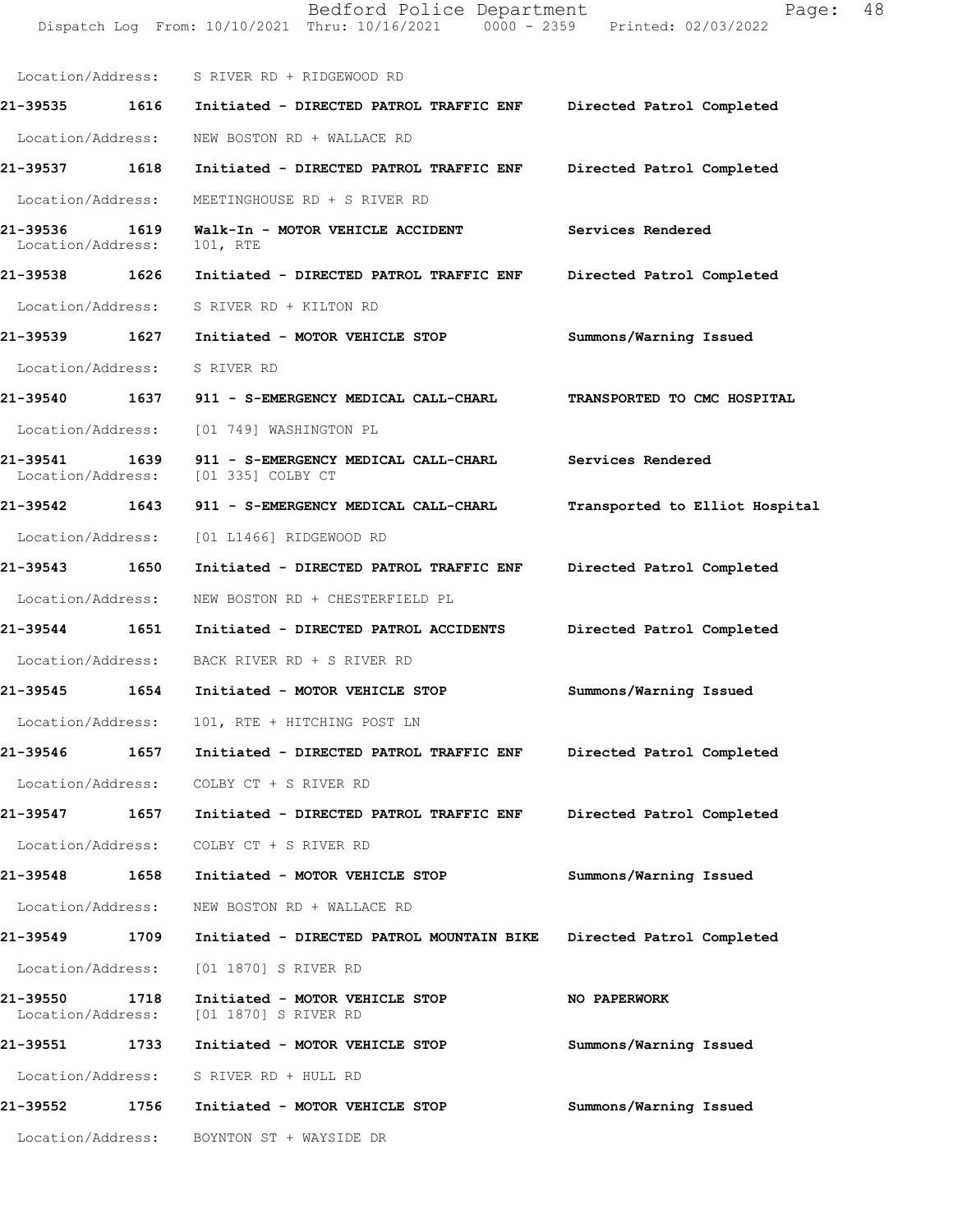|                               |                                       | Bedford Police Department<br>Dispatch Log From: 10/10/2021 Thru: 10/16/2021 0000 - 2359 Printed: 02/03/2022 | Page:                     | 49 |
|-------------------------------|---------------------------------------|-------------------------------------------------------------------------------------------------------------|---------------------------|----|
|                               | Refer To Summons:<br>Address:<br>Age: | $21 - 577 - AR$<br>Summons: CRONIN, THOMAS F<br>603 SILVER ST Apt. #3F MANCHESTER, NH<br>58                 |                           |    |
|                               | Charges:                              | Suspension of Vehicle Registration<br>Drive after Rev/Suspension                                            |                           |    |
| 21-39553<br>Location/Address: | 1801<br>Refer To Summons:             | Initiated - MOTOR VEHICLE STOP<br>101, RTE + JENKINS RD<br>$21 - 578 - AR$                                  | Arrest(s) Made            |    |
|                               | Summons:<br>Age:<br>Charges:          | SZARGIKI SILVEIRA, LEONARDO<br>Address: DOVER, NH<br>25<br>License Reqd; Op w/o Valid License               |                           |    |
| 21-39554                      | 1813                                  | Traffic Control Device Violation<br>Initiated - DIRECTED PATROL-CAR BREAK-INS                               | Directed Patrol Completed |    |
| Location/Address:             |                                       | [01 1235] S RIVER RD                                                                                        |                           |    |
| 21-39555<br>Location/Address: | 1818                                  | Initiated - SUSP ACTIVITIES<br>[01 L1803] S RIVER RD                                                        | Services Rendered         |    |
| 21-39556<br>Location/Address: | 1839                                  | Initiated - DISABLED MOTOR VEHICLE<br>101, RTE + 114 RTE                                                    | Services Rendered         |    |
| 21-39557                      | 1840                                  | Initiated - DIRECTED PATROL-CAR BREAK-INS                                                                   | Directed Patrol Completed |    |
| Location/Address:             |                                       | S RIVER RD + HAWTHORNE DR                                                                                   |                           |    |
| 21-39558                      | 1850                                  | Initiated - INVESTIGATION-FOLLOW UP                                                                         | Directed Patrol Completed |    |
|                               |                                       | Location/Address: [01 L0000792] S RIVER RD<br>Refer To Incident: 21-953-OF                                  |                           |    |
| 21-39559                      | 1905                                  | Initiated - MOTOR VEHICLE STOP                                                                              | Summons/Warning Issued    |    |
| Location/Address:             |                                       | 101, RTE                                                                                                    |                           |    |
| 21-39560<br>Location/Address: | 1913                                  | Initiated - ASSIST CITIZEN<br>[01 L848] TECHNOLOGY DR                                                       | Services Rendered         |    |
| 21-39561<br>Location/Address: | 1922                                  | Initiated - ASSIST OTHER AGENCY<br>101, RTE + MEETINGHOUSE RD OFF RAMP                                      | Services Rendered         |    |
| 21-39563 1926                 |                                       | Initiated - MOTOR VEHICLE STOP                                                                              | Summons/Warning Issued    |    |
| Location/Address:             |                                       | S RIVER RD + MEETINGHOUSE RD                                                                                |                           |    |
| 21-39562                      | 1927                                  | Initiated - DIRECTED PATROL ACCIDENTS                                                                       | Directed Patrol Completed |    |
| Location/Address:             |                                       | S RIVER RD + BACK RIVER RD                                                                                  |                           |    |
| 21-39564                      | 1932                                  | Initiated - MOTOR VEHICLE STOP                                                                              | Summons/Warning Issued    |    |
| Location/Address:             |                                       | S RIVER RD + MEETINGHOUSE RD                                                                                |                           |    |
| 21-39565<br>Location/Address: | 1948                                  | Phone - S-FIRE ALARM<br>[01 2304] NEWFANE RD                                                                | Services Rendered         |    |
| 21-39566                      | 2006                                  | Initiated - DIRECTED PATROL-CAR BREAK-INS                                                                   | Directed Patrol Completed |    |
| Location/Address:             |                                       | HAWK DR + EAGLE DR                                                                                          |                           |    |
| 21-39567                      | 2016                                  | Initiated - DIRECTED PATROL-CAR BREAK-INS                                                                   | Directed Patrol Completed |    |
| Location/Address:             |                                       | EXECUTIVE PARK DR + S RIVER RD                                                                              |                           |    |
| 21-39568                      | 2023                                  | 911 - S-FIRE ALARM<br>Location/Address: [01 506] HITCHING POST LN                                           | Services Rendered         |    |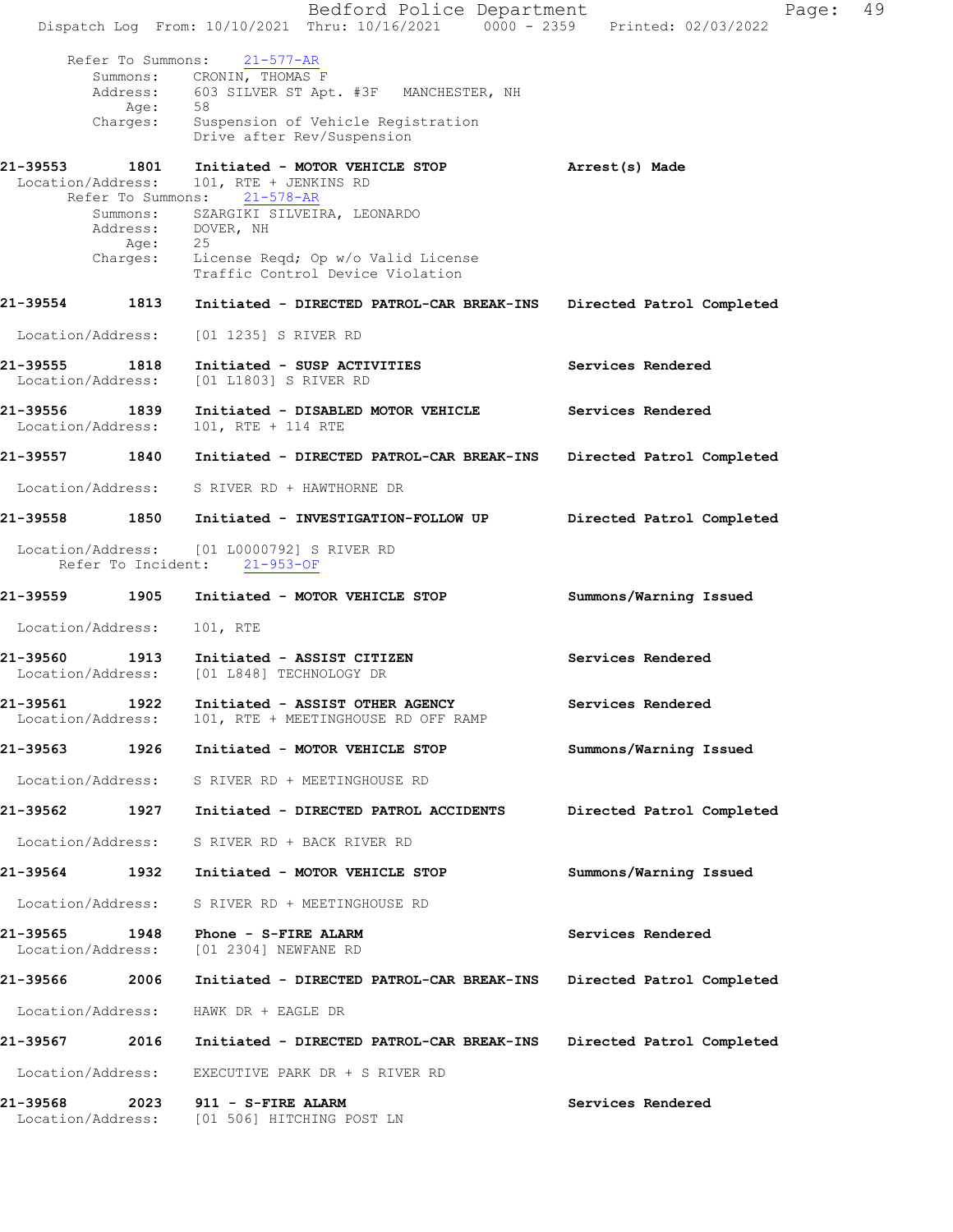|                               |              | Bedford Police Department<br>Dispatch Log From: 10/10/2021 Thru: 10/16/2021 0000 - 2359 Printed: 02/03/2022 | 50<br>Page:                 |
|-------------------------------|--------------|-------------------------------------------------------------------------------------------------------------|-----------------------------|
| 21-39569                      |              | 2024 911 - S-EMERGENCY MEDICAL CALL-CHARL                                                                   | TRANSPORTED TO CMC HOSPITAL |
|                               |              | Location/Address: [01 L2098] HAWTHORNE DR                                                                   |                             |
| 21-39570 2026                 |              | Phone - POLICE INFORMATION<br>Location/Address: [01 1919] WALLACE RD                                        | Services Rendered           |
|                               |              | 21-39571 2029 Initiated - MOTOR VEHICLE STOP                                                                | Summons/Warning Issued      |
|                               |              | Location/Address: S RIVER RD + MAIN ST                                                                      |                             |
|                               |              | 21-39572 2041 Initiated - DIRECTED PATROL BURGLARY                                                          | Directed Patrol Completed   |
| Location/Address:             |              | [01 L653] OLD BEDFORD RD                                                                                    |                             |
| 21-39573 2049                 |              | Initiated - DIRECTED PATROL-CAR BREAK-INS                                                                   | Directed Patrol Completed   |
| Location/Address:             |              | [01 L1562] KILTON RD                                                                                        |                             |
| 21-39574 2055                 |              | Initiated - DIRECTED PATROL-CAR BREAK-INS Directed Patrol Completed                                         |                             |
| Location/Address:             |              | CLUB ACRE LN + S RIVER RD                                                                                   |                             |
| 21-39575 2100                 |              | Initiated - MOTOR VEHICLE STOP                                                                              | Summons/Warning Issued      |
|                               |              | Location/Address: S RIVER RD + EXECUTIVE PARK DR                                                            |                             |
| 21-39576 2113                 |              | Initiated - MOTOR VEHICLE STOP                                                                              | Summons/Warning Issued      |
|                               |              | Location/Address: [01 1660] S RIVER RD                                                                      |                             |
| 21-39577 2121                 |              | Initiated - MOTOR VEHICLE STOP                                                                              | Summons/Warning Issued      |
| Location/Address:             |              | 101, RTE + WALLACE RD                                                                                       |                             |
| 21-39578                      | 2122         | Initiated - DIRECTED PATROL DWI                                                                             | Directed Patrol Completed   |
| Location/Address:             |              | WALLACE RD + NEW BOSTON RD                                                                                  |                             |
| 21-39580<br>Location/Address: |              | 2122 Phone - DISABLED MOTOR VEHICLE<br>101, RTE + MEETINGHOUSE RD                                           | Services Rendered           |
| 21-39579                      | 2123         | Initiated - MOTOR VEHICLE STOP                                                                              | Summons/Warning Issued      |
| Location/Address:             |              | 101, RTE + CONSTITUTION DR                                                                                  |                             |
| 21-39581 2154                 |              | Initiated - MOTOR VEHICLE STOP                                                                              | Summons/Warning Issued      |
| Location/Address:             |              | S RIVER RD + IRON HORSE DR                                                                                  |                             |
| 21-39582<br>Location/Address: | 2157         | 911 - MOTOR VEHICLE COMP-IN PROGRESS<br>101, RTE + SHAW DR                                                  | Services Rendered           |
| 21-39583<br>Location/Address: | 2307         | Phone - MOTOR VEHICLE COMPLAINT<br>101, RTE + I-293 NORTH                                                   | Could Not Locate            |
| 21-39584                      | 2314         | Initiated - MOTOR VEHICLE STOP                                                                              | Summons/Warning Issued      |
| Location/Address:             |              | BOYNTON ST + WOODBURY LN                                                                                    |                             |
| 21-39585                      | 2323         | Initiated - DIRECTED PATROL DWI                                                                             | Directed Patrol Completed   |
| Location/Address:             |              | S RIVER RD + COLBY CT                                                                                       |                             |
| 21-39586                      | 2324         | Initiated - DIRECTED PATROL DWI                                                                             | Directed Patrol Completed   |
|                               | Vicinity of: | 101, RTE + 114 RTE                                                                                          |                             |
| 21-39587                      | 2326         | Initiated - DIRECTED PATROL DWI                                                                             | Directed Patrol Completed   |
|                               | Vicinity of: | 101, RTE + WALLACE RD                                                                                       |                             |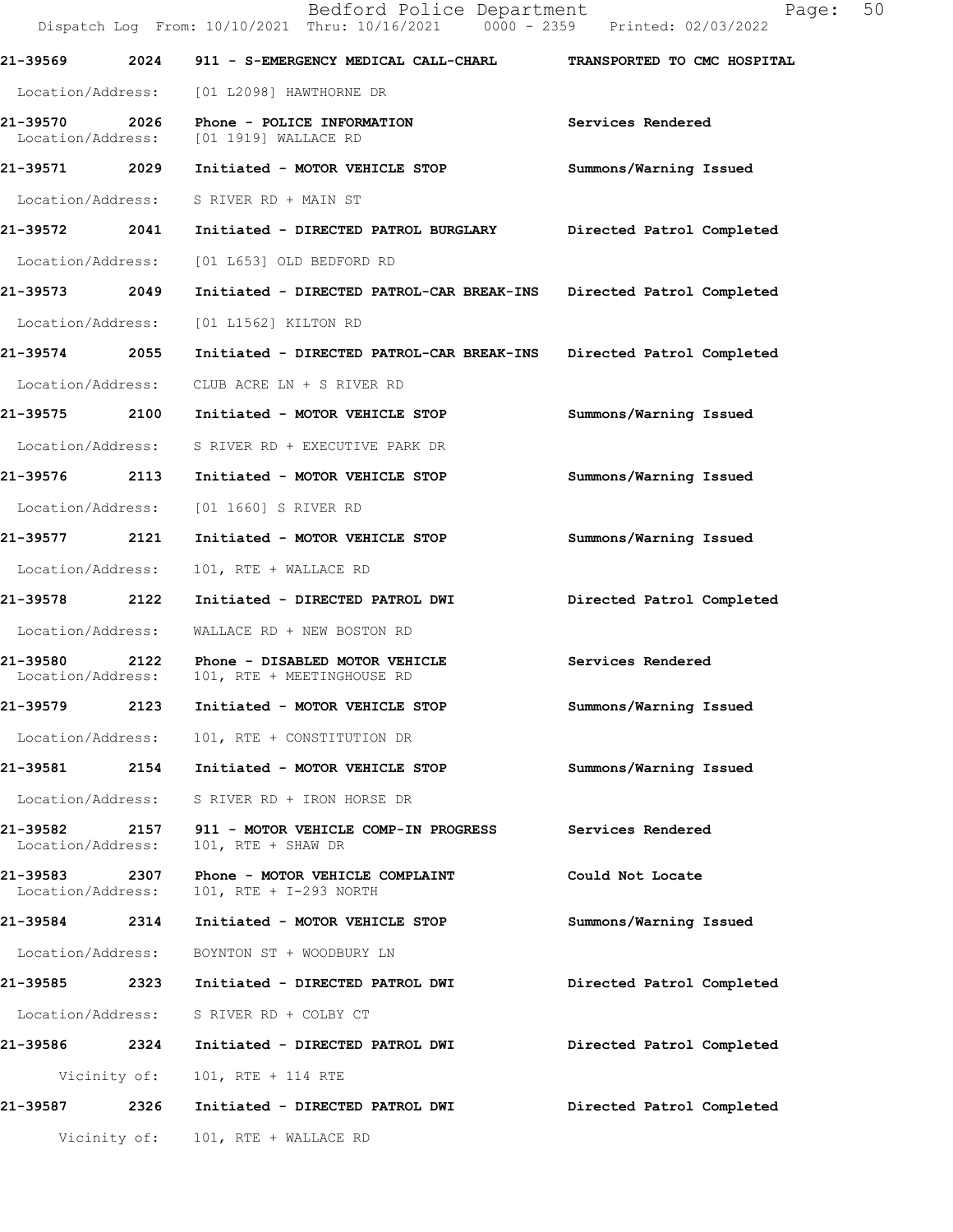Bedford Police Department Fage: 51 Dispatch Log From: 10/10/2021 Thru: 10/16/2021 0000 - 2359 Printed: 02/03/2022

| 21-39588 2327     |              | Initiated - MOTOR VEHICLE STOP             | Summons/Warning Issued    |
|-------------------|--------------|--------------------------------------------|---------------------------|
| Location/Address: |              | 101, RTE + OLD BEDFORD RD                  |                           |
| 21-39589 2328     |              | Initiated - DIRECTED PATROL DWI            | Directed Patrol Completed |
| Location/Address: |              | S RIVER RD + MEETINGHOUSE RD               |                           |
| 21-39590 2331     |              | Initiated - MOTOR VEHICLE STOP             | Summons/Warning Issued    |
| Location/Address: |              | 101, RTE + CONSTITUTION DR                 |                           |
| 21-39591 2333     |              | Initiated - DIRECTED PATROL DWI            | Directed Patrol Completed |
|                   | Vicinity of: | 101, RTE + OLD BEDFORD RD                  |                           |
| 21-39592 2336     |              | Initiated - MOTOR VEHICLE STOP             | Summons/Warning Issued    |
|                   |              | Location/Address: S RIVER RD + PALOMINO LN |                           |
| 21-39593 2338     |              | Initiated - MOTOR VEHICLE STOP             | Summons/Warning Issued    |
| Location/Address: |              | 101, RTE + OLD BEDFORD RD                  |                           |
| 21-39594 2339     |              | Initiated - MOTOR VEHICLE STOP             | Summons/Warning Issued    |
| Location/Address: |              | 101, RTE + LIBERTY HILL RD                 |                           |
| 21-39595 2346     |              | Initiated - MOTOR VEHICLE STOP             | Summons/Warning Issued    |
|                   |              | Location/Address: BACK RIVER RD            |                           |
| 21-39596 2348     |              | Initiated - MOTOR VEHICLE STOP             | Summons/Warning Issued    |
| Location/Address: |              | 101, RTE + PINECREST DR                    |                           |
| 21-39597 2353     |              | Initiated - DIRECTED PATROL DWI            | Directed Patrol Completed |
|                   |              | Vicinity of: 114 RTE + 101, RTE            |                           |
| 21-39598 2358     |              | Initiated - MOTOR VEHICLE STOP             | Summons/Warning Issued    |
| Location/Address: |              | HAWTHORNE DR                               |                           |

## **For Date: 10/16/2021 - Saturday**

| 21-39599          | 0002         | Initiated - DIRECTED PATROL DWI | Directed Patrol Completed |
|-------------------|--------------|---------------------------------|---------------------------|
|                   | Vicinity of: | 101, RTE + KAHLIKO LN           |                           |
| 21-39600          | 0004         | Initiated - DIRECTED PATROL DWI | Directed Patrol Completed |
| Location/Address: |              | S RIVER RD + HAWTHORNE DR       |                           |
| 21-39601          | 0005         | Initiated - DIRECTED PATROL DWI | Directed Patrol Completed |
| Location/Address: |              | 101, RTE + KILTON ROAD RAMP     |                           |
| 21-39602          | 0007         | Initiated - MOTOR VEHICLE STOP  | Summons/Warning Issued    |
| Location/Address: |              | S RIVER RD + MEETINGHOUSE RD    |                           |
| 21-39603          | 0012         | Initiated - DIRECTED PATROL DWI | Directed Patrol Completed |
|                   | Vicinity of: | 101, RTE + CONSTITUTION DR      |                           |
| 21-39604          | 0024         | Initiated - MOTOR VEHICLE STOP  | Summons/Warning Issued    |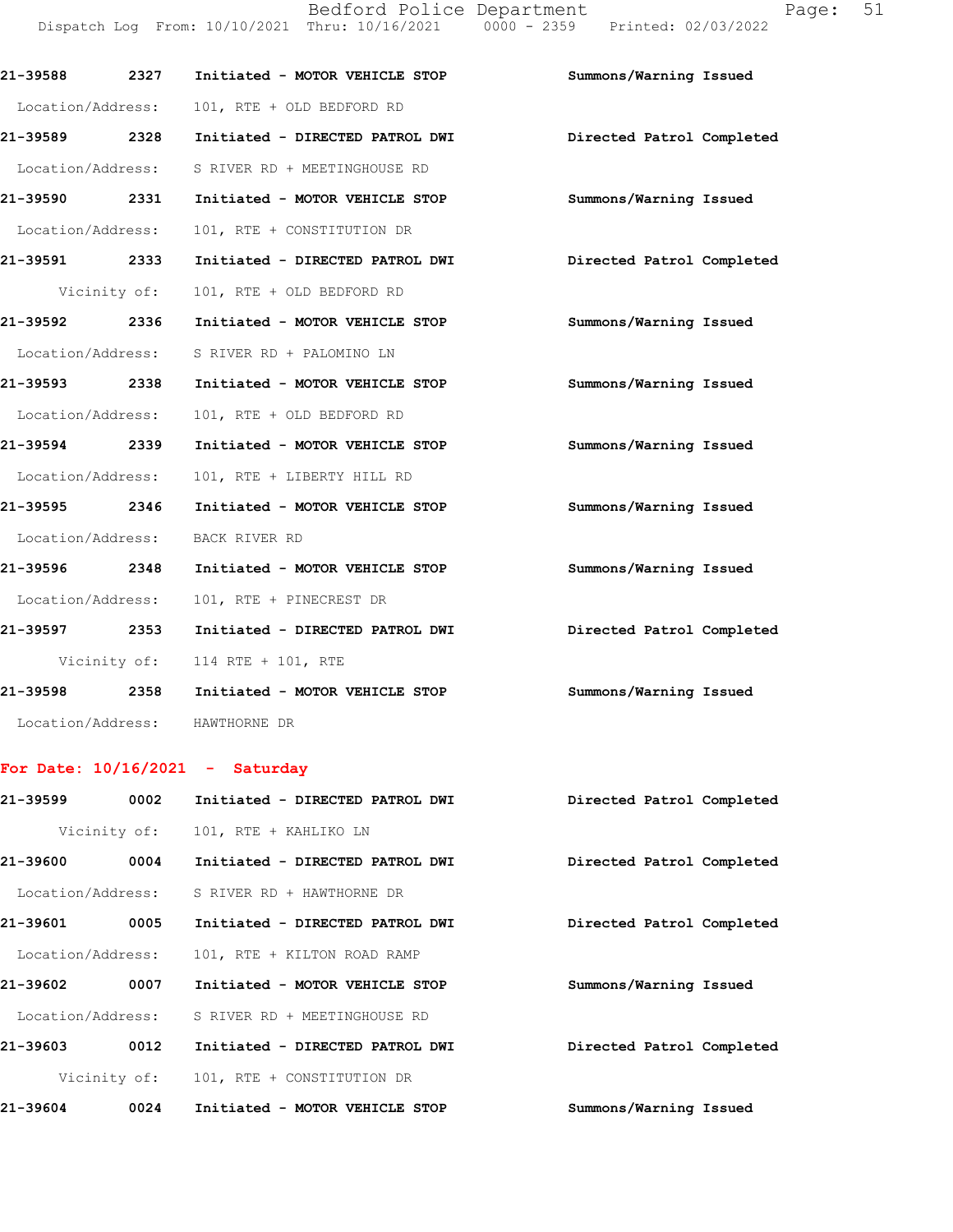| 21-39605                           | 0027             | Initiated - MOTOR VEHICLE STOP                                                 | Summons/Warning Issued    |
|------------------------------------|------------------|--------------------------------------------------------------------------------|---------------------------|
| Location/Address:                  |                  | S RIVER RD + TECHNOLOGY DR                                                     |                           |
| 21-39606 0036                      |                  | Initiated - MOTOR VEHICLE STOP                                                 | Summons/Warning Issued    |
| Location/Address:                  |                  | S RIVER RD + HAWTHORNE DR                                                      |                           |
| 21-39607                           | 0043             | Initiated - DIRECTED PATROL DWI                                                | Directed Patrol Completed |
|                                    | Vicinity of:     | 101, RTE + JOPPA HILL RD                                                       |                           |
| 21-39608                           | 0049             | Initiated - MOTOR VEHICLE STOP                                                 | Summons/Warning Issued    |
| Location/Address:                  |                  | 101, RTE                                                                       |                           |
| 21-39609 0050                      |                  | Initiated - DIRECTED PATROL DWI                                                | Directed Patrol Completed |
|                                    | Vicinity of:     | 114 RTE + NEW BOSTON RD                                                        |                           |
| 21-39610 0056                      |                  | Initiated - MOTOR VEHICLE STOP                                                 | Summons/Warning Issued    |
| Location/Address:                  |                  | S RIVER RD + BACK RIVER RD                                                     |                           |
| 21-39611                           | 0108             | Initiated - DIRECTED PATROL DWI                                                | Directed Patrol Completed |
|                                    | Vicinity of:     | WALLACE RD + BEALS RD                                                          |                           |
| 21-39612 0109                      |                  | Initiated - DIRECTED PATROL BURGLARY                                           | Directed Patrol Completed |
| Location/Address:                  |                  | [01 L1094] S RIVER RD                                                          |                           |
| 21-39613 0124<br>Location/Address: | Refer To Arrest: | Initiated - MOTOR VEHICLE STOP<br>NEW BOSTON RD + DUNLAP DR<br>$21 - 579 - AR$ | Arrest(s) Made            |

| 0125              | Initiated - MOTOR VEHICLE STOP                                 | Summons/Warning Issued    |
|-------------------|----------------------------------------------------------------|---------------------------|
| Location/Address: | CEDARWOOD DR                                                   |                           |
| 0132              | Initiated - DIRECTED PATROL DWI                                | Directed Patrol Completed |
| Location/Address: | S RIVER RD + MEETINGHOUSE RD                                   |                           |
| 0140              | Initiated - MOTOR VEHICLE STOP<br>S RIVER RD + MEETINGHOUSE RD | NO PAPERWORK              |
| 0147              | Phone - ALARM, BURGLAR                                         | Alarm- correct code/reset |
| Location/Address: | [01 L1823] BOYNTON ST                                          |                           |
| 0152              | Initiated - DIRECTED PATROL BURGLARY                           | Directed Patrol Completed |
| Location/Address: | RIVERWAY PL                                                    |                           |
| 0157              | Initiated - MOTOR VEHICLE STOP                                 | Summons/Warning Issued    |
| Location/Address: | S RIVER RD + HAWTHORNE DR                                      |                           |
| 0157              | Initiated - DIRECTED PATROL BURGLARY                           | Directed Patrol Completed |
| Location:         | AREA OF HARVEY RD                                              |                           |
| 0212              | Initiated - MOTOR VEHICLE STOP                                 | Summons/Warning Issued    |
| Location/Address: | S RIVER RD + IRON HORSE DR                                     |                           |
|                   |                                                                | Location/Address:         |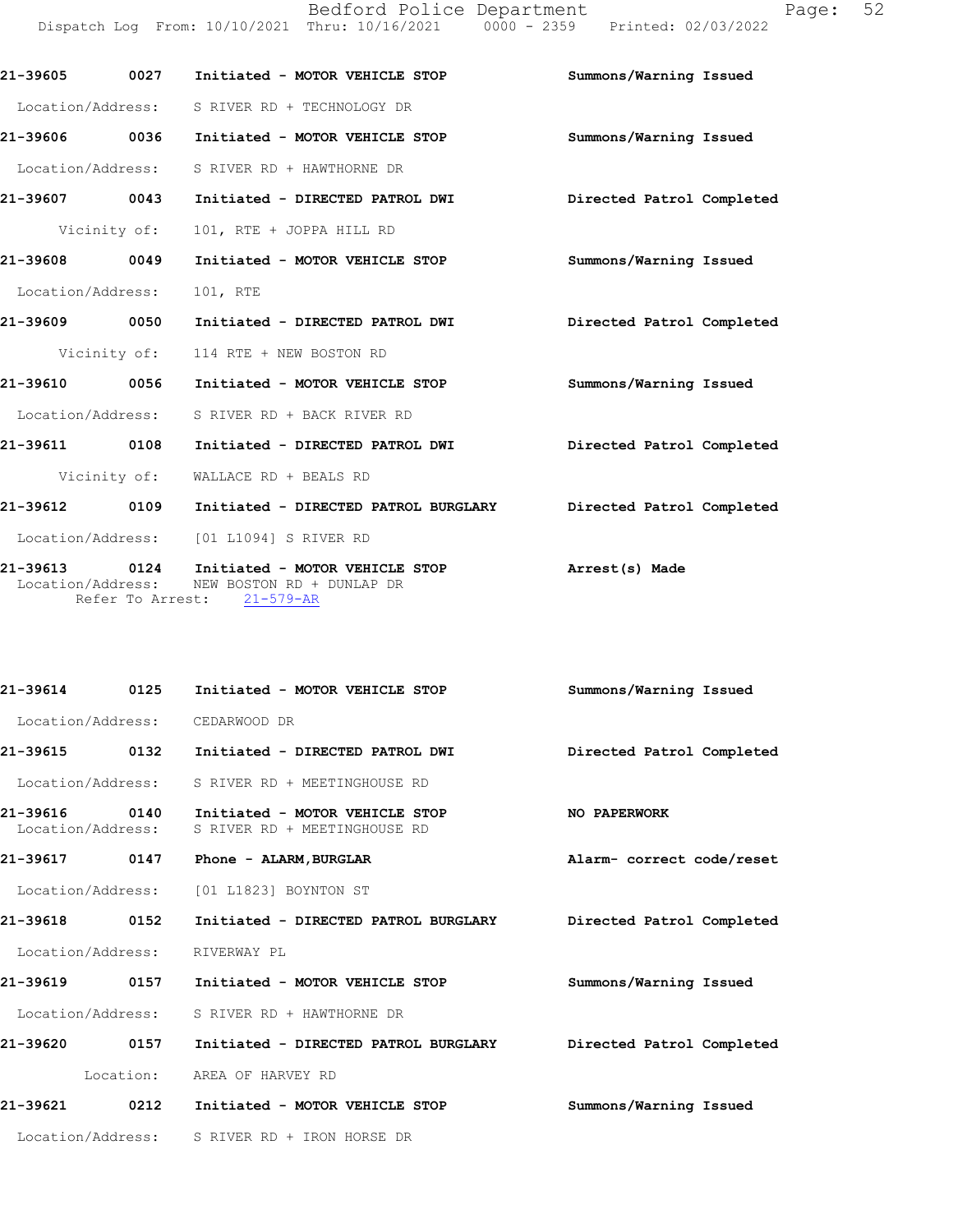| 21-39622 0223                 |              | Initiated - MOTOR VEHICLE STOP                                           | Summons/Warning Issued    |
|-------------------------------|--------------|--------------------------------------------------------------------------|---------------------------|
| Location/Address:             |              | S RIVER RD + KILTON RD                                                   |                           |
| 21-39623 0230                 |              | Initiated - BUILDING CHECK                                               | Building Checked/Secured  |
| Location/Address:             |              | [01 1235] S RIVER RD                                                     |                           |
| 21-39624 0232                 |              | Initiated - DIRECTED PATROL DWI Directed Patrol Completed                |                           |
| Location/Address:             |              | S RIVER RD + SUNSET LN                                                   |                           |
| 21-39625 0236                 |              | Initiated - MOTOR VEHICLE STOP                                           | Summons/Warning Issued    |
|                               |              | Location/Address: S RIVER RD + BACK RIVER RD                             |                           |
| 21-39626 0237                 |              | Initiated - DIRECTED PATROL BURGLARY                                     | Directed Patrol Completed |
| Location/Address:             |              | NASHUA RD + COUNTY RD                                                    |                           |
| 21-39627 0348                 |              | Phone - ALARM, HOLD UP/PANIC <a>&gt; Malarm-<br/> correct code/reset</a> |                           |
|                               |              | Location/Address: [01 L957] HIGHLAND FARMS DR                            |                           |
| 21-39628 0424                 |              | Initiated - DIRECTED PATROL-CAR BREAK-INS                                | Directed Patrol Completed |
| Location/Address:             |              | PLUMMER RD + PALOMINO LN                                                 |                           |
| 21-39629 0432                 |              | Initiated - SUSP ACTIVITIES                                              | No Action Required        |
| Location/Address:             |              | [01 L0000753] PALOMINO LN                                                |                           |
| 21-39630 0500                 |              | Initiated - DIRECTED PATROL-CAR BREAK-INS Directed Patrol Completed      |                           |
| Location/Address:             |              | BACK RIVER RD + SMITH RD                                                 |                           |
| 21-39631 0512                 |              | Initiated - DIRECTED PATROL-CAR BREAK-INS Directed Patrol Completed      |                           |
|                               |              | Vicinity of: WEYMOUTH DR + QUINCY DR                                     |                           |
| 21-39632 0541                 |              | Initiated - DIRECTED PATROL TRAFFIC ENF                                  | Directed Patrol Completed |
|                               |              | Vicinity of: 101, RTE + WALLACE RD                                       |                           |
| 21-39633 0557                 |              | Initiated - BUILDING CHECK                                               | Building Checked/Secured  |
|                               |              | Location/Address: [01 192] NEW BOSTON RD                                 |                           |
| 21-39634                      |              | 0601 Initiated - DIRECTED PATROL TRAFFIC ENF                             | Directed Patrol Completed |
|                               |              | Location/Address: S RIVER RD + PALOMINO LN                               |                           |
| 21-39635                      | 0615         | Initiated - DIRECTED PATROL TRAFFIC ENF                                  | Directed Patrol Completed |
|                               | Vicinity of: | NEW BOSTON RD + WALLACE RD                                               |                           |
| 21-39636<br>Location/Address: | 0743         | Initiated - MOTOR VEHICLE STOP<br>101, RTE + KAHLIKO LN                  | NO PAPERWORK              |
| 21-39637                      | 0745         | Initiated - DIRECTED PATROL TRAFFIC ENF                                  | Directed Patrol Completed |
| Location/Address:             |              | 101, RTE + OLD BEDFORD RD                                                |                           |
| 21-39638                      | 0746         | Initiated - DIRECTED PATROL TRAFFIC ENF                                  | Directed Patrol Completed |
| Location/Address:             |              | S RIVER RD + MEETINGHOUSE RD                                             |                           |
| 21-39639                      | 0754         | Initiated - DIRECTED PATROL TRAFFIC ENF                                  | Directed Patrol Completed |
| Location/Address:             |              | 101, RTE + WALLACE RD                                                    |                           |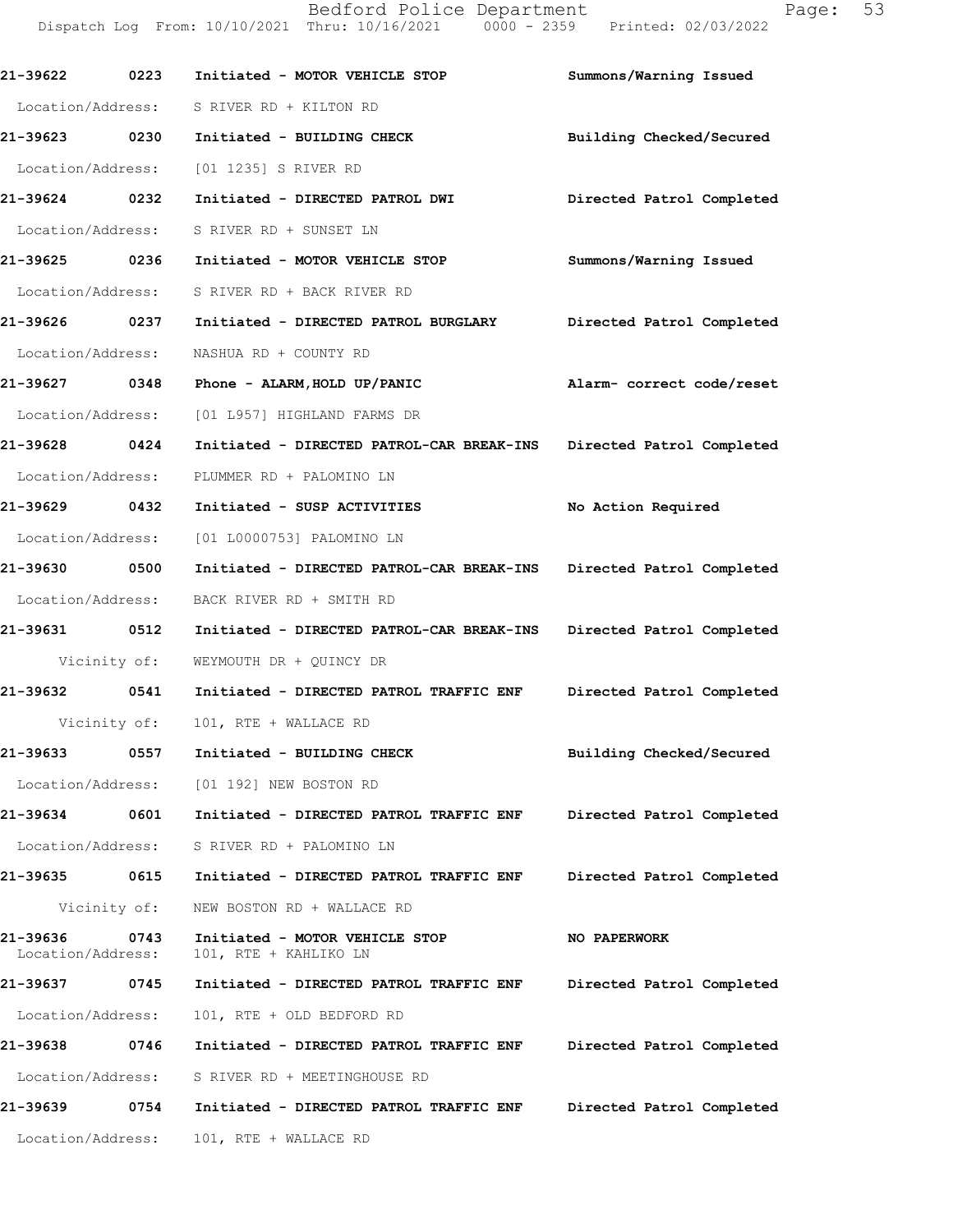**21-39640 0805 Initiated - MOTOR VEHICLE STOP Summons/Warning Issued**  Location/Address: 101, RTE + PLUMMER ROAD OVERPASS **21-39641 0814 Initiated - DIRECTED PATROL TRAFFIC ENF Directed Patrol Completed**  Location/Address: S RIVER RD + COLBY CT **21-39642 0815 Initiated - DIRECTED PATROL TRAFFIC ENF Directed Patrol Completed**  Location/Address: 101, RTE + KILTON ROAD RAMP **21-39643 0819 Initiated - DIRECTED PATROL TRAFFIC ENF Directed Patrol Completed**  Location/Address: S RIVER RD + AUTUMN LN **21-39644 0820 Initiated - DIRECTED PATROL TRAFFIC ENF Directed Patrol Completed**  Location/Address: 101, RTE + COVENANT WAY **21-39645 0835 Phone - LOST PROPERTY Services Rendered**  Location/Address: [01 961] S RIVER RD **21-39646 0847 Initiated - DIRECTED PATROL TRAFFIC ENF Directed Patrol Completed**  Location/Address: BOYNTON ST + WOODBURY LN **21-39647 0855 911 - S-EMERGENCY MEDICAL CALL-CHARL Transported to Elliot Hospital** Location/Address: [01 919] CORPORATE DR **21-39648 0926 Initiated - DIRECTED PATROL TRAFFIC ENF Directed Patrol Completed**  Location/Address: S RIVER RD + HAWTHORNE DR **21-39649 0935 Initiated - DIRECTED PATROL TRAFFIC ENF Directed Patrol Completed**  Location/Address: 101, RTE + PINECREST DR **21-39650 0935 Initiated - DIRECTED PATROL TRAFFIC ENF Directed Patrol Completed**  Location/Address: 101, RTE + CONSTITUTION DR **21-39651 0940 Initiated - DIRECTED PATROL TRAFFIC ENF Directed Patrol Completed**  Location/Address: 101, RTE + SOUTH RIVER RD SLIP RAMP **21-39652 0943 Initiated - MOTOR VEHICLE STOP Summons/Warning Issued**  Location/Address: 101, RTE + BEDFORD CENTER RD **21-39653 0945 Initiated - MOTOR VEHICLE STOP Summons/Warning Issued**  Location/Address: BEDFORD FARMS DR 21-39654 0955 Phone - THEFT **Services Rendered**  Location/Address: JOHN GOFFE DR **21-39655 1003 Initiated - DIRECTED PATROL TRAFFIC ENF Directed Patrol Completed**  Location/Address: S RIVER RD + RIDGEWOOD RD **21-39656 1012 Initiated - MOTOR VEHICLE STOP Summons/Warning Issued**  Location/Address: KILTON RD **21-39657 1016 Initiated - DIRECTED PATROL-CAR BREAK-INS Directed Patrol Completed**  Location/Address: [01 324] HAWTHORNE DR

Dispatch Log From: 10/10/2021 Thru: 10/16/2021 0000 - 2359 Printed: 02/03/2022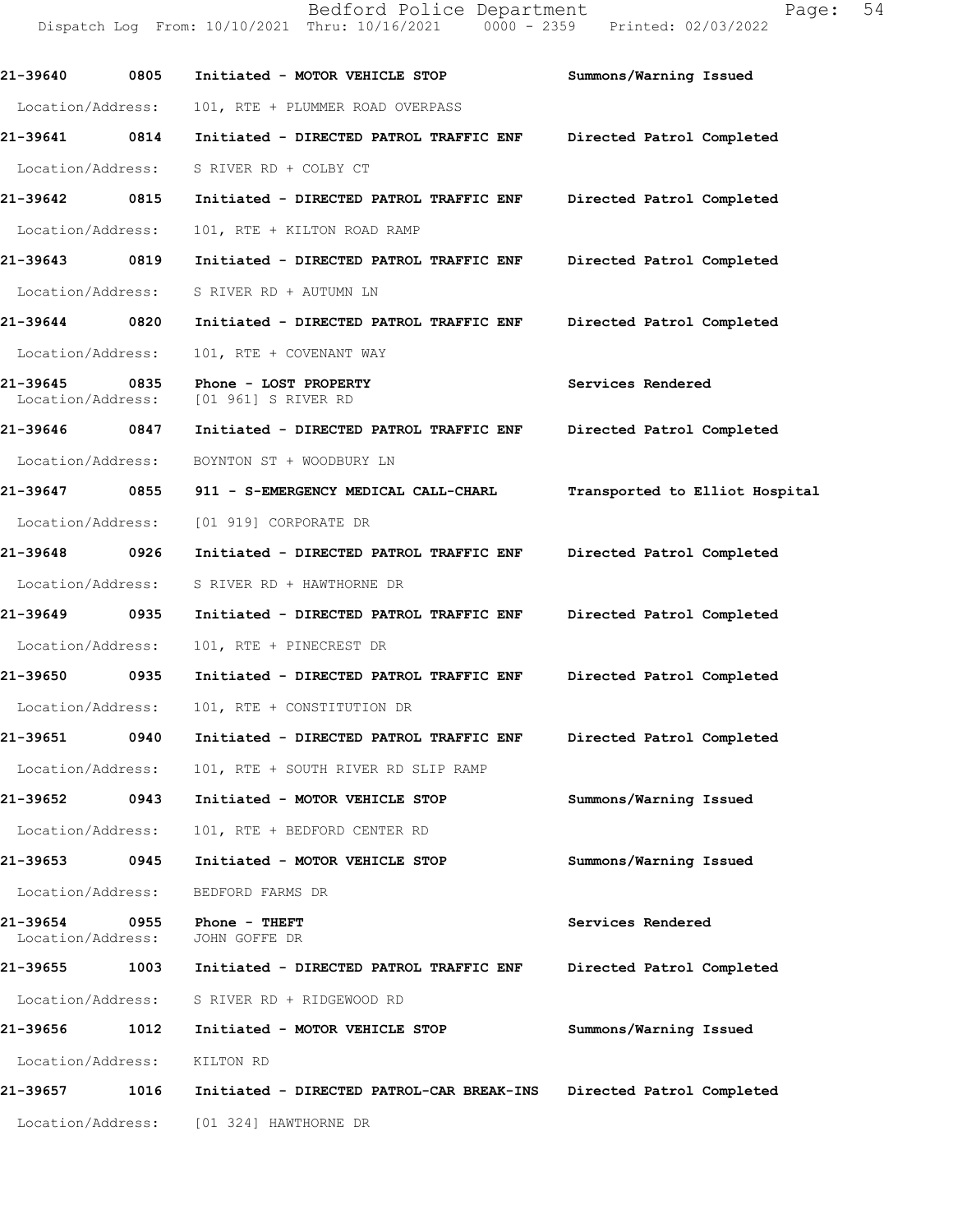|                               |                            | Bedford Police Department<br>Dispatch Log From: 10/10/2021 Thru: 10/16/2021 0000 - 2359 Printed: 02/03/2022 | 55<br>Page:                    |
|-------------------------------|----------------------------|-------------------------------------------------------------------------------------------------------------|--------------------------------|
| 21-39658                      | 1020                       | Initiated - DIRECTED PATROL TRAFFIC ENF                                                                     | Directed Patrol Completed      |
|                               | Vicinity of:               | NEW BOSTON RD + WALLACE RD                                                                                  |                                |
| 21-39659                      | 1024                       | Initiated - DIRECTED PATROL TRAFFIC ENF                                                                     | Directed Patrol Completed      |
| Location/Address:             |                            | 101, RTE + JENKINS RD                                                                                       |                                |
| 21-39660                      | 1025                       | Initiated - MOTOR VEHICLE STOP                                                                              | Summons/Warning Issued         |
| Location/Address:             |                            | 101, RTE + COVENANT WAY                                                                                     |                                |
| 21-39661<br>Location/Address: | 1107                       | Walk-In - FINGERPRINTS<br>[01 474] CONSTITUTION DR                                                          | Services Rendered              |
| 21-39662 1124                 |                            | Initiated - DIRECTED PATROL-CAR BREAK-INS                                                                   | Directed Patrol Completed      |
| Location/Address:             |                            | [01 L1804] S RIVER RD                                                                                       |                                |
| 21-39663                      | 1144                       | Phone - ABANDONED MOTOR VEHICLE                                                                             | No Action Required             |
| Location/Address:             |                            | [01 1083] LEAVY DR                                                                                          |                                |
| 21-39664                      | 1216                       | Phone - S-MUTUAL AID-MEDICAL                                                                                | Transported to Elliot Hospital |
| Location/Address:             |                            | [07] SPRUCE ST                                                                                              |                                |
| 21-39665 1221                 |                            | Initiated - DIRECTED PATROL-CAR BREAK-INS                                                                   | Directed Patrol Completed      |
| Location/Address:             |                            | [01 L0000816] IRON HORSE DR                                                                                 |                                |
| 21-39666                      | 1227                       | 911 - S-EMERGENCY MEDICAL CALL-ALPHA                                                                        | Transported to Elliot Hospital |
| Location/Address:             |                            | [01 1489] LEAVY DR                                                                                          |                                |
| 21-39667                      | 1231                       | Initiated - DIRECTED PATROL TRAFFIC ENF                                                                     | Directed Patrol Completed      |
| Location/Address:             |                            | S RIVER RD + PALOMINO LN                                                                                    |                                |
| 21-39668                      | 1237                       | Initiated - DIRECTED PATROL TRAFFIC ENF                                                                     | Directed Patrol Completed      |
| Location/Address:             |                            | 101, RTE + OLDE BEDFORD WAY                                                                                 |                                |
| 21-39669                      | 1238                       | Initiated - DIRECTED PATROL-CAR BREAK-INS                                                                   | Directed Patrol Completed      |
| Location/Address:             |                            | [01 L2252] JENKINS RD                                                                                       |                                |
| 21-39670                      | 1244                       | Initiated - MOTOR VEHICLE STOP                                                                              | Summons/Warning Issued         |
| Location/Address:             |                            | 101, RTE + PLUMMER ROAD OVERPASS                                                                            |                                |
| 21-39671<br>Location/Address: | 1245<br>Refer To Incident: | Phone - MISSING PERSON<br>[01 L1706] NEW BOSTON RD<br>21-982-OF                                             | Investigated                   |
| 21-39672                      | 1319                       | Phone - S-MUTUAL AID-MEDICAL                                                                                | TRANSPORTED TO CMC HOSPITAL    |
| Location/Address:             |                            | [07] DUBUQUE ST                                                                                             |                                |
| 21-39673 1326                 |                            | Initiated - DIRECTED PATROL TRAFFIC ENF                                                                     | Directed Patrol Completed      |
| Location/Address:             |                            | S RIVER RD + MEETINGHOUSE RD                                                                                |                                |
| 21-39674                      | 1341                       | Initiated - MOTOR VEHICLE STOP                                                                              | Summons/Warning Issued         |
| Location/Address:             |                            | 101, RTE                                                                                                    |                                |
| 21-39675                      | 1355                       | Initiated - DIRECTED PATROL TRAFFIC ENF                                                                     | Directed Patrol Completed      |
| Location/Address:             |                            | 101, RTE + KILTON ROAD RAMP                                                                                 |                                |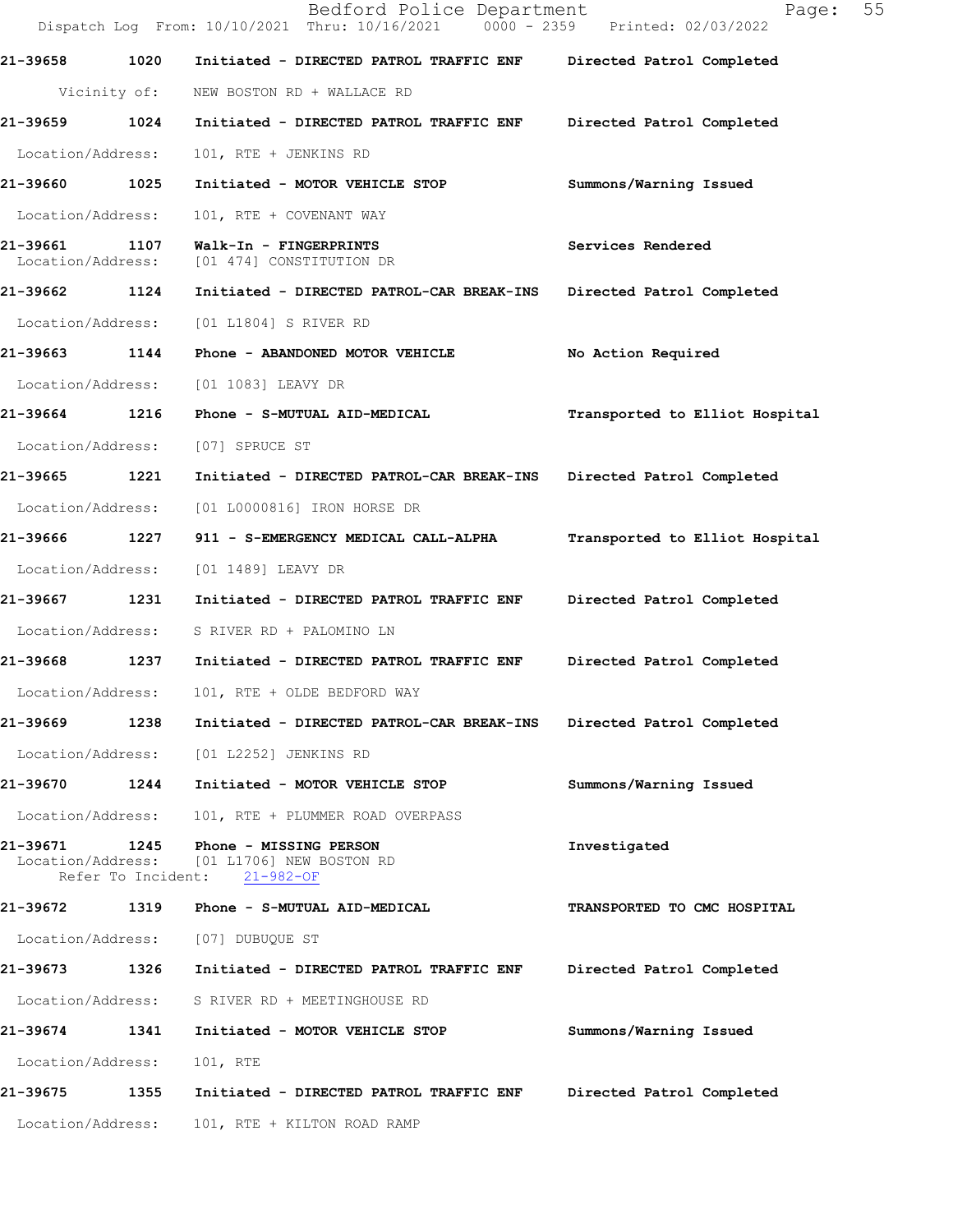|                            |      | Bedford Police Department<br>Dispatch Log From: 10/10/2021 Thru: 10/16/2021 0000 - 2359 Printed: 02/03/2022 | 56<br>Page:                 |
|----------------------------|------|-------------------------------------------------------------------------------------------------------------|-----------------------------|
| 21-39676                   | 1356 | Initiated - MOTOR VEHICLE STOP                                                                              | Summons/Warning Issued      |
|                            |      | Location/Address: [01 1235] S RIVER RD                                                                      |                             |
| 21-39677 1408              |      | Phone - HIGHWAY CONDITIONS<br>Location/Address: WALLACE RD + CAMBRIDGE RD                                   | Services Rendered           |
|                            |      | 21-39678 1422 Walk-In - ASSIST CITIZEN                                                                      | No Action Required          |
| Location/Address: MERRY ST |      |                                                                                                             |                             |
|                            |      | 21-39679 1435 Phone - THEFT<br>Location/Address: BACK RIVER RD<br>Refer To Incident: 21-983-OF              | Investigated                |
| 21-39680                   |      | 21-39680 1511 Phone - S-FIRE ALARM<br>Location/Address: [01 2324] RACHEL WAY                                | Alarm - False               |
|                            |      |                                                                                                             | No Action Required          |
|                            |      | Location/Address: LIBERTY HILL RD                                                                           |                             |
|                            |      | 21-39682 1536 Initiated - DIRECTED PATROL ACCIDENTS Directed Patrol Completed                               |                             |
|                            |      | Location/Address: PLUMMER RD + PALOMINO LN                                                                  |                             |
|                            |      | 21-39683   1545   Initiated - DIRECTED PATROL TRAFFIC ENF                                                   | Directed Patrol Completed   |
| Location/Address:          |      | 101, RTE + WALLACE RD                                                                                       |                             |
|                            |      |                                                                                                             | Directed Patrol Completed   |
| Location/Address:          |      | UPJOHN ST + S RIVER RD                                                                                      |                             |
|                            |      |                                                                                                             | Directed Patrol Completed   |
| Location/Address:          |      | 114 RTE + WHITE AVE                                                                                         |                             |
| 21-39686                   |      | 1610 Initiated - MOTOR VEHICLE STOP<br>Location/Address: [01 1235] S RIVER RD                               | NO PAPERWORK                |
| 21-39687                   | 1617 | 911 - S-EMERGENCY MEDICAL CALL-CHARL                                                                        | TRANSPORTED TO CMC HOSPITAL |
|                            |      | Location/Address: [01 749] WASHINGTON PL                                                                    |                             |
| 21-39688                   | 1619 | Initiated - DIRECTED PATROL-CAR BREAK-INS                                                                   | Directed Patrol Completed   |
| Location/Address:          |      | [01 L1094] S RIVER RD                                                                                       |                             |
| 21-39689                   | 1620 | Initiated - MOTOR VEHICLE STOP                                                                              | Summons/Warning Issued      |
| Location/Address:          |      | S RIVER RD + MEETINGHOUSE RD                                                                                |                             |
| 21-39690                   | 1624 | Initiated - DIRECTED PATROL TRAFFIC ENF                                                                     | Directed Patrol Completed   |
| Location/Address:          |      | KILTON RD + S RIVER RD                                                                                      |                             |
| 21-39691                   | 1637 | Initiated - MOTOR VEHICLE STOP                                                                              | Summons/Warning Issued      |
| Location/Address:          |      | S RIVER RD + BACK RIVER RD                                                                                  |                             |
| 21-39692                   | 1641 | Initiated - MOTOR VEHICLE STOP                                                                              | Summons/Warning Issued      |
| Location/Address:          |      | S RIVER RD + KILTON RD                                                                                      |                             |
| 21-39693                   | 1642 | Initiated - DIRECTED PATROL TRAFFIC ENF                                                                     | Directed Patrol Completed   |
| Location/Address:          |      | NEW BOSTON RD + WALLACE RD                                                                                  |                             |
| 21-39694                   | 1648 | Initiated - MOTOR VEHICLE STOP                                                                              | Summons/Warning Issued      |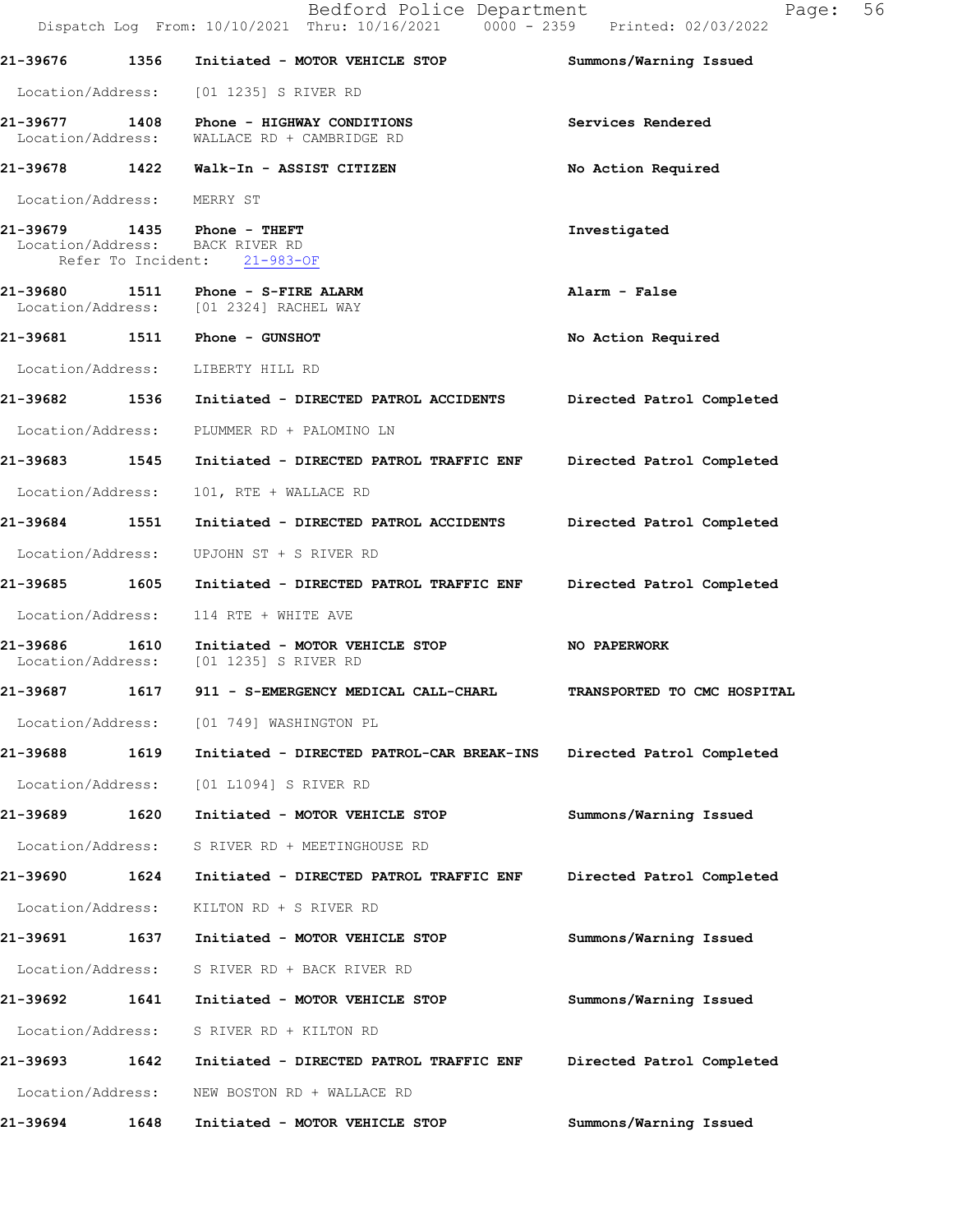|                                    |                     | Bedford Police Department<br>Dispatch Log From: 10/10/2021 Thru: 10/16/2021 0000 - 2359 Printed: 02/03/2022                                                                | 57<br>Page:                 |
|------------------------------------|---------------------|----------------------------------------------------------------------------------------------------------------------------------------------------------------------------|-----------------------------|
|                                    |                     | Location/Address: 101, RTE + KAHLIKO LN                                                                                                                                    |                             |
|                                    |                     | 21-39695 1650 Initiated - MOTOR VEHICLE STOP                                                                                                                               | Summons/Warning Issued      |
|                                    |                     | Location/Address: S RIVER RD + BACK RIVER RD                                                                                                                               |                             |
| 21-39696 1653                      |                     | Initiated - MOTOR VEHICLE STOP                                                                                                                                             | Summons/Warning Issued      |
| Location/Address:                  |                     | [01 L0000786] S RIVER RD                                                                                                                                                   |                             |
| 21-39697 1707                      |                     | Initiated - MOTOR VEHICLE STOP                                                                                                                                             | Summons/Warning Issued      |
| Location/Address:                  |                     | [01 1235] S RIVER RD                                                                                                                                                       |                             |
| 21-39699 1719<br>Location/Address: |                     | Initiated - DISABLED MOTOR VEHICLE<br>101, RTE + MEETINGHOUSE RD                                                                                                           | Services Rendered           |
|                                    | Summons:<br>Age: 19 | 21-39698 1720 Initiated - MOTOR VEHICLE STOP<br>Location/Address: N AMHERST RD + GRANT DR<br>Refer To Summons: 21-580-AR<br>YOR, MALITH WILLIAM<br>Address: MANCHESTER, NH | Arrest(s) Made              |
|                                    |                     | Charges: Drive after Rev/Sus - subsqt                                                                                                                                      |                             |
| 21-39700                           |                     | 1733 Initiated - MOTOR VEHICLE STOP                                                                                                                                        | Summons/Warning Issued      |
|                                    |                     | Location/Address: S RIVER RD                                                                                                                                               |                             |
| Location/Address:                  |                     | 21-39701 1749 Phone - S-FIRE ALARM<br>[01 L999] EDWARD CIR                                                                                                                 | Alarm - False               |
| 21-39702 1757                      |                     | Initiated - DIRECTED PATROL MOUNTAIN BIKE                                                                                                                                  | Directed Patrol Completed   |
| Location/Address:                  |                     | COLBY CT                                                                                                                                                                   |                             |
| 21-39703 1815                      |                     | Initiated - MOTOR VEHICLE STOP                                                                                                                                             | Summons/Warning Issued      |
| Location/Address: UPJOHN ST        |                     |                                                                                                                                                                            |                             |
| 21-39704                           |                     | 1826 Phone - MOTOR VEHICLE COMPLAINT                                                                                                                                       | No Action Required          |
| Location/Address:                  |                     | PEMBROKE WAY + CATESBY LN                                                                                                                                                  |                             |
| 21-39705<br>Location/Address:      |                     | 1829 911 - S-EMERGENCY MEDICAL CALL-DELTA NO TRANSPORT<br>WENTWORTH DR                                                                                                     |                             |
| 21-39706 1847<br>Location/Address: |                     | Initiated - BUILDING CHECK<br>[01 1042] S RIVER RD                                                                                                                         | Investigated                |
| 21-39707 1901                      |                     | Initiated - DIRECTED PATROL-CAR BREAK-INS                                                                                                                                  | Directed Patrol Completed   |
| Location/Address:                  |                     | [01 1050] DONALD ST                                                                                                                                                        |                             |
| 21-39708                           | 1902                | Initiated - MOTOR VEHICLE STOP                                                                                                                                             | Summons/Warning Issued      |
| Location/Address:                  |                     | [01 1235] S RIVER RD                                                                                                                                                       |                             |
| 21-39709 1910<br>Location/Address: |                     | Initiated - MOTOR VEHICLE STOP<br>S RIVER RD + BACK RIVER RD                                                                                                               | NO PAPERWORK                |
| 21-39710                           |                     | 1920 - 911 - S-EMERGENCY MEDICAL CALL-ALPHA                                                                                                                                | TRANSPORTED TO CMC HOSPITAL |
| Location/Address:                  |                     | [01 521] HAWTHORNE DR                                                                                                                                                      |                             |
| 21-39711 1925<br>Location/Address: |                     | Phone - MOTOR VEHICLE COMP-IN PROGRESS<br>[01 L241] 101, RTE                                                                                                               | Services Rendered           |
| 21-39712 1955                      |                     | Initiated - DIRECTED PATROL DWI                                                                                                                                            | Directed Patrol Completed   |
|                                    |                     | Vicinity of: BEALS RD + JENKINS RD                                                                                                                                         |                             |